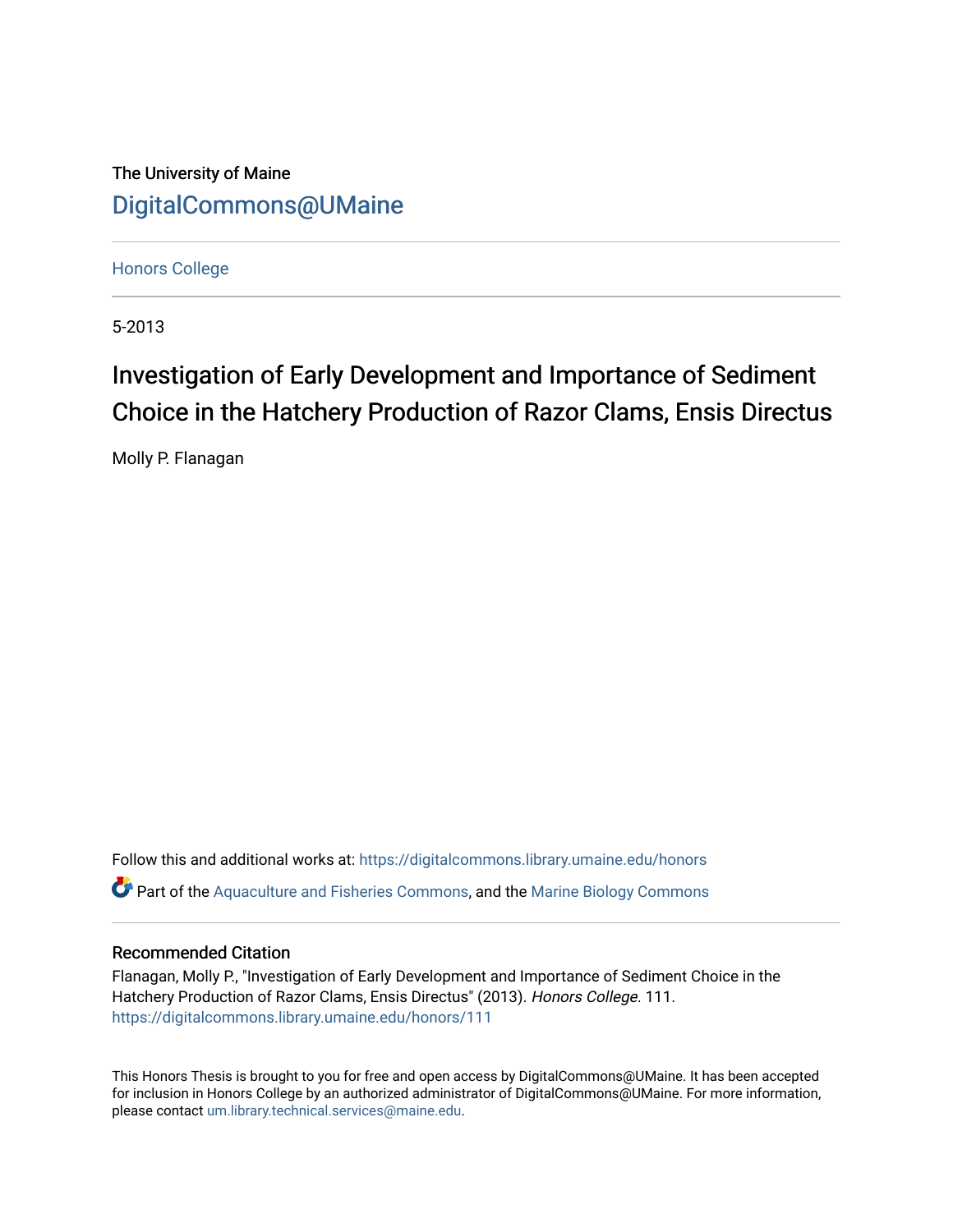# INVESTIGATION OF EARLY DEVELOPMENT AND IMPORTANCE OF SEDIMENT CHOICE IN THE HATCHERY PRODUCTION OF RAZOR CLAMS,

# *ENSIS DIRECTUS*

by

Molly P. Flanagan

A Thesis Submitted in Partial Fulfillment of the Requirements for a Degree with Honors (Marine Science)

The Honors College

University of Maine

May 2013

Advisory Committee:

Paul D. Rawson, Associate Professor of Marine Sciences Sara M. Lindsay, Associate Professor of Marine Sciences Mark Haggerty, Rezendes Preceptor for Civic Engagement Emmanuel Boss, Associate Professor of Marine Sciences William G. Ellis, Associate Director of the School of Marine Sciences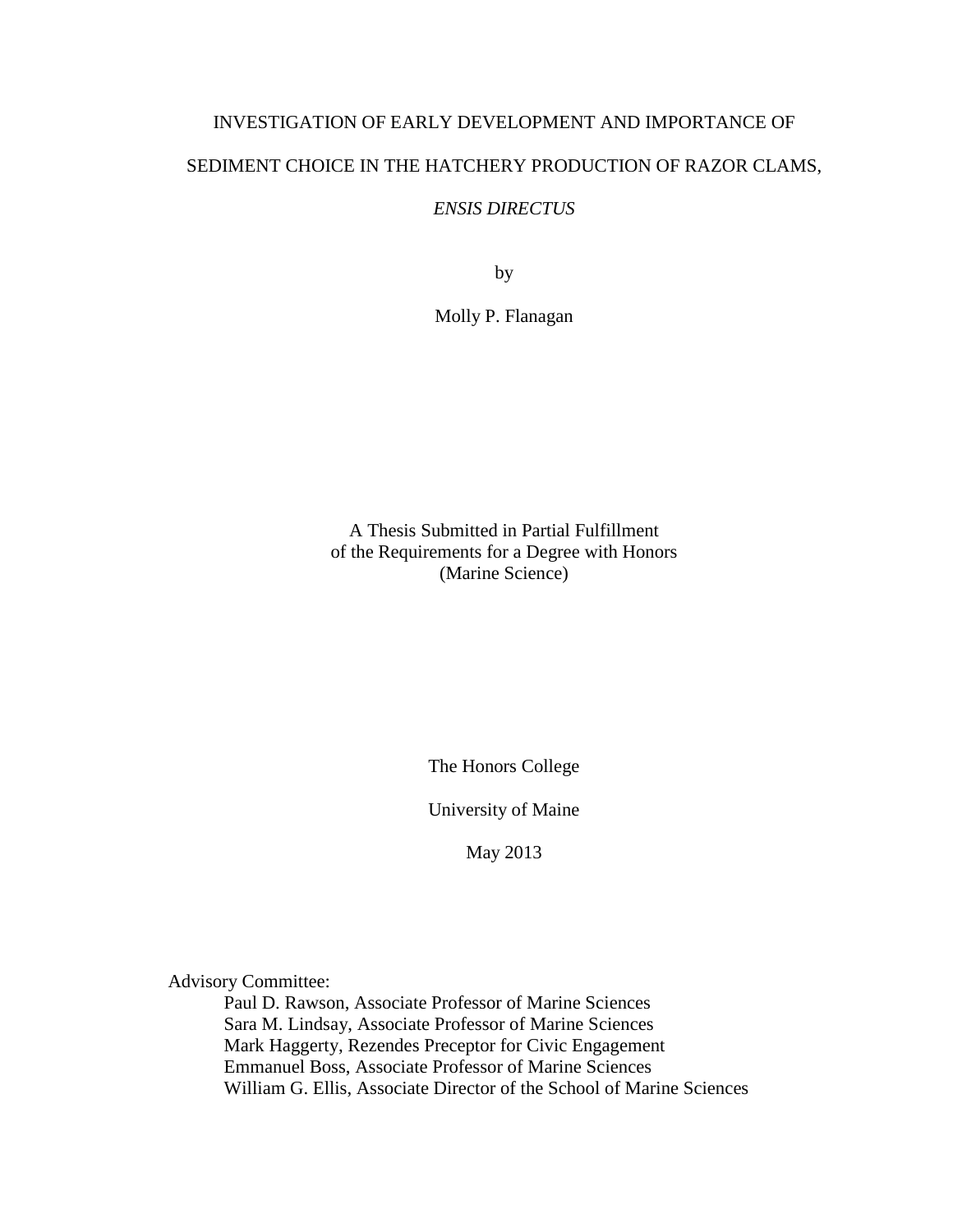# ABSTRACT

*Ensis directus*, commonly known as the razor clam, is a bivalve species that lives in temperate sub-polar regions of the Atlantic Ocean. It is an infaunal species found in shallow, subtidal, sedimentary habitats. A recent increase in the market value for razor clams has resulted in heightened interest in the culture of this species. The experimental hatchery at the University of Maine's Darling Marine Center began work in 2012 to develop improved hatchery and grow-out techniques for this species. For my thesis, razor clam embryos from both spontaneous and controlled spawns were observed via video and still imagery to document the timing of early development. I obtained additional footage and images of clams during the larval phase through metamorphosis to determine morphological features that are associated with the onset of settlement in this species. I conducted experiments investigating the sediment preference of razor clam larvae and tested methods for improving the settlement rate and early post-settlement survival. Lastly, I determined the burrowing rates of juvenile razor clams to help identify appropriate sediments for nursery phase culture. The results of my research will aid in the development of razor clam aquaculture techniques that can be used by Maine's shellfish culture industry.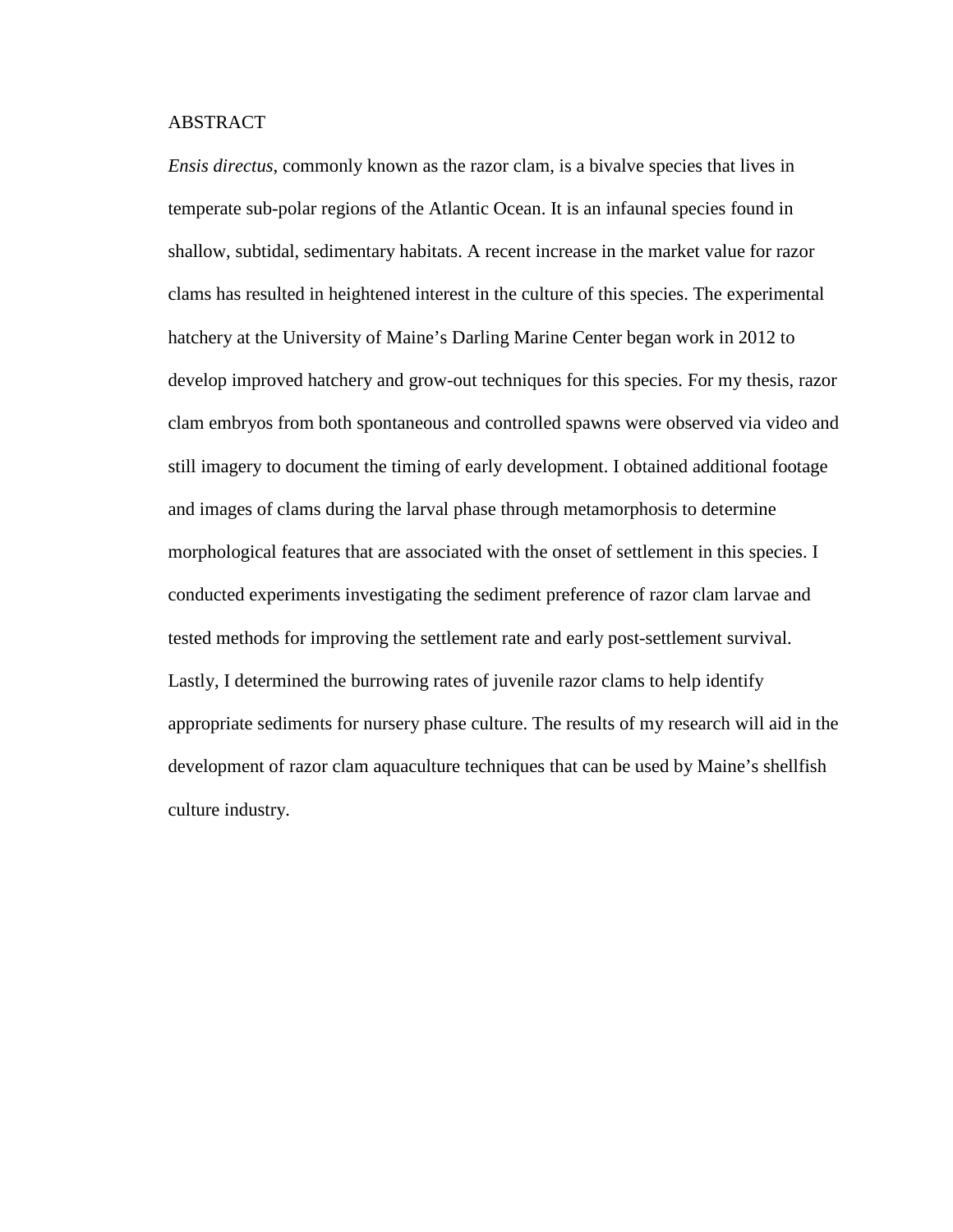This thesis is dedicated to Charlie Slavin, a man who still inspires his students.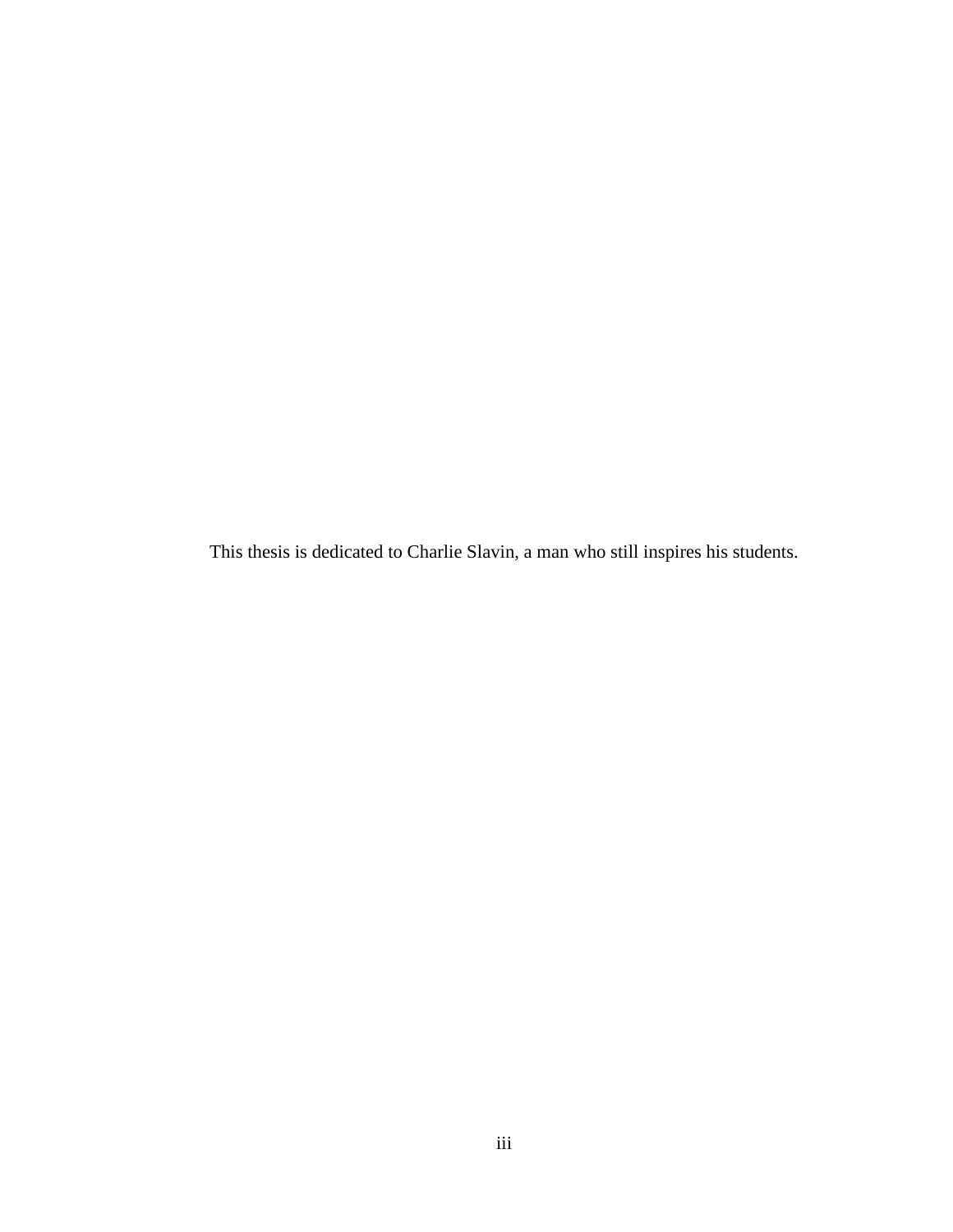# ACKNOWLEDGEMENTS

I would like to extend my gratitude to my advisor, Paul Rawson, for his understanding, edits, and time in supporting the development of this thesis. This project would not have been possible without Mick and Chauncey Devin and staff at the Darling Marine Center, who played an important role in the beginnings of this process and data collection. Thanks to my thesis committee for their continual support. Sara Lindsay, thank you for your help in data analysis and suggestions on my burrowing experiments. Thank you to Mark Haggerty for support with my reading list. Thank you to my sister, Abigail Flanagan, who has supported me indirectly and directly via her amazing sketches of razor clams! As always, thank you to my family and friends for their support.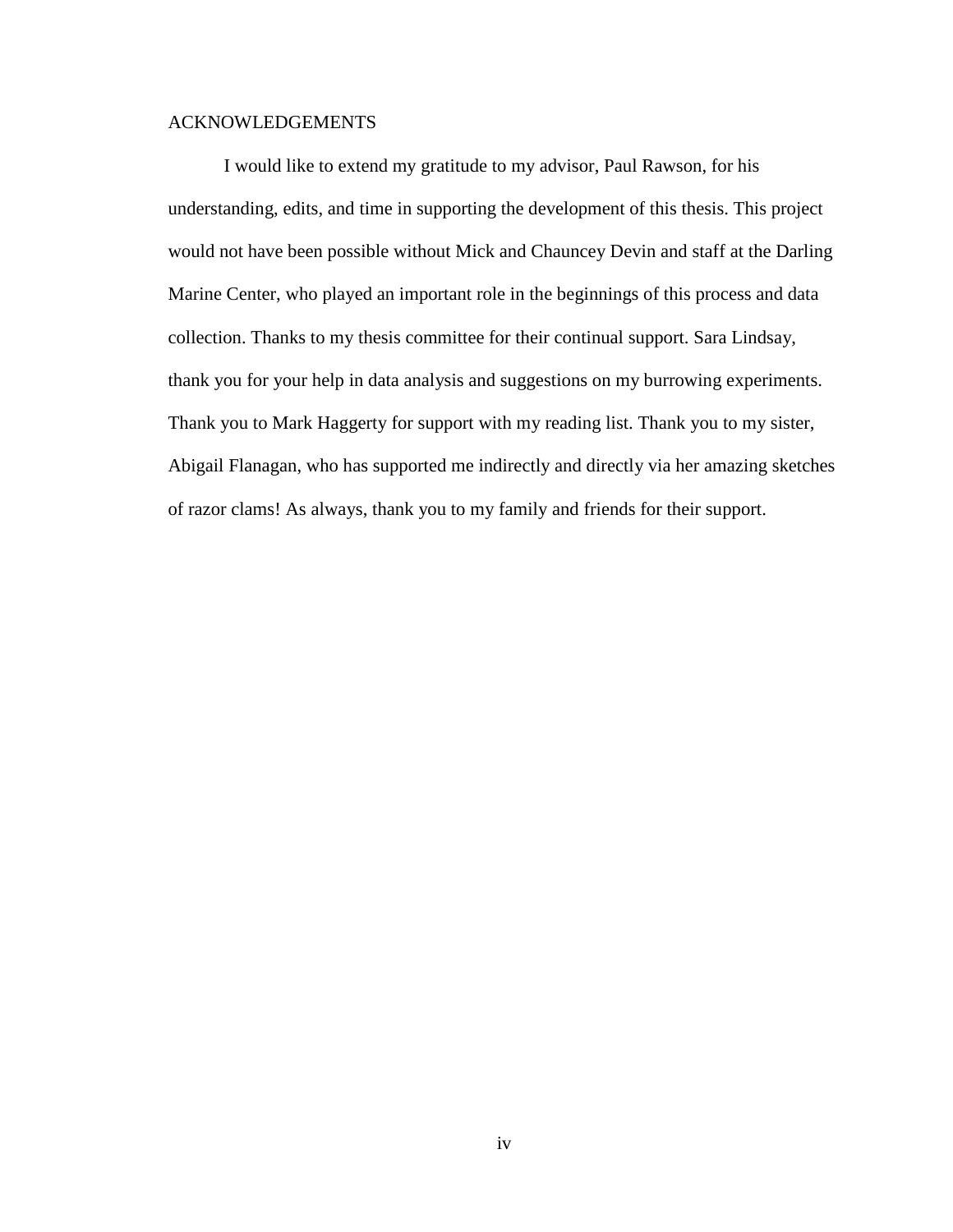# TABLE OF CONTENTS

| 37 |
|----|
|    |
|    |
|    |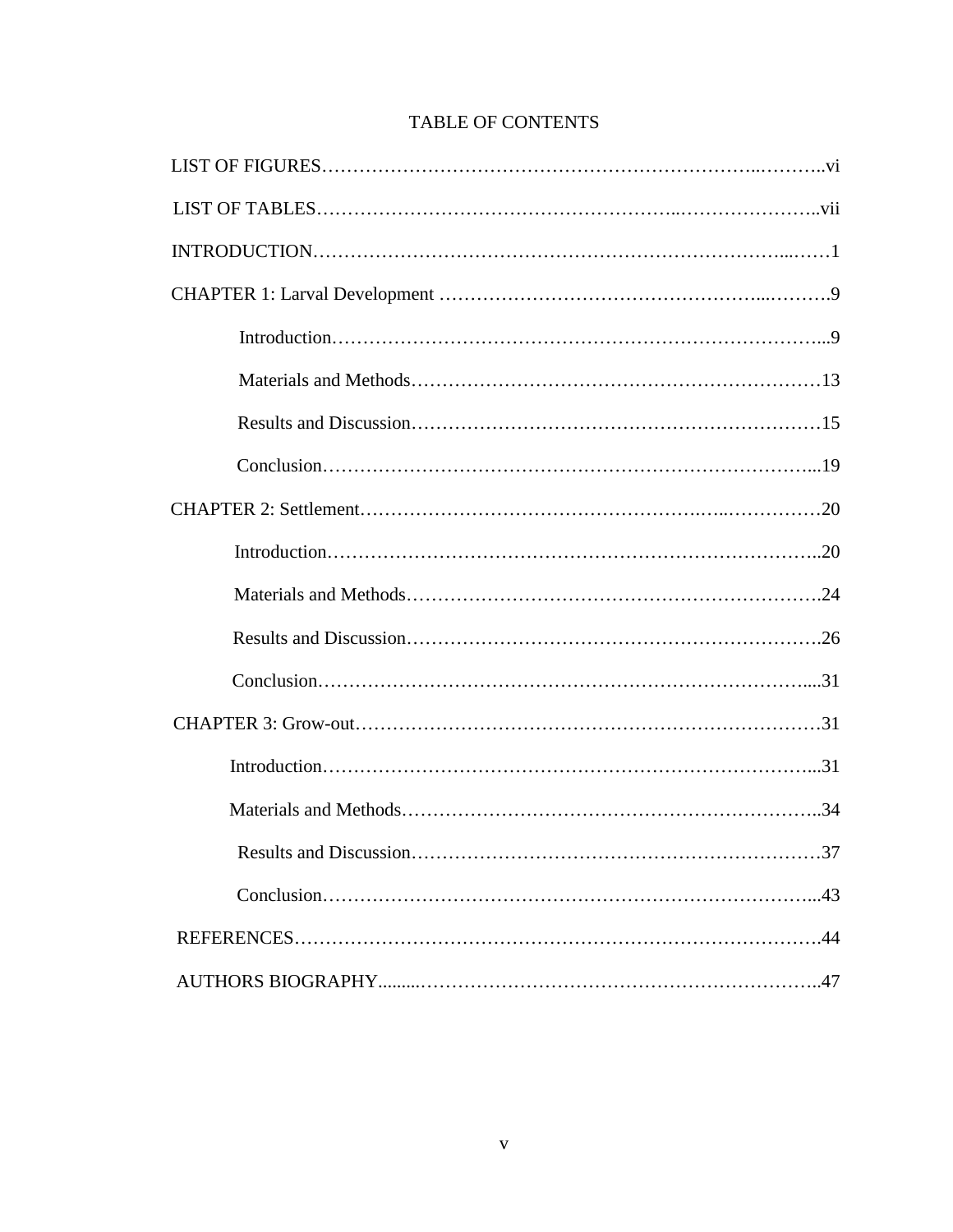# LIST OF FIGURES

| Figure 1:  |                                                                         |
|------------|-------------------------------------------------------------------------|
| Figure 2:  |                                                                         |
| Figure 3:  |                                                                         |
| Figure 4:  |                                                                         |
| Figure 5:  | Downweller system containing natural sediment22                         |
| Figure 6:  | Autoclaved tank used in sediment preference experiments26               |
| Figure 7:  |                                                                         |
| Figure 8:  |                                                                         |
| Figure 9:  |                                                                         |
| Figure 10: |                                                                         |
| Figure 11: |                                                                         |
| Figure 12: | Estimated biomass (g) of juvenile <i>Ensis</i> directus30               |
| Figure 13: |                                                                         |
| Figure 14: | Burrowing chamber used in burrowing experiment34                        |
| Figure 15: | Mud and Sand sediment used in burrowing experiments35                   |
| Figure 16: | Mean time (s) from start of exploration to initiation39                 |
| Figure 17: |                                                                         |
| Figure 18: | Mean time (s) from start of burrowing cycle to completion41             |
| Figure 19: |                                                                         |
| Figure 20: | Proportion of juvenile <i>Ensis directus</i> that completed burrowing42 |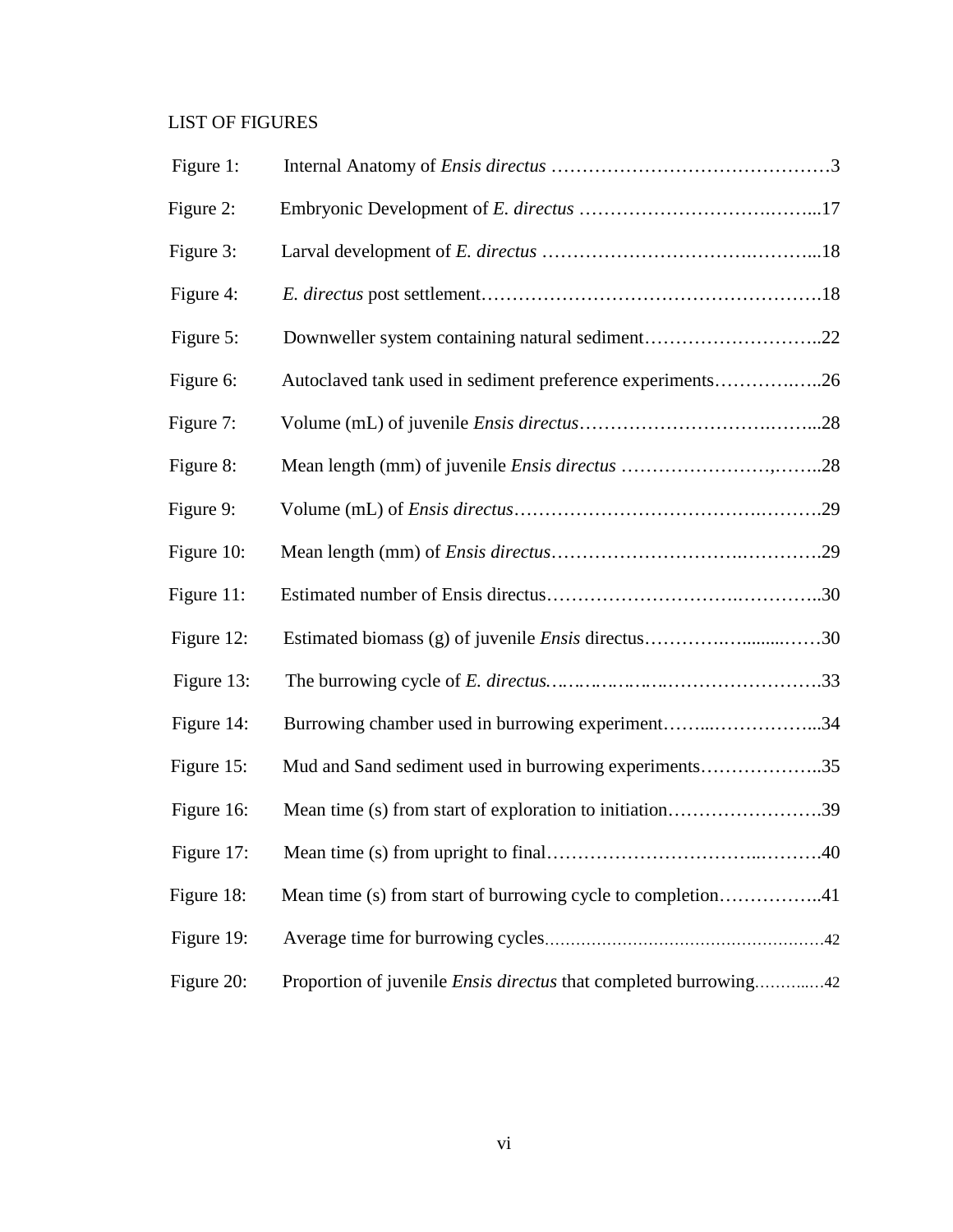# LIST OF TABLES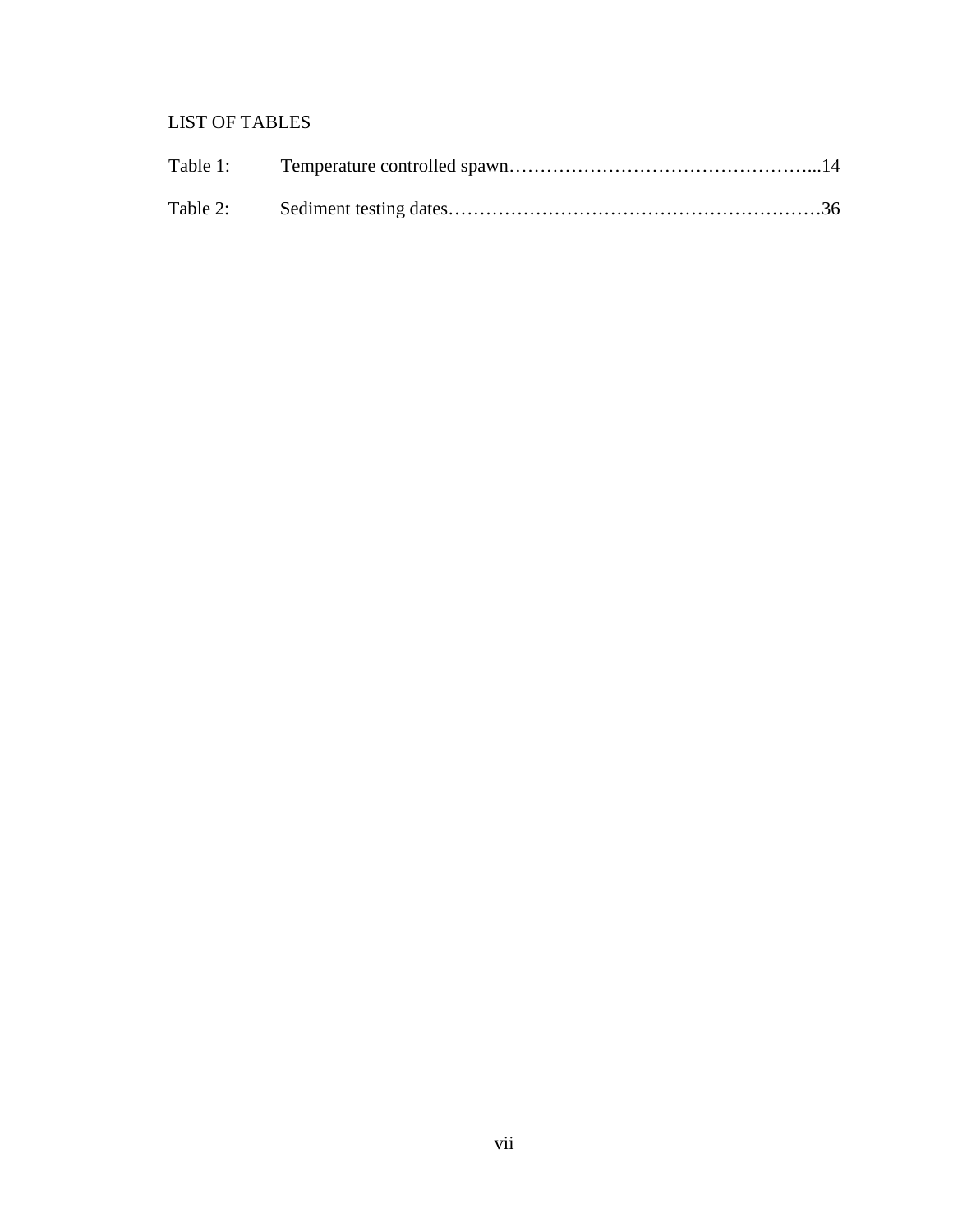#### INTRODUCTION

# *Ecology*

*Ensis directus*, commonly known as the razor clam or the Atlantic jackknife, is a bivalve species that lives in temperate sub-polar regions of the Atlantic Ocean (Couñago and Tajes 2011, Christian 2010, Kenchington and Duggan 1998). The native range of the Atlantic razor clam extends from Georgia, USA to Labrador, Canada. This species was recently introduced along the northwest coast of Europe where it has been considered an invasive species (Palmer 2004). They are typically found in habitats with sand as the primary sediment (Couñago and Gómez 2011, Kenchington and Duggan 1998) but may also be found in habitats with mud to gravel sediments (Christian 2010). Although razor clams may inhabit the lower intertidal they are quite common in the subtidal zone, and may be found at depths up to 35m (Christian 2010).

## *Anatomy*

*Ensis,* like other bivalves, has a shell that is made of three layers, the periostracum layer, the prismatic layer, and the nacreous layer (Couñago and Gómez 2011). The shells of clams in the Solenidae family, of which *Ensis* is a member, is elongated and laterally compressed when compared to other bivalves, such as the gaper clam (*Mya arenaria*). The diameter of the shell maintains an even diameter for the whole length of the animal except at the ends; the anterior end is slightly open at all times to allow for the foot to extend out for movement even with a closed shell (Drew 1907). Similarly, the posterior end of the shell has an opening to allow for the inhalant and exhalant siphons to be extended when the shell is closed. The internal anatomy of a razor clam is similar to that of other clam species with the exception of the foot being larger then in other species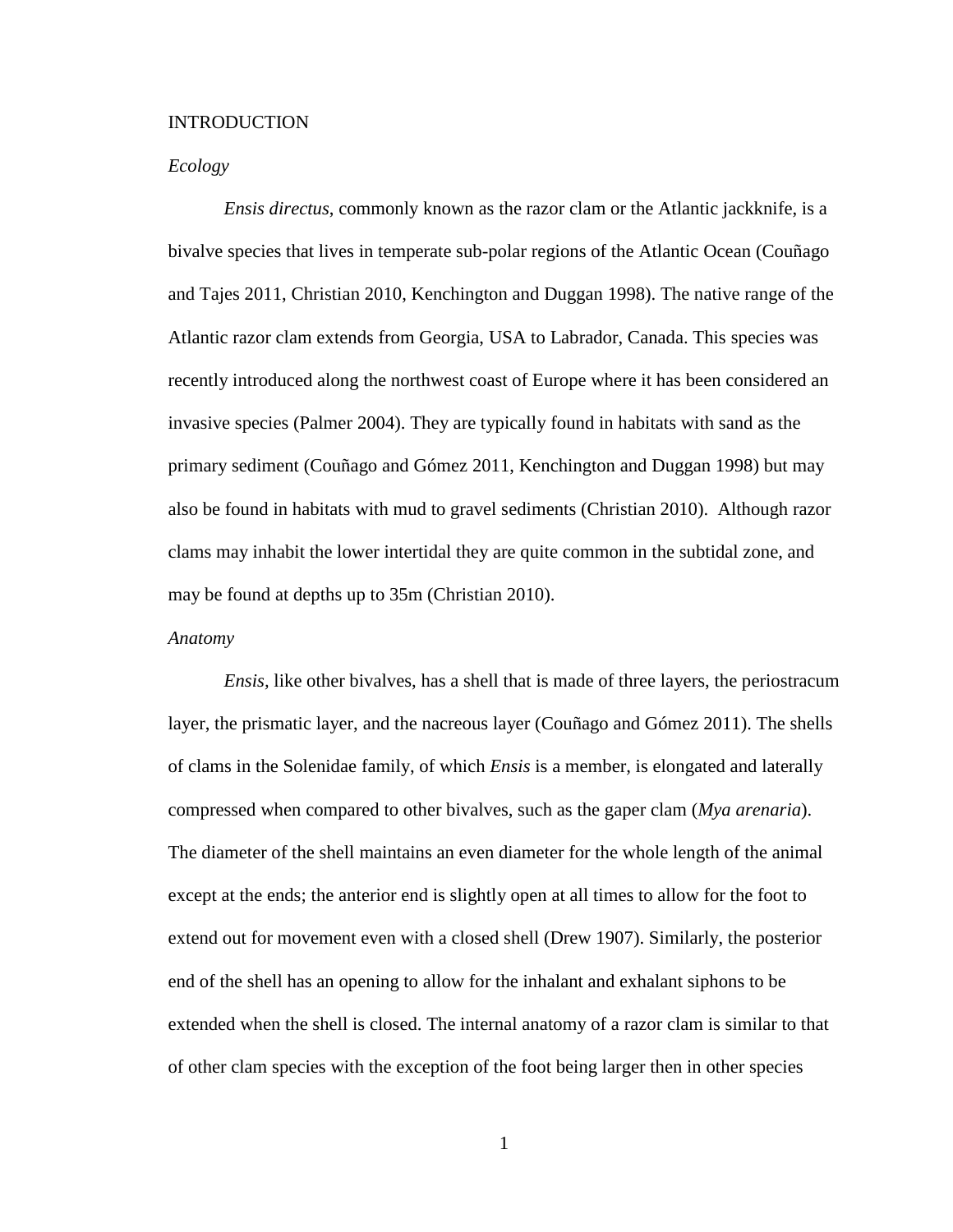(Figure 1C and Drew 1907). Razor clams are highly mobile relative to other clam species. This motility stems from the flexible, muscular foot. A simple diagram of the internal anatomy is presented in (Figures 1A and C) while Figure 1B shows an adult in with developed gonads.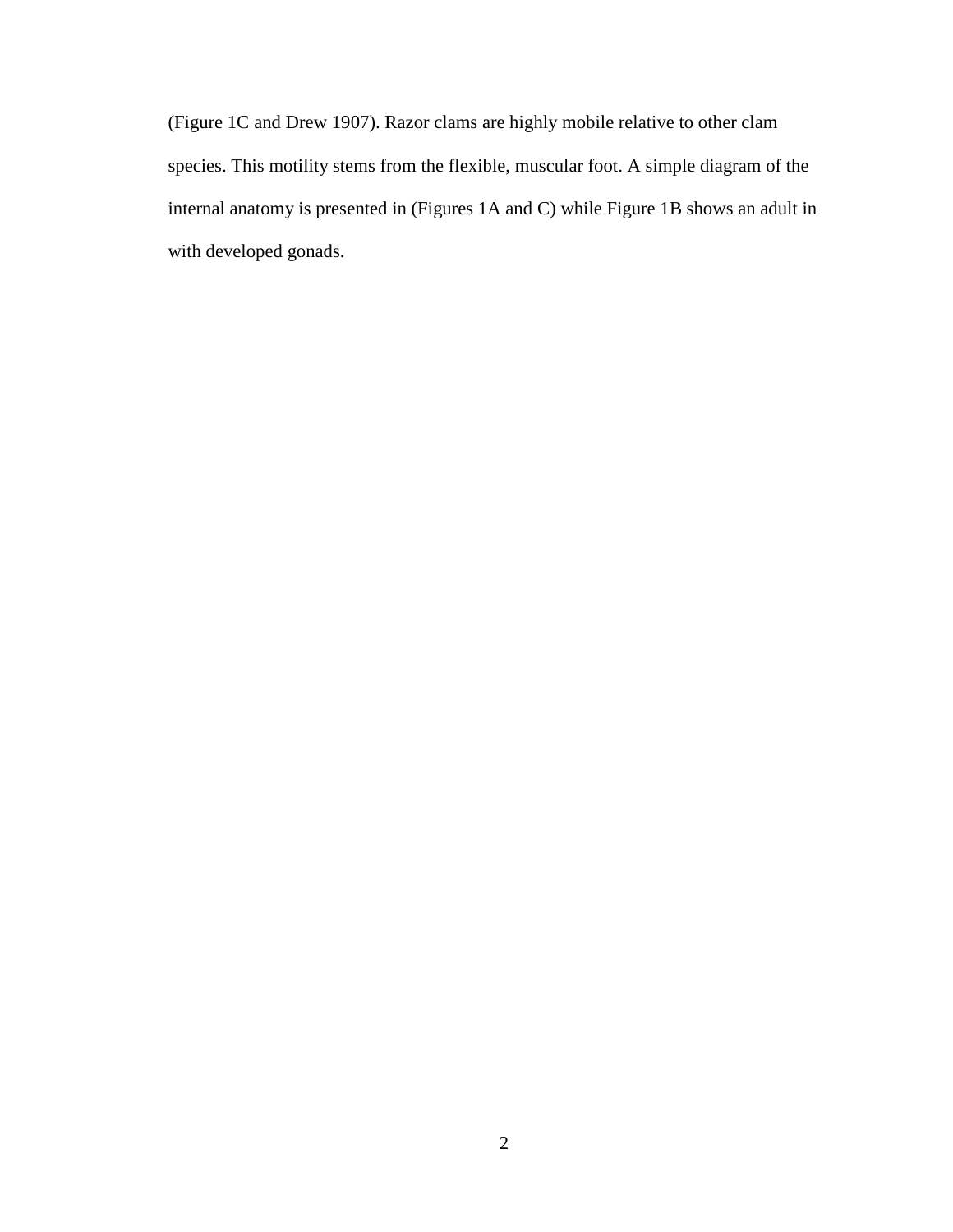

Figure 1: Internal Anatomy of *Ensis directus* as presented by Couñago and Gómez 2011. **(A)** Muscle scars on the internal surface of E. arcuatus bivalves.1: Scar of the anterior adductor muscle; 2: Distal area of the ligament insertion; 3: Scar of anterior retractor muscle of the foot; 4: Scar of posterior adductor muscle; 5: Pallial sinus; 6: Ventral pallial scar; 7: Anterior pallial image and 8: Scar of posterior retractor muscle of the foot. **(B)** Illustration of E. arcuatusesh, in mature stage, where gonad is emphasized. **(C)** Diagram of organ distribution in a specimen of E.siliqua. 1: Anterior adductor muscle; 2: Ligament; 3: Anterior retractor muscle of the foot; 4: Posterior adductor muscle; 5: Exhalant siphon; 6: Inhalant siphon; 7: Gills; 8: Posterior retractor muscle of the foot; 9: Labial palps; 10: Mouth; 11: Heart; 12:Digestive gland; 13: Foot. Taken from Darriba (2001).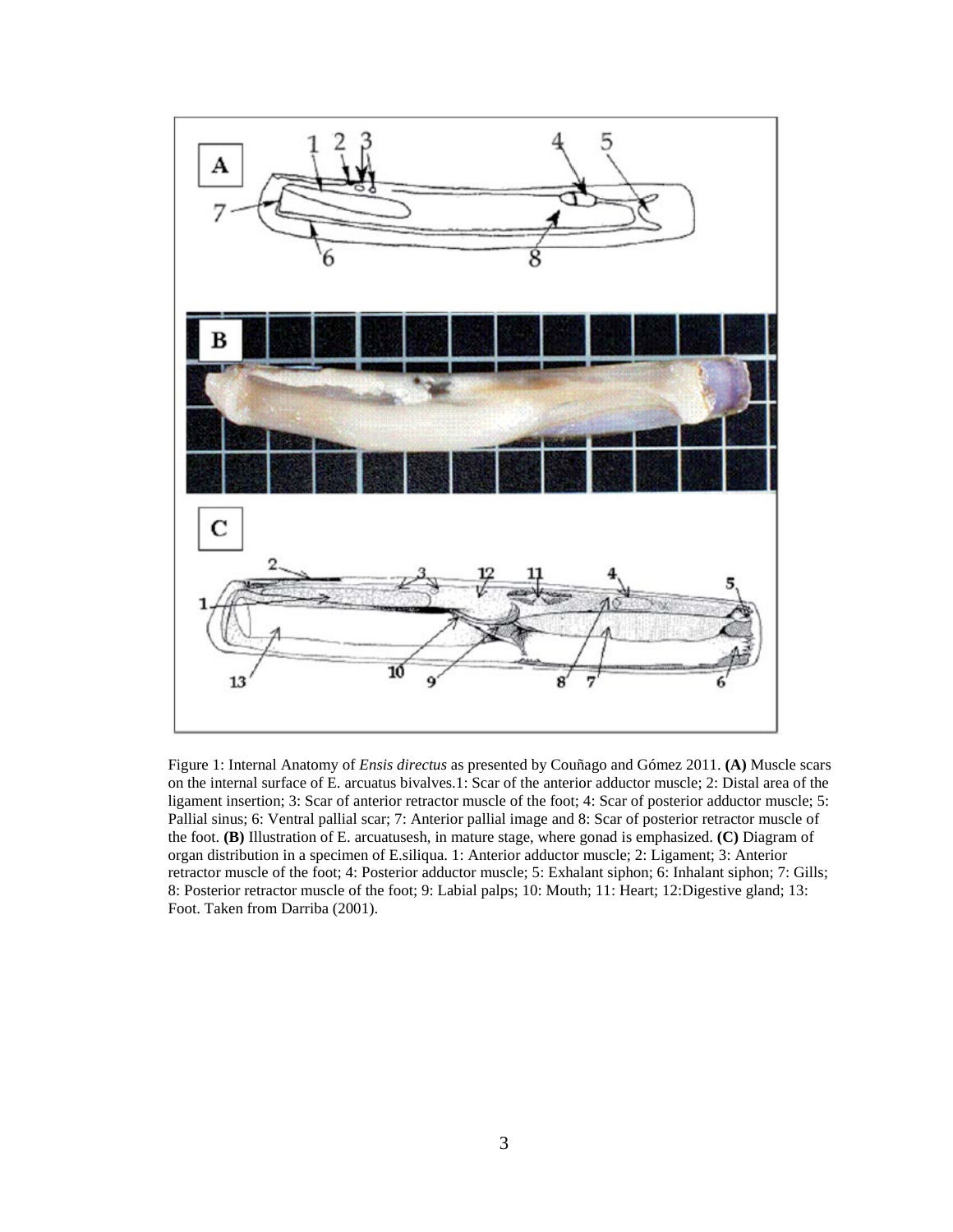The circulatory system of razor clams is open, as is common in all bivalves (Couñago and Gómez 2011). The heart pumps the blood into a series of spaces (sinuses) that act as "blood lakes" from which blood moves its way to the tissue and organs. Members of the Solenidae family have inner and outer gill lamellae in the gill chamber. The gills act not only as the respiratory organ, but cilia on the gills create water currents through the inhaleant siphon by which food enters the animal. The gills are also responsible for selecting particles that are "inhaled" by these currents. The food is then brought into the mouth, down the esophagus, into the stomach, through the digestive gland with wastes continuing to the intestine and out the anus. The mouth creates a ciliary current that sends the food from the gills down the digestive system (Couñago and Gómez 2011). A pair of ganglia with nerves that extend to the tissues makes up the simple nervous system of razor clams. Although bivalves have a pair of kidneys, most excretion takes place through the gills and body surface (Couñago and Gómez 2011).

# *Reproduction*

*Ensis directus*, like most bivalves, is dioecious, with individuals having either male or female organs (i.e., the testes and ovary). External sexual dimorphism is minimal in these bivalves. (Christain 2010, Couñago and Gomez 2011). Sexual maturity in *Ensis directus* is reached at the end of the first year of life (Cardoso 2009). The yearly reproductive cycle of *Ensis directus* has been classified into five stages (Darriba 2004). Sexual rest (stage O) is defined by the presence of few follicles, or undeveloped gametes, in the gonads. At the start of gametogenesis (stage I), more follicles appear, are larger, and undeveloped sperm and egg can also be seen. The number of follicles continued to increase through stage I and whiter lamina, the visible part of the gonad, can be observed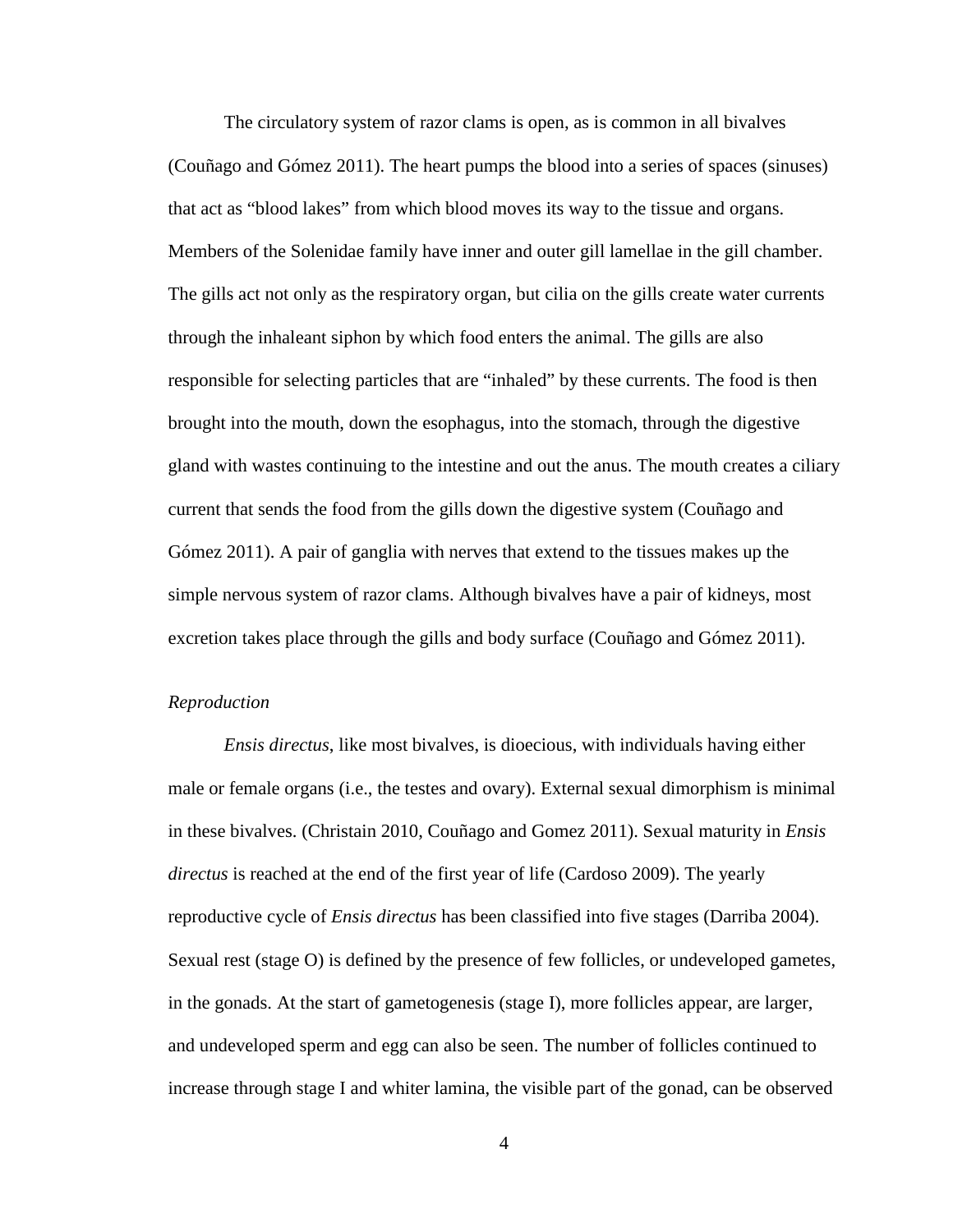near the digestive gland. In advanced gametogenesis gametes at all stages of development are present with mature gametes composing the smallest percentage (stage II). By stage IIIA, the gonads are ripe (all gametes are mature) and envelope the digestive gland and part of the foot. Both oocytes and spermatozoids are mature (stage IIIA). Upon spawning (stage IIIB), the gametes leave the enlarged gonads and empty spaces show where mature gametes were before spawning occurred. The onset of restoration (stage IIIC) is characterized by a decrease in the size of the gonad compared to the previous two stages as well as smaller follicles. The loss of gonad biomass continues through exhaustion (stage IV) until the cycle begins again at rest.

In general, the reproductive cycle of bivalve species is dependent on several interacting variables, such as temperature, food supply, and gonad development (Darriba *et al*. 2005). Typically, gonadal mass and gamete development begin as water temperatures increase (gonadal mass) and gametes are released in late April or early May in the Northern Hemisphere. Bivalves spawn as water temperatures increase when gametes are mature (Darriba *et al.* 2005). Reproduction is metabolically expensive and it is critical to an individual's survival that energy is diverted to reproduction only when conditions indicate the greatest success. Body growth (somatic mass) begins again after gamete release and often coincides with the spring bloom of algae, which supports the recovery of the energy lost in reproduction and the beginning of body growth (Cardoso 2009).

#### *Aquaculture*

There have been some attempts to culture razor clams, including *E. directus* and other members of the Solenidae. For example, people in China have been seafarming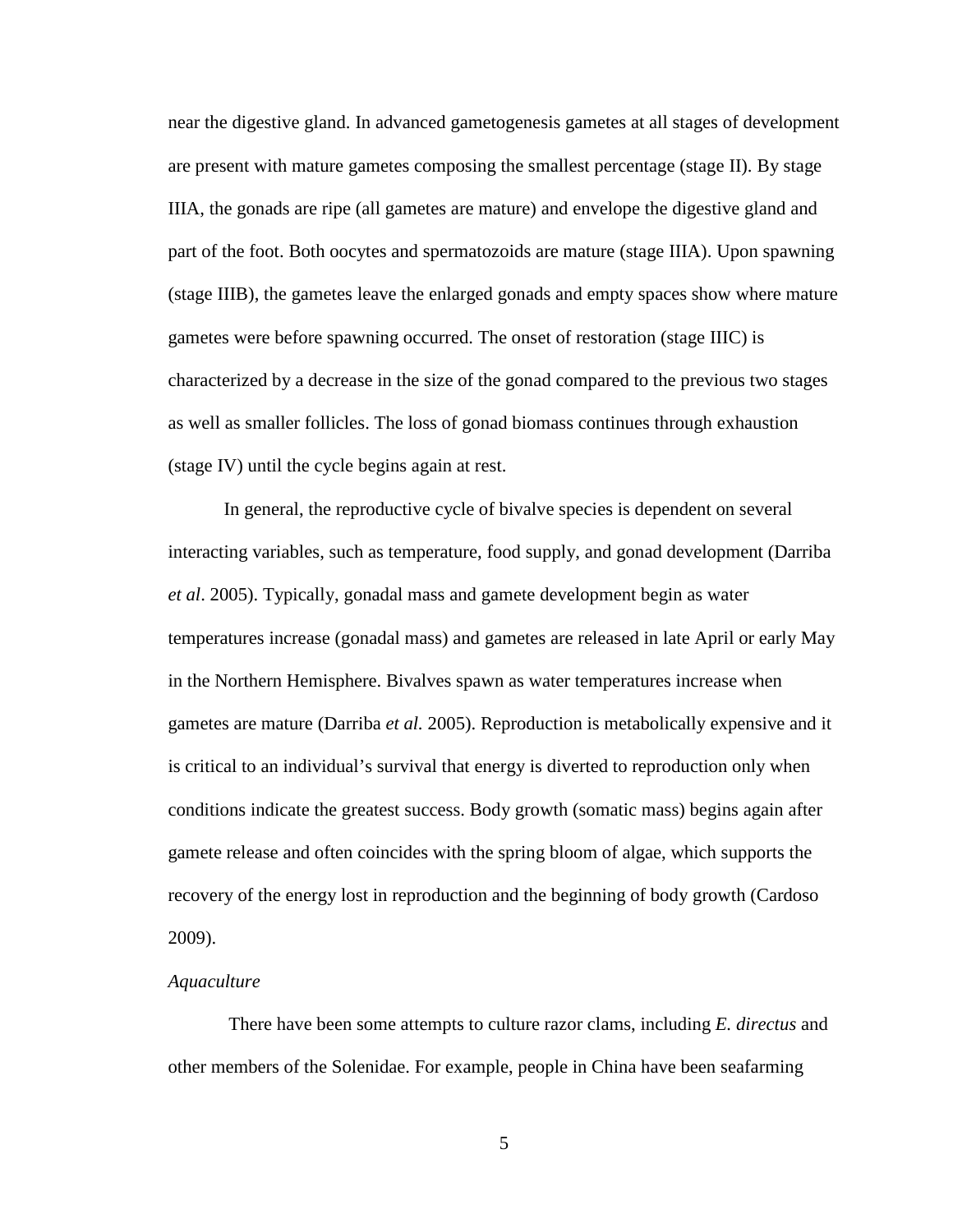*Sinonovacula constricta*, a close relative of *Ensis directus*, for nearly 500 years (Jaxin 1990). Aquaculture techniques are currently being developed for other species of razor clams in China, northern Europe, and Oregon (Jaxin 1990, Breese and Robinson 1981, Costa 2009). Research supporting these efforts has focused on a variety of aspects of the life cycle of razor clams including spawning, larval rearing, settlement, and grow-out techniques.

# *Objectives of this Thesis*

Although the development of grow-out methods for razor clam aquaculture has progressed in Europe and China, there is little information available on larval rearing and early post-settlement culture of razor clams in hatchery settings. High mortality during these stages has precluded the consistent and reliable production of razor clam seed to support the culture of *E. directus* in the northeastern United States. The first objective of my thesis was to identify the external features of razor clam larvae that indicate their readiness to settle from the water column to the sediment. While at the Darling Marine Center in the summer of 2012, I documented the early development of *E. directus* from moment of fertilization through metamorphosis and settlement. For my second objective, I also conducted a sediment preference experiments for settling and juvenile razor clams. Species of infaunal (living within the sediments) bivalves are often found associated with specific sediment types (Compton *et al*. 2009). Several ecological factors can impact suitability of particular sedimentary habitats and clam growth and survival, such as the presence of predators, adequate delivery of suspended food, and the degree to which sediments get resuspended. The depth to which individuals burrow also has important ramifications on growth and productivity (deGoeij *et al.* 1998, Zacklan and Ydengerg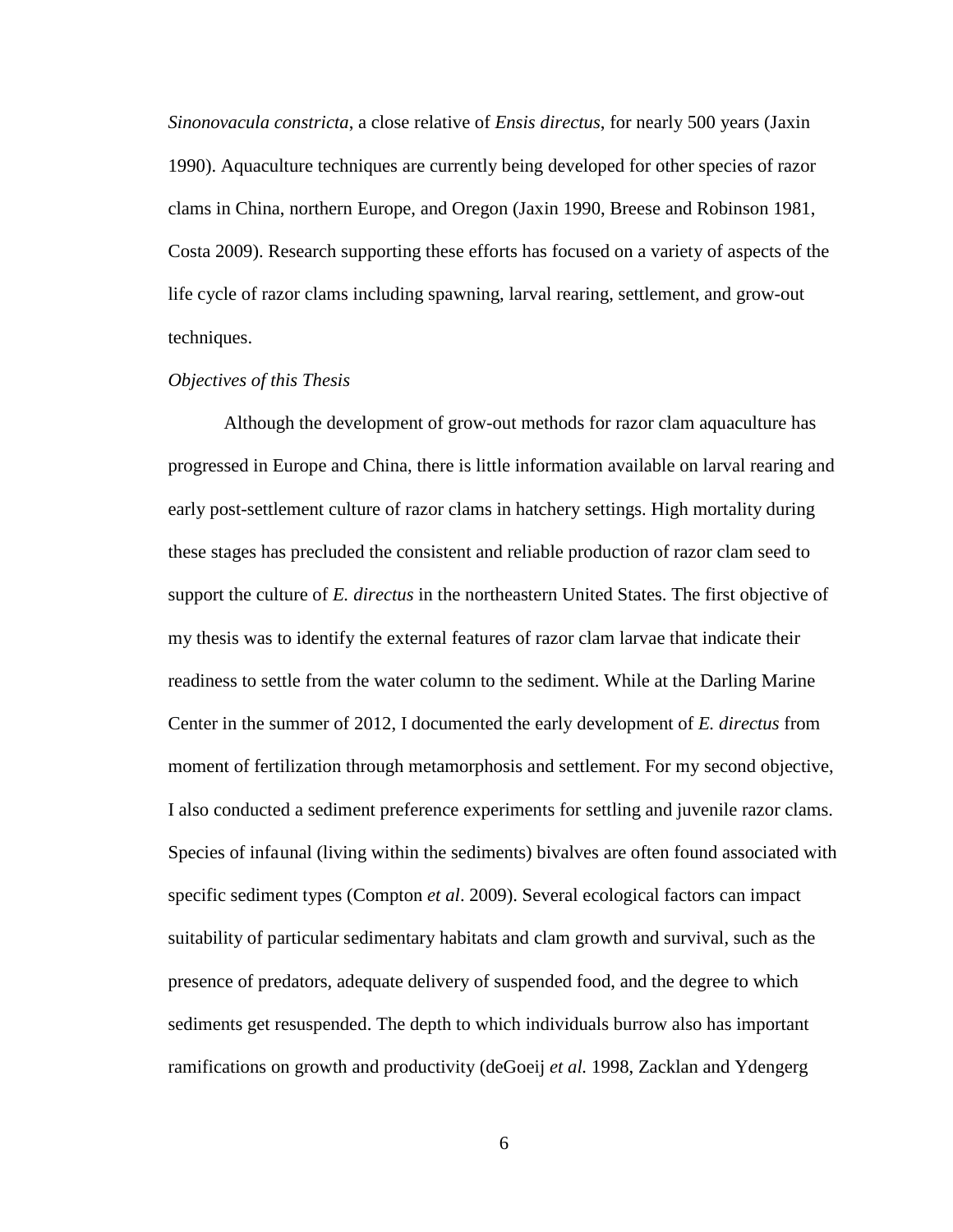1997). Although the habitat for razor clams is often described as sandy to muddy gravel, these observations pertain primarily to the distribution of large adults while the distribution of juvenile razor clams has not been well described. The abundance of individuals in different sediments has been observed to change with age in several infaunal bivalve species. For example, in the Baltic clam (*Macoma balthica*,) juvenile clams settle in high intertidal mud habitats while adults are more often associated with sandier lower intertidal flats (Compton *et al.* 2009). It is presently unclear whether these patterns are due to age-specific changes in the sediment preference of clams or the result of other ecological processes.

What habitat characteristics are vital to razor clam growth and survival and are these conditions the same throughout the life cycle of *Ensis directus* are key questions; the answer to which will influence the choice of culture sites. There has been virtually no research on the abiotic and biotic processes that structure sediment-abundance associations in this species. The third objective of my research was to examine the burrowing rates of juvenile razor clams when they are presented with sand, mud, and a mixture of sand and mud. A set of burrowing chambers, like those employed designed by Sally Woodin colleagues at the University of South Carolina for monitoring burrowing activity in infaunal polychaetes, was used to observe burrowing (e.g., Volkenborn *et al*. 2010). Similar types of chambers were used by Winter *et al.* (2012) for examining the mechanics of razor clam burrowing. Time-lapse video analysis of burrowing when clams were placed on different sediments in these chambers and was used to estimate the time it takes for clams to initiate burrowing, the burrowing speed and the burrowing depth. An analysis of variance test determined whether the variance in burrowing behavior is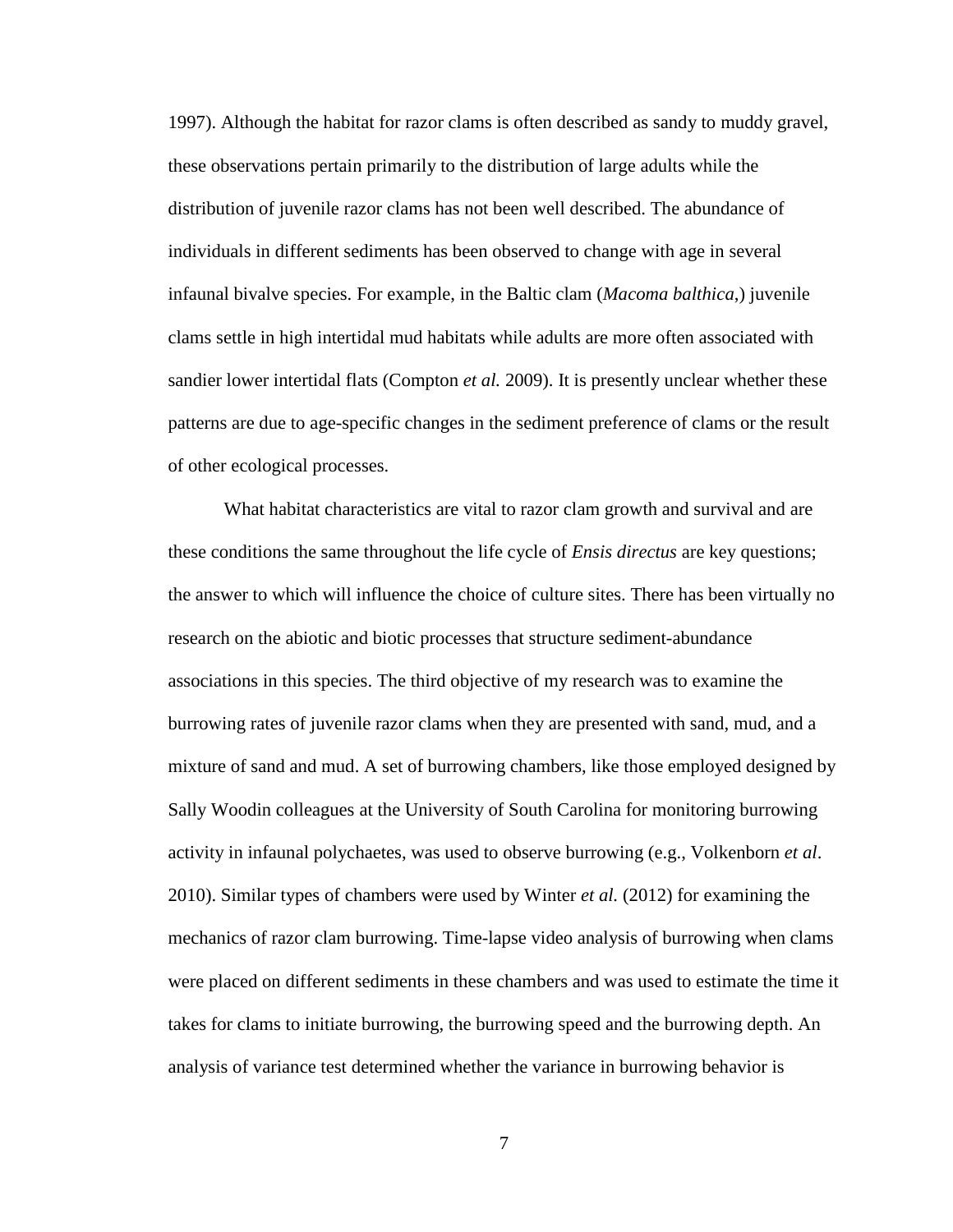statistically associated with sediment type. The results of this work will aid farmers in the selection of suitable culture sites and whether one sediment type is suitable throughout nursery and grow-out phases of culture.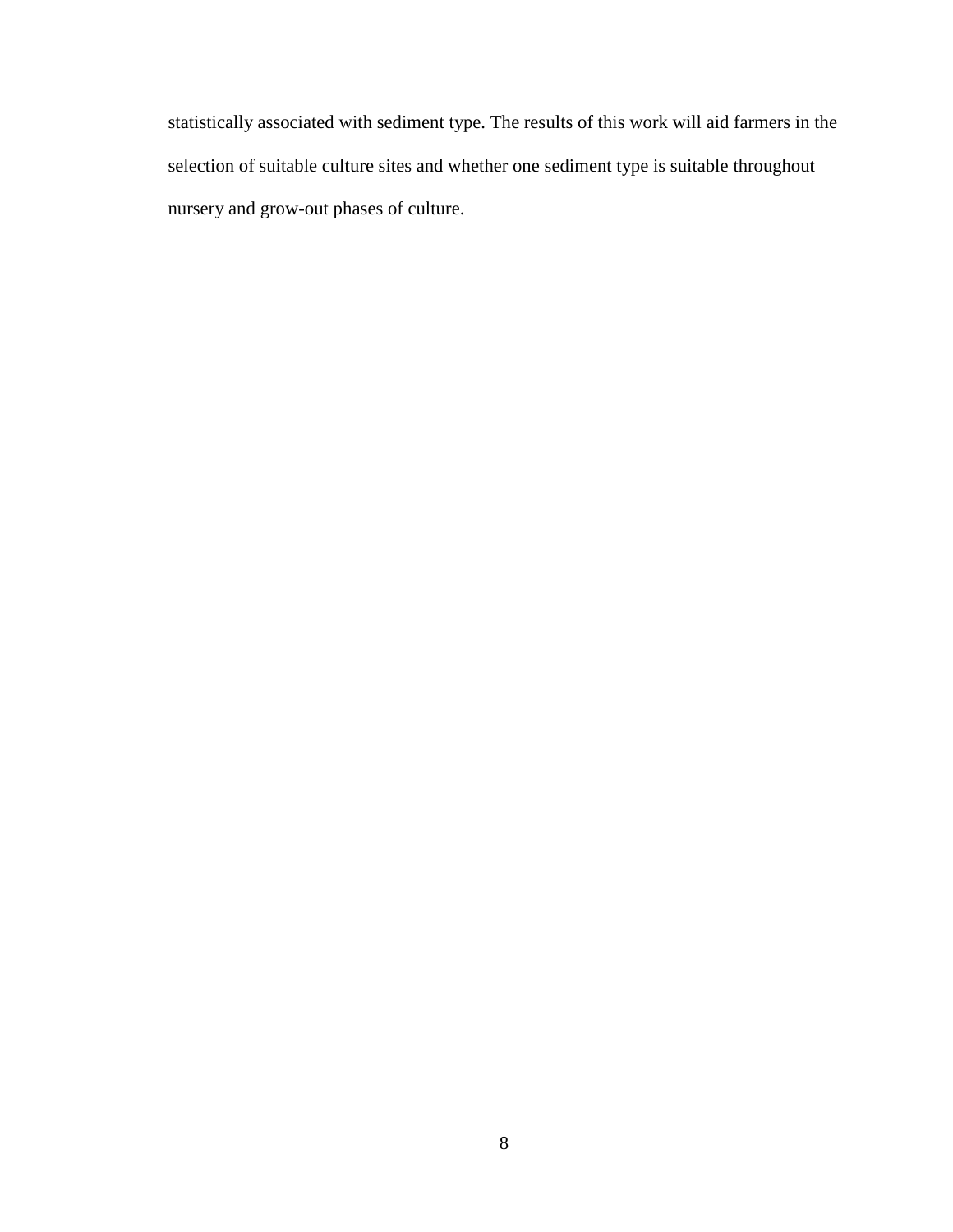# CHAPTER 1: LARVAL DEVELOPMENT OF *ENSIS DIRECTUS INTRODUCTION*

Shellfish aquaculture is a thriving industry in the northeastern U.S. The production of cultured shellfish has increased steadily throughout the region over the past several decades, and now includes more than 350 culture operations generating products that value in excess of \$50 million (Rhodes *et al.* 2005). The vast majority of farms in the region culture either Eastern oysters (*Crassostrea virginica*) or hard clams (*Mercenaria mercenaria*). Recent work at the Darling Marine Center has focused on developing culture techniques for alternative species, including the razor clam (*Ensis directus*). The razor clam is a bivalve species that lives in temperate sub-polar regions of the North Atlantic. It is commonly found in sandy and muddy-gravel habitats in shallow, subtidal regions. Although not currently cultured, this species is popular in the market and an increase in market value for the razor clam has resulted in greater interest in the farming of this species.

Recent research on *E. directus* and related species on the western coast of the United States, China, Galicia, and Chile have reported on the process of fertilization and developmental stages in razor clams (Costa 2007, Breese and Robinson 1980, Feudendahl 2005, Jaxin 1990). Proper conditioning and spawning of brood stock animals is a critical step for hatchery production of seed for any bivalve. For conditioning, adult animals or brood stock are kept in a controlled environment and feed a lipid-rich diet in order to maximize the number, quality and maturation of gametes. Conditioning can also provide for better management of species with different natural spawning cycles (González *et al.* 2011). For example, Darriba *et al.* (2004 and 2005) found that in Spain,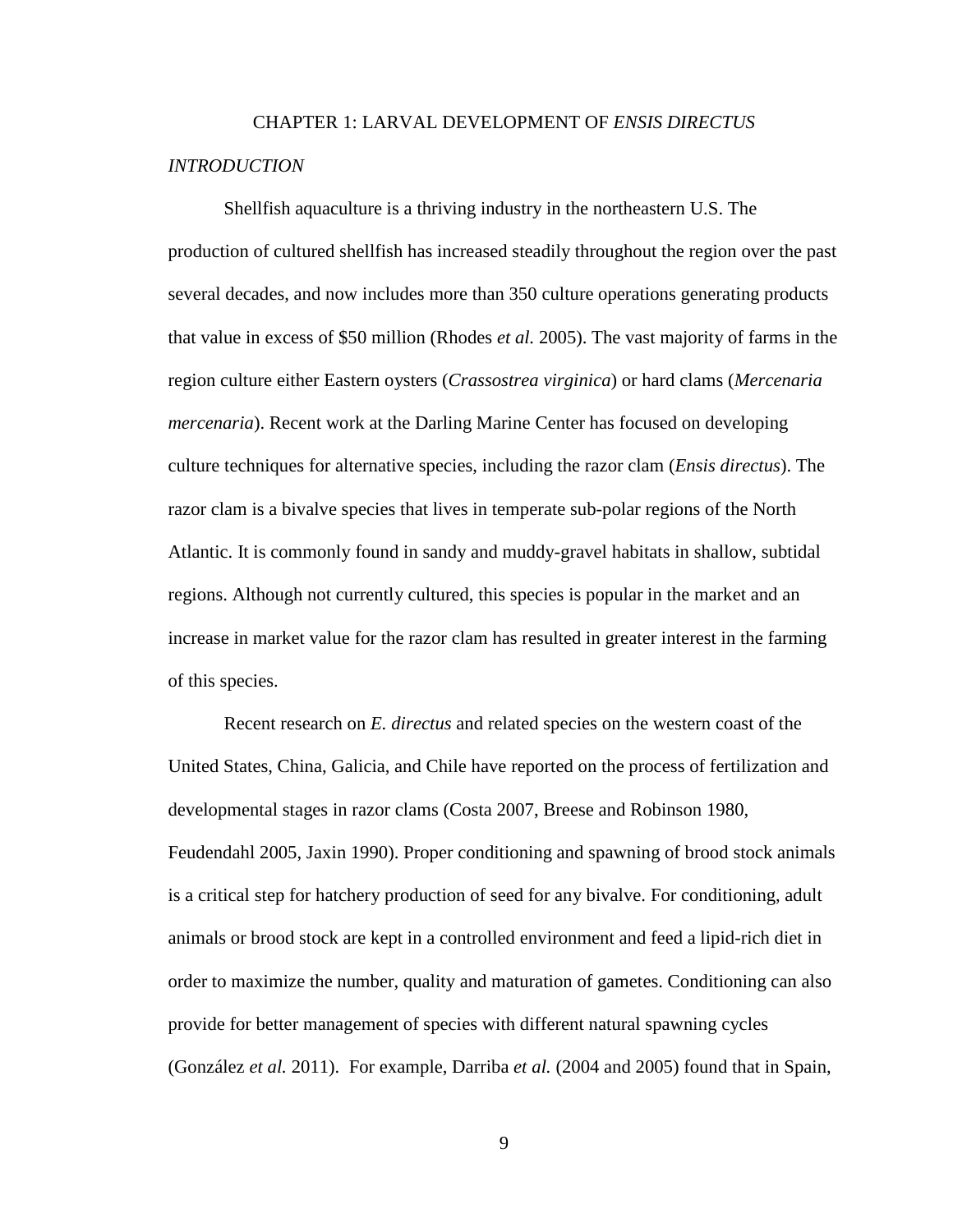*Ensis arcuatus* spawns from January to April while *Ensis siliqua* has its spawning season from May to June. Controlling the maturation of brood stock of these two species allows hatcheries to spawn these two species together. To begin conditioning, adult razor clams are held in tanks with sediment and fed a high density of food at a constant temperature. Feudendahl (2005) conditioned *Ensis americanus* putting them into tanks with 15cm of sediment and holding the tank at a constant temperature.

Conditioning can also provide for better control of spawning. When wild broodstock are brought into the lab it is difficult to detect the level of maturity of their gametes and there is often variable success in inducing spawns from field collected stock. Conditioning followed by the induction of spawning through a variety of means allows for controlled collection of viable gametes (Utting 1997). The method is not foolproof; conditioning of *Ensis* by Feudendahl (2005) supported the maturation of gonads, but the brood stock released gametes before being induced to do so (spontaneous spawn).

Research in a variety of bivalves has investigated a variety of methods inducing controlled spawning (Helm 2004), several of which have been tried with razor clams. These methods include temperature shock, strip spawning, tidal stimulation, and the addition of potassium chloride (Breese and Robinson 1981, Kenchington *et a.l* 1998, González *et al.* 2011). The success of these spawning methods has been variable, and the degree to which any method is successful is likely to be species specific. Kenchington *et al.* (1998) found that in Nova Scotia a temperature shock protocol, which involves slowly increasing from ambient temperatures the water holding the brood animals by several degrees until gametes are released, will induce spawning. Feudendahl (2005) reported that *Ensis* had to be strip spawned in their work in Spain. The West coast species of razor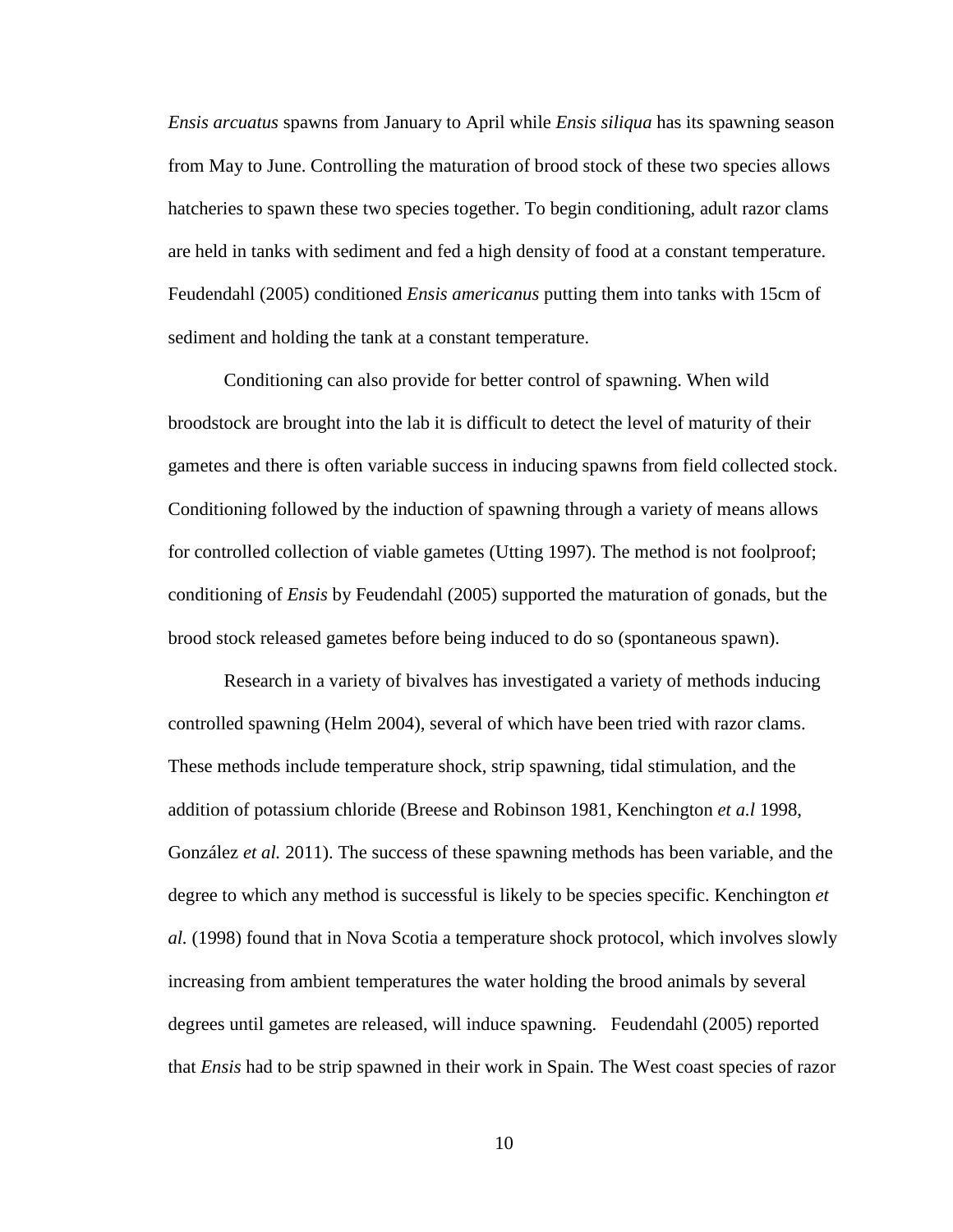clams, *Siliqua,* responded to increased food density without need of temperature shock (Breese and Robinson 1981). Currently there is no clearly defined protocol for conditioning and spawning razor clams as there is for other species of bivalves (Helm 2004). Thus, there is a clear need of further work to establish optimal conditioning and spawning protocols for razor clams that allow for the consistent production of high quality gametes.

Early development in razor clams is similar, yet unique to that of other bivalve species. Costa (2007) described the early development of fertilized razor clams in hatchery settings. Like many other bivalves, the sperm and eggs are mixed together in UV-treated water and, post-fertilization, the eggs are sieved to get rid of surplus sperm. To minimize stress during larval development, the temperature in larval tanks is kept at stable  $(+/- 1-2°C)$  and Breese and Robinson (1980) suggest that the culture water be changed as often as possible (every other day or daily). Water temperature is a major determinant of the rate of larval development (Helm 2004). Faster development is fostered in warmer water temperatures up the point where it exceeds specie-specific temperature tolerance. González *et al.* (2011) theorized that there is an inverse relationship between egg size and time of embryonic development to the D-shaped veliger stage for razor clam species; the largest egg often has the shortest development time.

Larval development progresses through several stages up through competency, which is where an individual is morphologically and physiologically ready to settle and metamorphose. Helm (2004) describes the general developmental stages of embryonic and larval development for bivalves. By 24 to 36 h post-fertilization; the fertilized egg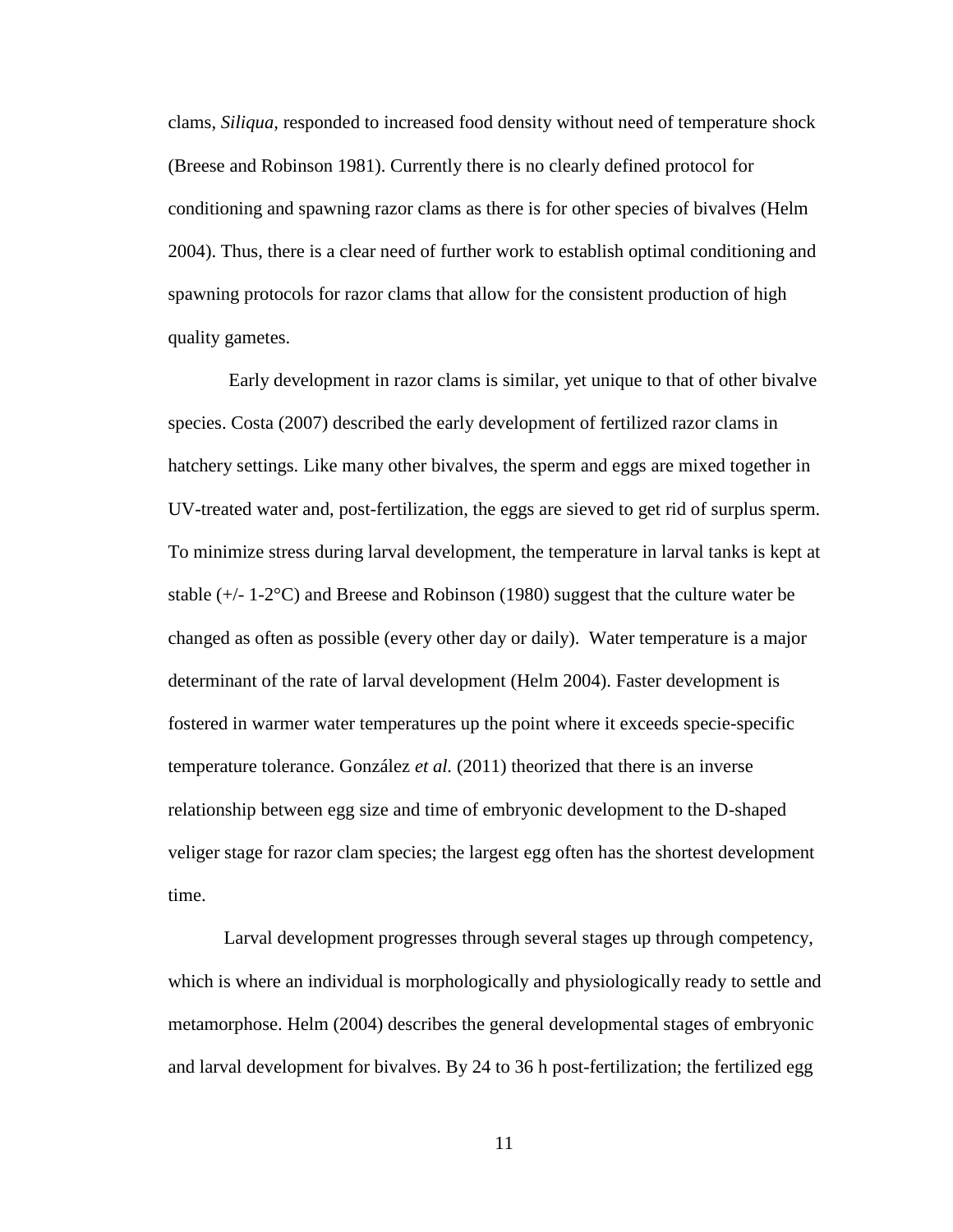has passed through the multicelled blastula and gastrula stages and becomes a motile trochophore, which has cilia surrounding an oval shaped body. As development proceeds, the larvae enter the straight-hinged D stage in which a complete digestive system, two valves, and the velum (a bivalve specific larval feeding organ) have formed. Given the time of the development of the velum, feeding of the larvae typically is initiated about 48 hours post-fertilization (González *el al.* 2011). During the veliger stage, reached between one to two weeks post-fertilization, the shell morphology of individual bivalve larvae generally takes on a species-specific shape. The gills and the foot develop in the beginning of the postveliger stage and at this point the larvae have attained competency and are ready to settle out of the water column. Oyster larvae develop a dark circle on their shell, known as the "eye" at this stage, which indicates readiness to settle. Not all species of bivalve demonstrate such easily discernable "landmarks" of competency and no landmarks have yet been noted for razor clams. At this point, individual larvae settle out of the water column and metamorphose into the benthic, juvenile form specific to each species.

Larval mortality, particularly during the latter stages of development and during settlement can represent a significant bottleneck to the successful production of high quality bivalve seed for culture operations. Recognizing when larvae reach competency and providing suitable substrates for settlement and early post-metamorphic growth and survival are crucial to the seed production process. The first objective of my thesis was to describe embryonic and larval development through settlement for *Ensis directus*. Although work to define developmental stages and "landmarks" of development associated with readiness to settle has been conducted with other razor clam species, it is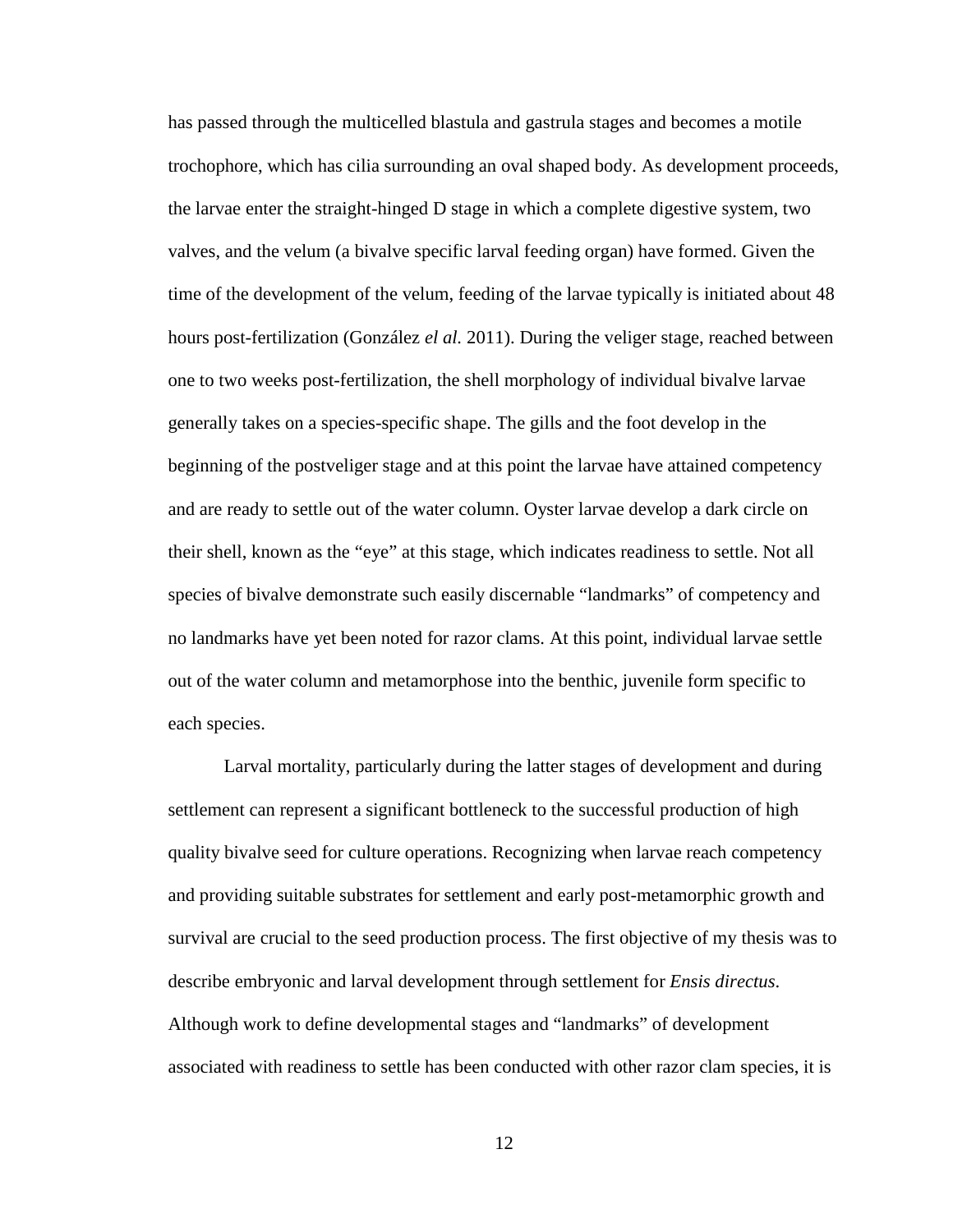not presently clear whether these findings from that work will pertain to *Ensis directus* seed production in Maine. The findings of this research will provide for a better understand embryonic and larval development in *E. directus* and define developmental milestones that will aid in the establishment of hatchery protocols.

#### *MATERIALS AND METHODS*

A controlled spawn of *Enisis directus* brood stock was conducted on June 28, 2012. A set of adult *E. directus* were collected in late May 2012 near the Darling Marine Center and brought to the hatchery. In the hatchery they were held in flow-through tanks using ambient Damariscotta River water. The water temperature in the Damariscotta River was approximately 15°C in late June.

On June 28, 2012, after approximately a month of conditioning and feeding, nine of the broods were placed in a 12mm layer of filtered (1 um) and UV sterilized seawater (UVFSW, 15°C) in a 0.8m x 1.2m spawning table. To induce spawning the temperature of the water was gradual increased by adding heated UVFSW, raised a total of 7°C over three hours. Females were observed to release a string of white pearls at spawning while males released a milky suspension. Six males and three females released gametes at water temperatures between 20°C and 22°C over a 2hr 18min time period (Table 1) Upon the initiation of spawning, individual razor clams were quickly placed into a 1 L beaker filled with UVFSW  $(15^{\circ}C)$  to facilitate the collection of gametes at high concentrations. After spawning was complete, each brood individual was tagged via super gluing small slips of plastic, each numbered, to the exterior shell.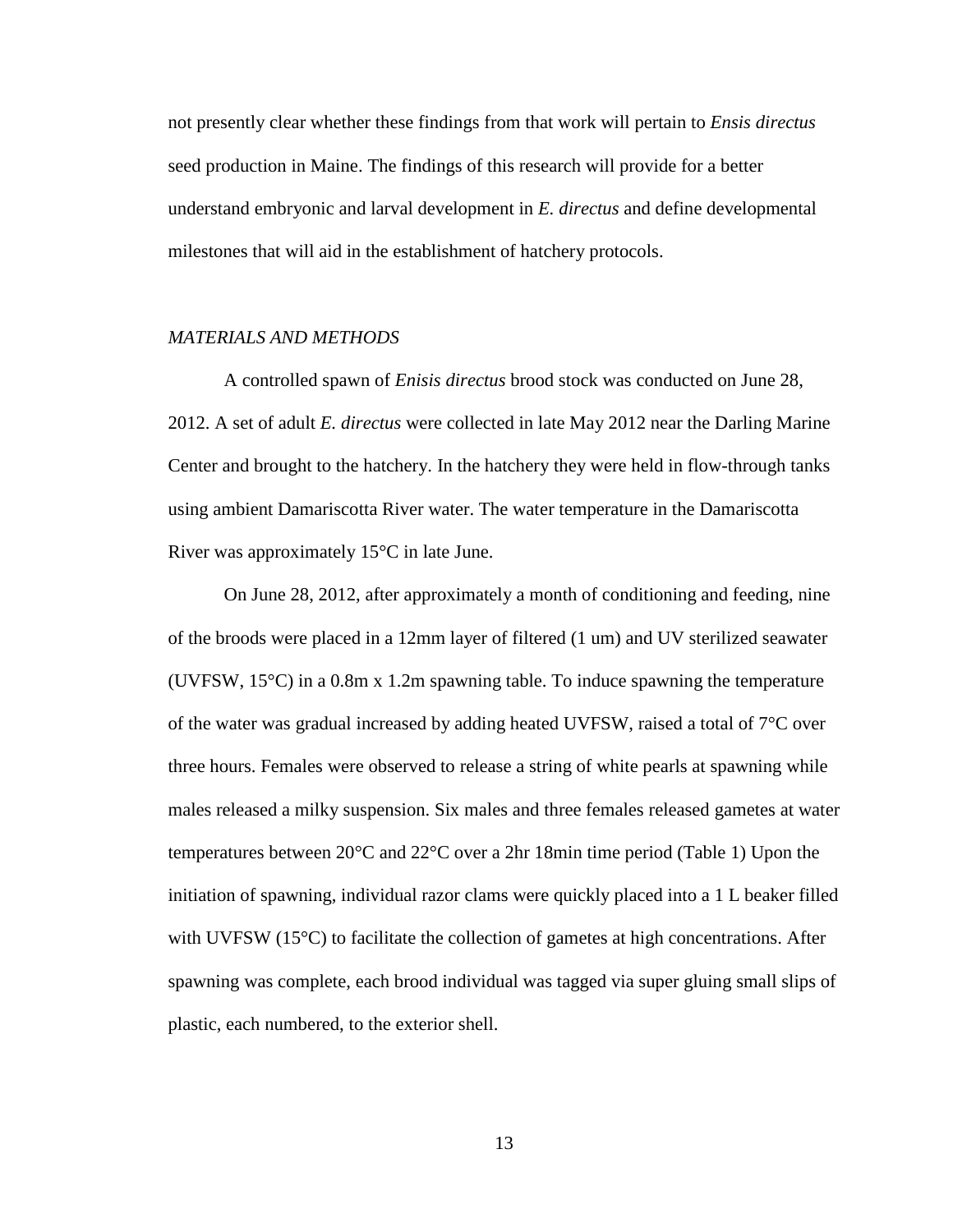|        |         | Temperature     |       |
|--------|---------|-----------------|-------|
| Sex    | Time    | $\rm ^{\circ}C$ | Tag # |
| Male   | 07:05   | 20              | 980   |
| Male   | 07:55   | 20              | 891   |
| Female | 08:00   | 20              | 975   |
| Male   | 08:04   | 20              | 976   |
| Female | 08:07   | 20              | 977   |
| Male   | 08:28   | 20              | 982   |
| Male   | 08:33   | 22              | 983   |
| Female | 09:23   | 22              | 984   |
| Male   | Unknown | 22              | 985   |

Table 1: Temperature controlled spawn at the Darling Marine Center on June 28, 2012. Sex of individual broods was determined by gamete type. Time and temperature of each spawn was recorded. Tag number was given post spawn.

Fertilization of the eggs followed typical hatchery protocols for marine bivalves (Helm 2004). Marine bivalve eggs are prone to polyspermy which occurs when multiple sperm fertilize a single egg leading to developmental abnormalities and eventually egg mortality. In an effort to minimize polyspermy, the egg-sperm suspensions were gently poured over a 50 µm sieve over a period of several minutes, capturing the fertilized eggs while allowing the water used for fertilization and excess sperm to pass through the sieve. The proportion of fertilized eggs was estimated by counting fertilized eggs in triplicate 1 ml samples loaded into a sedgewick rafter cell and observed at 100X magnification. The sieved fertilized eggs were held in a 20 L bucket for 48 h, during which time the embryos progressed through the trochophore stage and entered the D-stage of larval development. During the first 36 hours of development the water was kept at  $16^{\circ}C$  (+/- 0.5 $^{\circ}C$ ). Subsequent stages were kept at 19°C until settlement.

At the end of 48 h, larvae were placed into four tanks containing 350 L of UVFSW at a density of 10 larvae $\bullet$ ml<sup>-1</sup> and kept at ambient water temperatures (19 $\degree$ C) for the remainder of their larval development. The larval culture tanks were drained every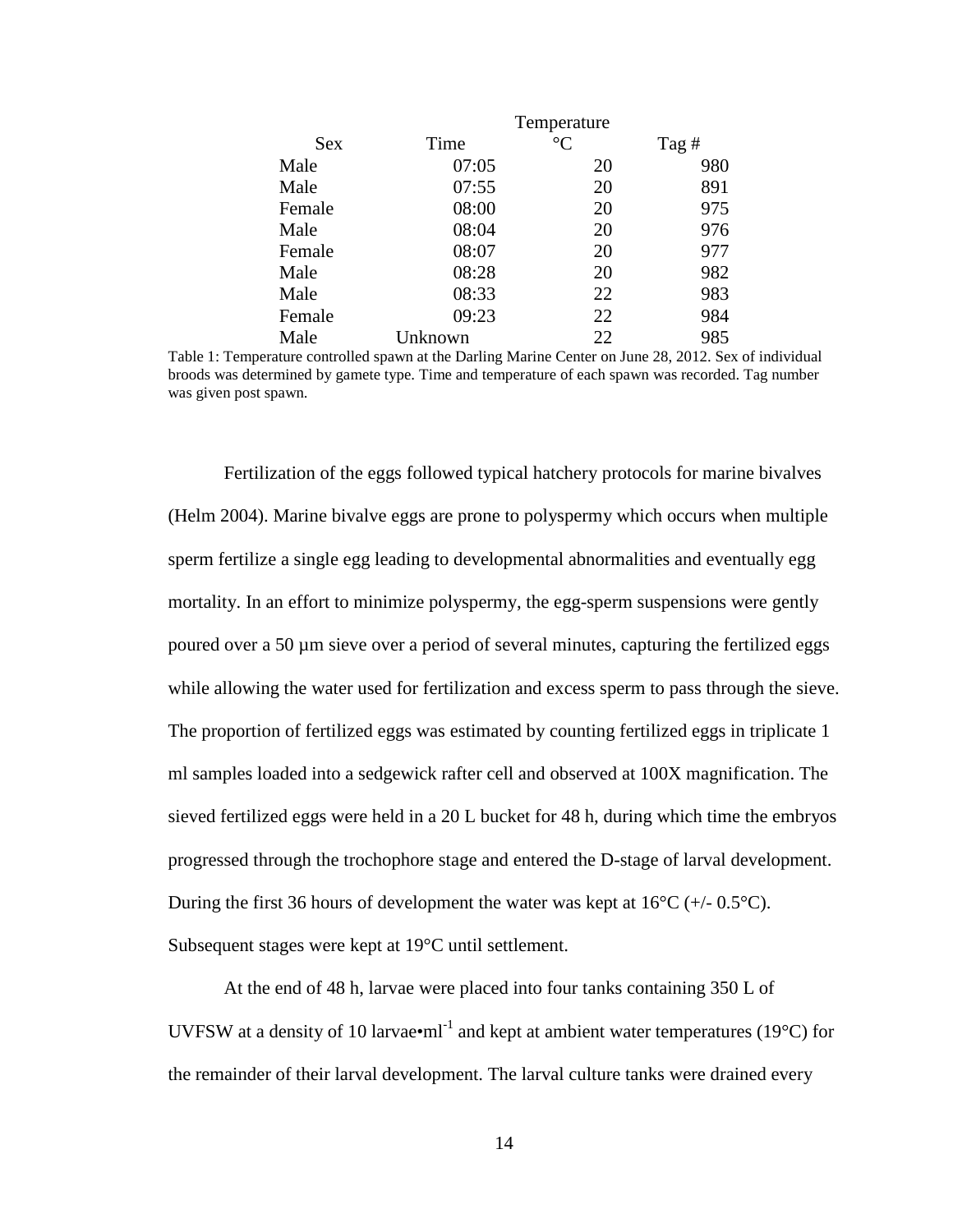other day; at each water change, the larvae were captured on an 80 µm sieved and the tank water replaced with fresh UVFSW seawater. As the larvae developed, the density in the tanks was gradually reduced to 2 larvae $\bullet$ ml<sup>-1</sup> and excess larvae were moved into three additional 350 L tanks containing UVFSW. In total, 7 tanks were used to culture approximately 700,000 razor clam larvae to metamorphosis. At each tank draining, a small sample of larvae was photographed using an Olympus BX41 Compound Scope and Lumenera Infinity 2-1C 1.4 megapixel digital camera. Ethanol was used to slow the movement of some clams in later stages of development as they were swimming too quickly to be photographed.

On July 10, 2012, the larvae appeared to be reaching competency and nearing settlement as evidenced the fastest growing larvae exhibiting a foot and had reduced motility. The faster growing larvae were isolated from slower growing larvae by grading larvae using a series of sieves  $(180 \,\mu m, 150 \,\mu m,$  and  $80 \,\mu m)$ . Those retained on the largest sieve were used in subsequent experiments investigating the importance of sediment type on settlement and early juvenile development (see Chapter 2).

#### *RESULTS AND DISCUSSION*

Razor clam embryos and larvae exhibited all stages of larval development typical of marine bivalves (see Helm 2004). Embryonic development is shown in figure 2. The first cell division occurred within 1 h of fertilization at 16°C (Figure 2A). Cilia were apparent about twelve h post-fertilization (Figure 2D) and one large cilia was visible 15 h post-fertilization, although a clear image of the cilia was not taken until 20 h postfertilization (Figure 2E). This observation shows that the larvae reached the trochophore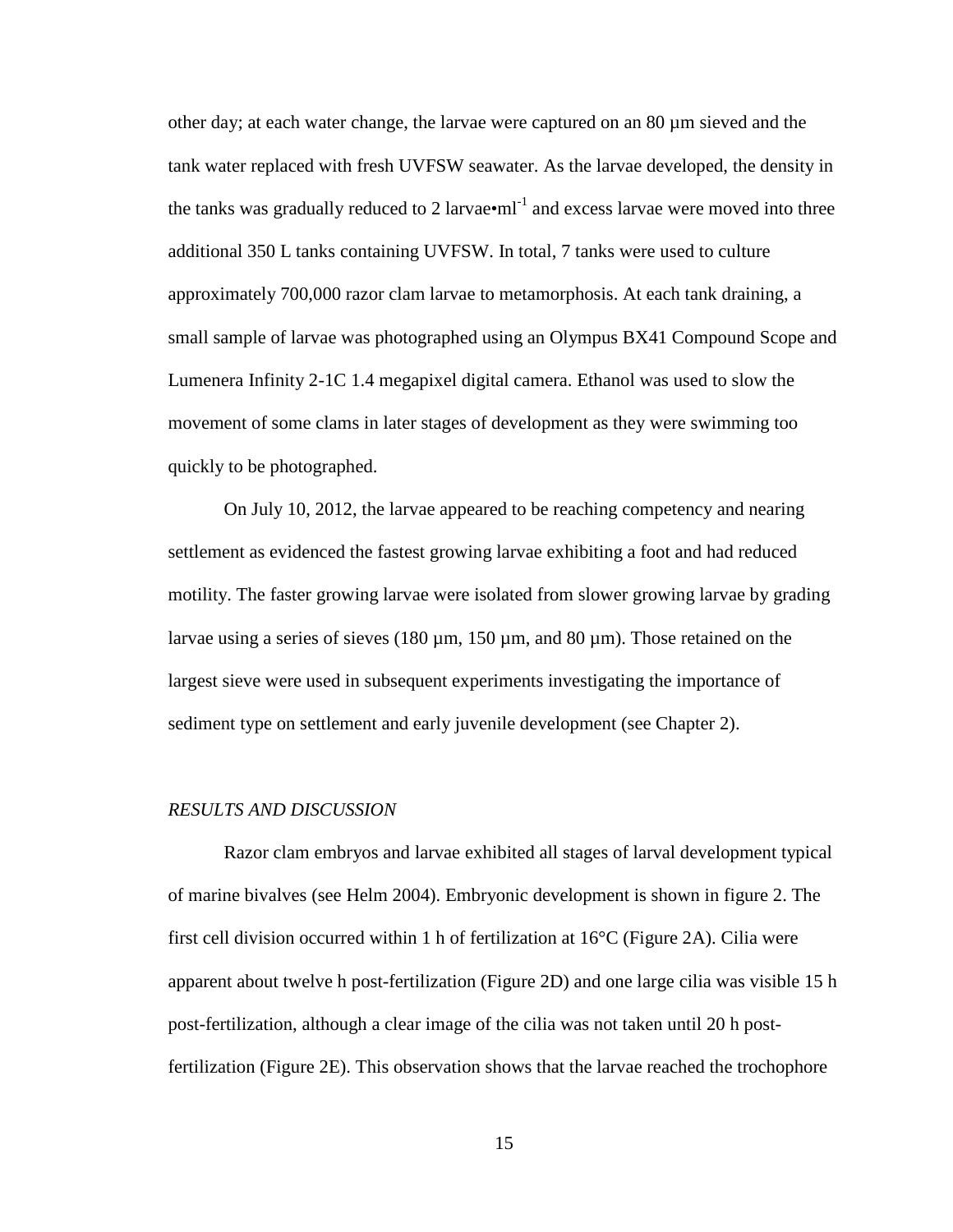stage within 24 h post fertilization at a water temperature of 16°C water. Perhaps the most astonishing development began 21 h post-fertilization; at this point there was the continued development of the larger cilia and the initial signs of shell deposition at 24 h post-fertilization (Figure 2F and 2G).

Figure 3 shows major larval stages in razor clam development. Food can be seen in the intestines of all of the clams in these images which is an indication of the general health and activity of the larvae. The larvae remained in the shelled, D-shaped stage until day 5 (Figure 3A and B) and by day 7 there was clear development of the external feeding structure known as the velum (Figure 3C). The appearance of the velum marks the transition to the veliger stage. The development of the larval foot is clearly seen in Figure 3D. As the foot develops, the larvae transitions from the veliger stage to the pediveliger stage. The behavior of the larvae changed with the development of the foot; they spent less time in the water column and a substantial amount of time was spent crawling at the bottom. Larvae which had not developed a foot, remained suspended in the water column and were actively swimming. Generally larvae over 150 μm in size had a well developed foot, which resulted in their removal from the larval tanks and placement in the settlement tanks (see chapter 2) on July 10, 2012. Other than the development of the foot, no external landmarks were observed. Samples of sediment were taken over a period of six days post settlement from the settlement tanks and settled *E. directus* were observed, providing a clear indication of successful settlement. Figure 4 shows a razor clam at approximately 6 d post-settlement. Gills can be seen through the transparent shell and the shell itself has begun to elongate.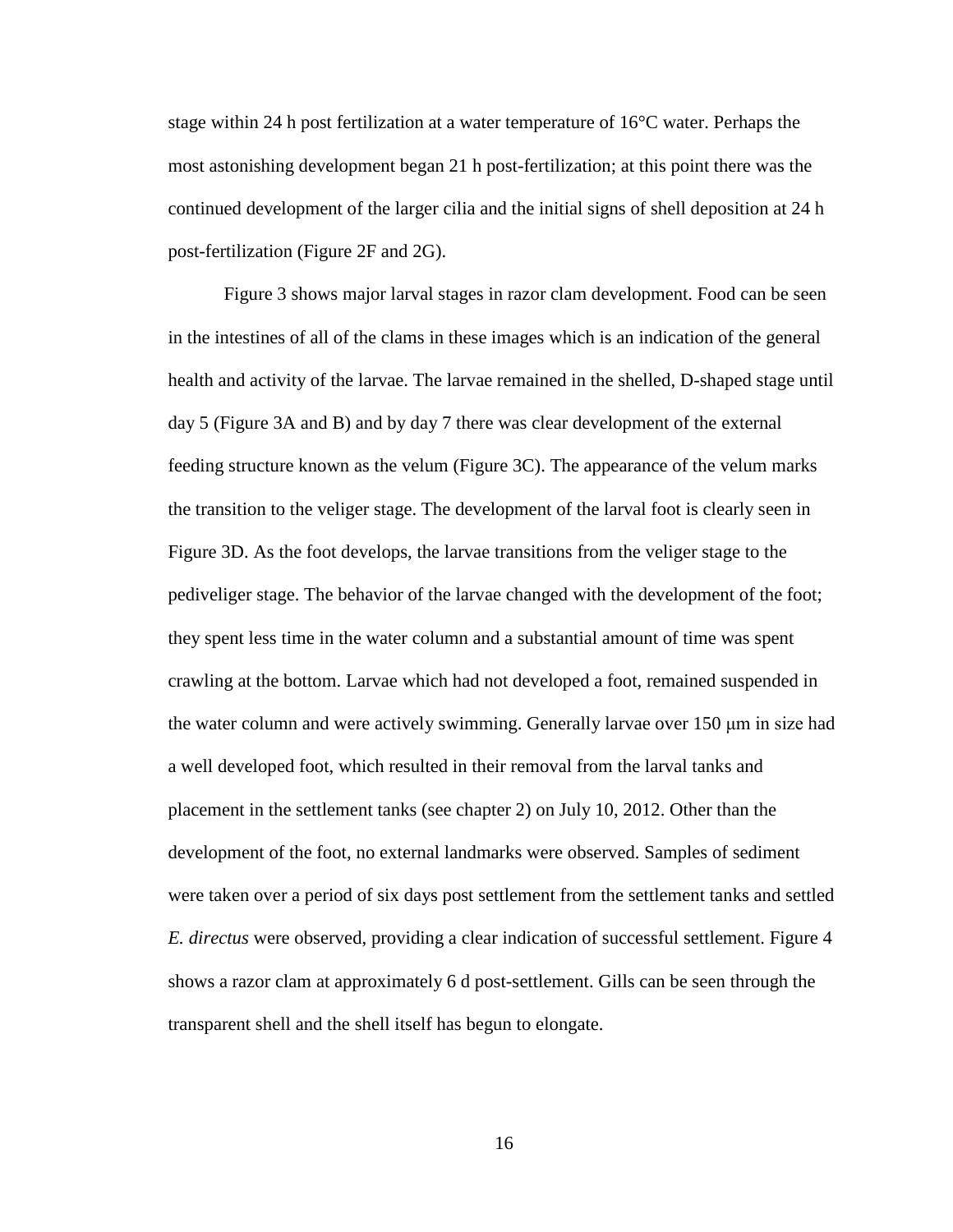

**Figure 2:** Embryonic development of *E. directus* spawned at the Darling Marine Center on June 28, 2012: A (1 hour post spawn (HPS)), B (2 HPS), C (8 HPS), D (12 HPS), E (20 HPS), F (21 HPS), G (24 HPS). Images A-F were taken at 40X magnification and the scale bar in A represents 10μm. Image G was taken at 10X magnification and the scale bar represents 50μm. A (36μm) shows two cells, B (36μm) shows several cell divisions, C (36μm) shows blastulation, D (36μm) shows cilia surrounding the group of cells, E (36μm) shows cilia surrounding and one larger cilia, F (37μm) shows the beginning of the veliger stage, and G (66μm) shows shell shape development and the D-Larva stage.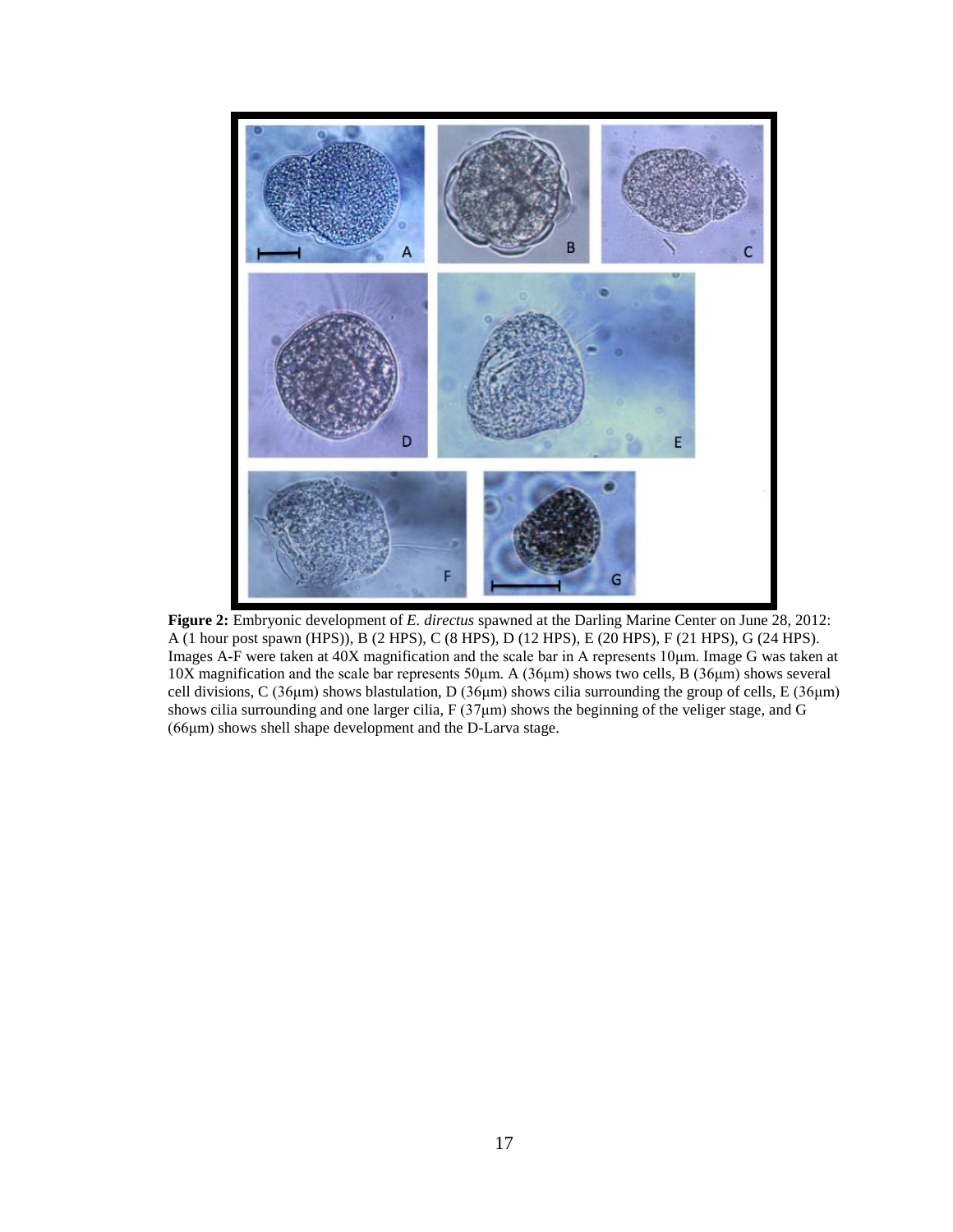

**Figure 3**: Larval development of *E. directus* spawned at the Darling Marine Center on June 28, 2012: A (5 day post spawn (DPS)), B (7DPS), C (13DPS), D (13DPS). All images were taken at 10X magnification and the scale bar in A represents 50μm. Image A (79 μm) shows three larva, B shows a single larva digital close up,  $C(117\mu m)$  shows a larvae with velum, and  $D(122\mu m)$  shows an early juvenile.



**Figure 4:** *E. directus* post settlement, courtesy of Dana Morse. Post metamorphic animals are generally less then 2-3mm in shell length.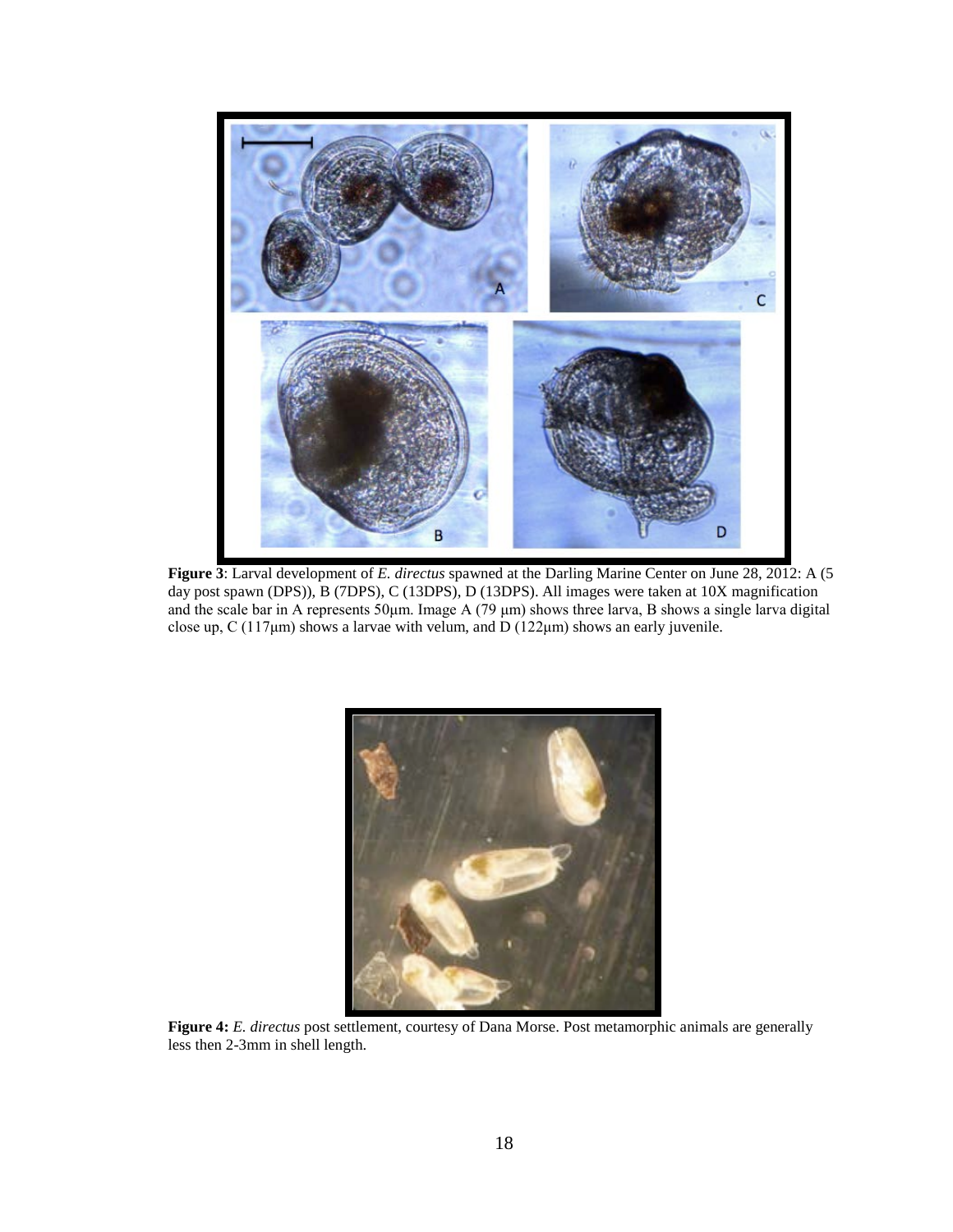#### *CONCLUSION*

The most prominent and discernible indication that razor clams are ready to settle is the presence of a well developed foot (see Figure 4). In addition, I observed notable differences in behavior as larvae neared competency they stopped swimming and spent more time crawling along the bottom. It is thus my recommendation that the development of the foot be used as a visual marker indicating the readiness of *E. directus* to settle. As described by Helm (2004), other bivalves that are cultured typically have features that indicate readiness to settle, an example being the dark eyespot seen on larval oysters. I found that the foot developed in a substantial portion of larvae by 13 d post-fertilization at 19°C. However, due to logistical constraints I only observed larval clams from one spawn and only at a narrow range of culture temperatures. The rate of larval development is highly dependent on temperature (Helm 2004). Increasing or decreasing the water temperature in which larvae are reared may result in shorter or longer times of development. *Mytilus edulis* (blue mussel) larvae will not grow at 5°C and show slowed development when reared in temperatures ranging 19°C to 22°C (Strathmann, 1987). On the other hand, mussel larvae have rapid development and grow well at 9°C, a temperature similar to the ambient temperature the adult habitat. In order to better understand the timing of development for *E. directus*, future research must examine larval development, survival and settlement success in different temperatures. The ultimate goal of such work will be to identify conditions that will maximize the production of reliable razor clam seed.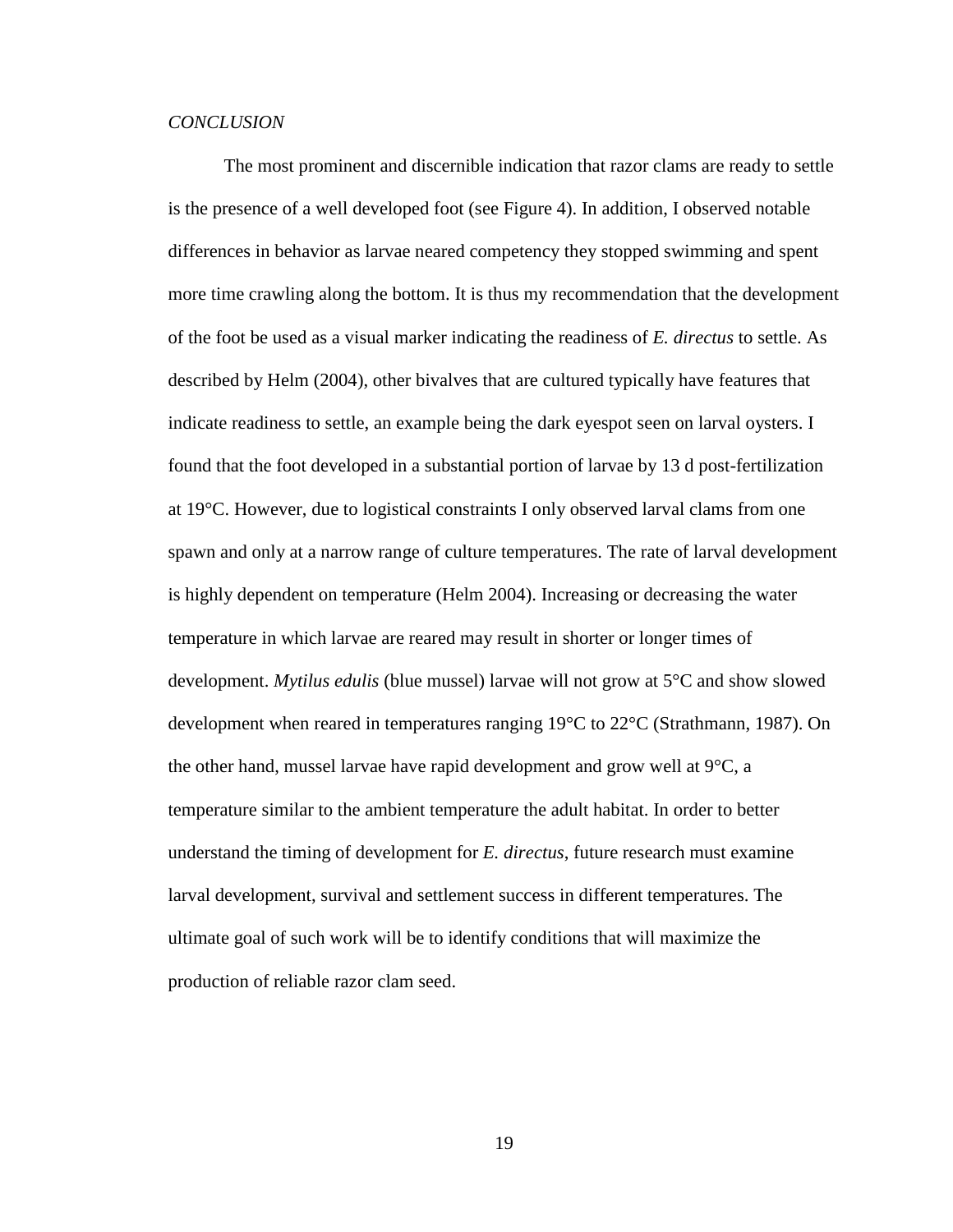# CHAPTER TWO: SETTLEMENT

## *INTRODUCTION*

Successful settlement is critical to the production of bivalve seed in hatchery settings. Settlement and metamorphosis occur at the completion of larval development when larvae have reached competency. The duration of larval development varies considerable among species within a genus and even among populations and individuals within species (Strathmann 1987). Key environmental determinants of the rate of larval development include water temperature and food availability. At the completion of the larval stage larvae settle out of the water column, contact the substrate and, if the substrate is suitable, initiate metamorphosis. Competency and readiness to settle and metamorphose in different bivalve species are associated with a variety of physical characteristics. For example, American and European Oysters are classified as being ready to settle by their size and the appearance of an "eye spot", or a small round darkening on their translucent shells (Helm 2004).

In hatchery settings, it is necessary to provide suitable conditions to induce controlled settlement. This includes identifying critical points in development. For example, once reaching metamorphosis special attention must be paid to larvae as some species have high mortality during or directly after this phase if not presented with suitable settlement conditions. In addition, competent larvae may settle indiscriminately on tank bottoms and sides of culture tanks if not provided with suitable substrates in a timely fashion. Some species, such as blue mussels, can delay metamorphosis if conditions for settlement are not present (Bayne 1976), but such delays can come at an energetic cost and may result in reduced survival and the substantial loss of settled larvae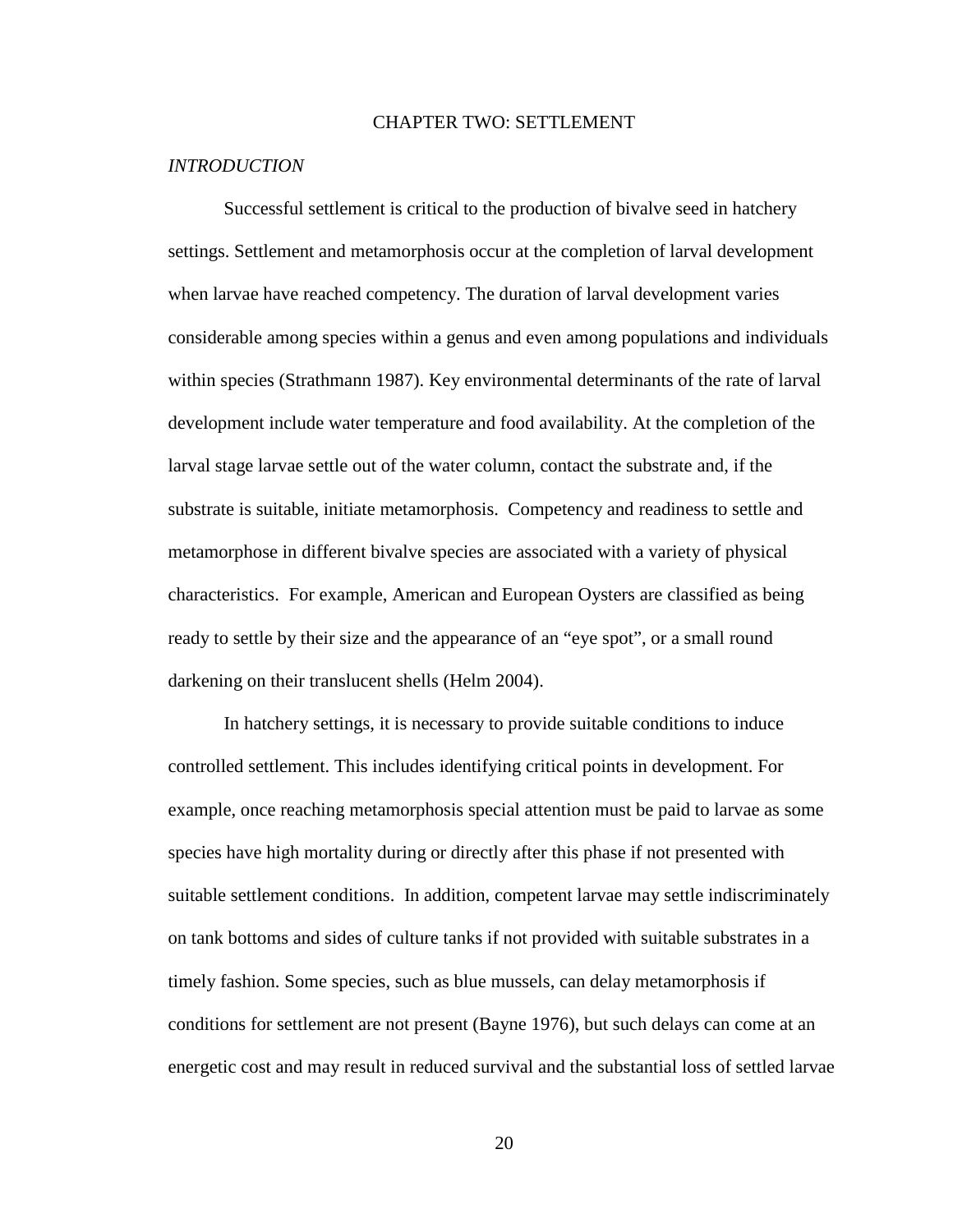(spat) and a decline in seed production. As shown by Breese and Robinson (1981) high mortality of larvae in the hatchery is associated with metamorphosis. Settlement also varies considerable between species

Technologies have been developed for some species, such as oysters and clams, to improve the recovery and survival of spat. Downwellers have been found to promote settlement in oysters and are used widely in oyster hatcheries. Downwellers distribute food evenly and relatively constantly to the seed that is held on sieves suspended in the tank, allowing for easy cleaning and access to the spat (see Figure 5). Improving the rate of successful settlement in oysters can be achieved by the use microcultch composed of finely ground cleaned oyster shell as a settlement substrate. This allows the spat to settle individually on the shell pieces rather then on each other; formation of "doubles" and larger clumps of oysters reduces the value relative to individual oysters sold to half shell markets. Settling methods that are used for oysters and other cultured species of bivalves, including other species of clams, have not been used successfully and ideal settlement protocols have not yet been identified for razor class (Breese 1981).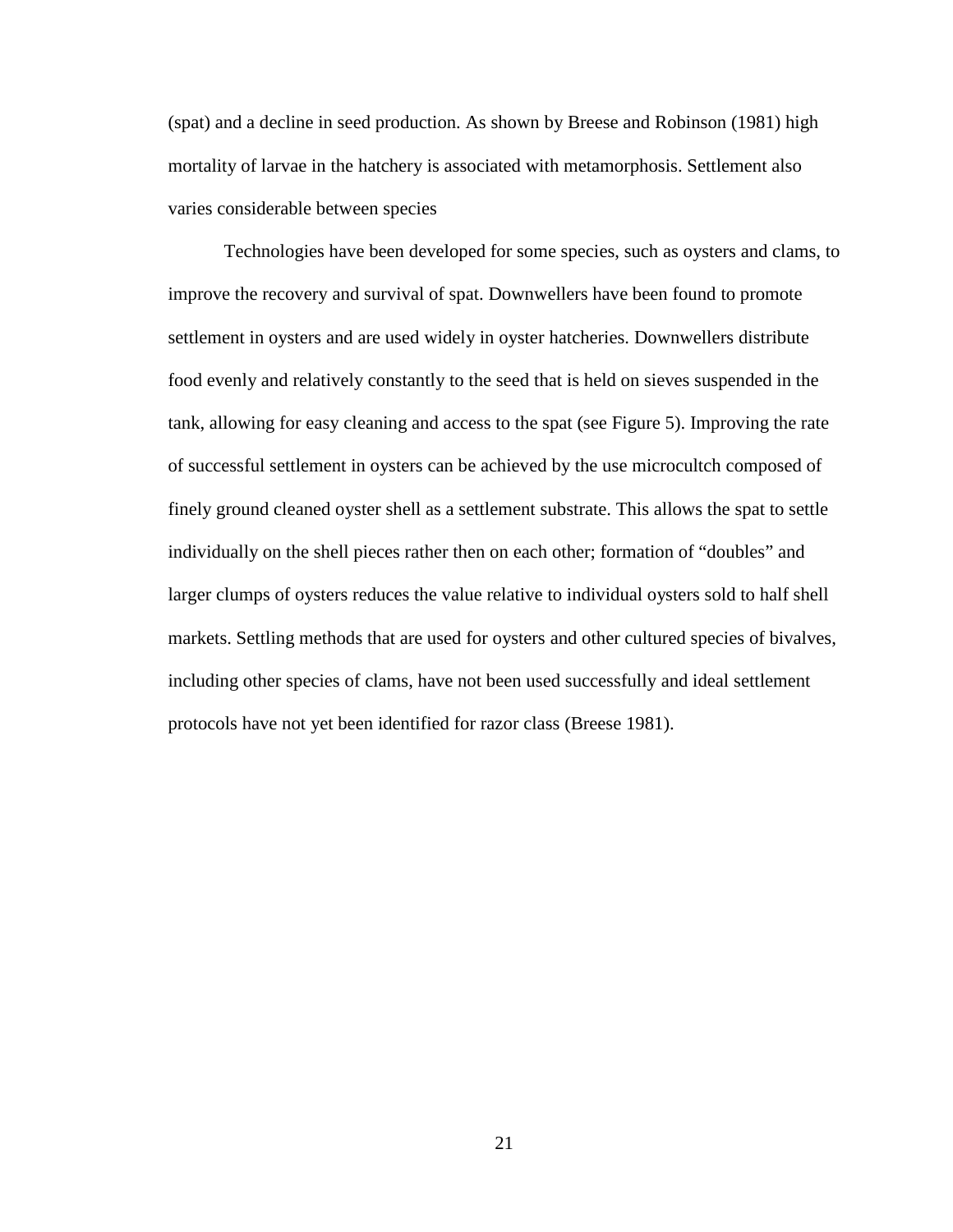

**Figure 5**: Downweller system containing natural sediment.

Larval development in *Ensis directus* proceeds as for many other bivalves. As described in chapter 1, larvae remain in the water column and after several days, depending upon environmental conditions, develop into veliger and pediveliger stages (González *et al.* 2011). During the pediveliger stage, the foot and gills form and the clams become competent. As described by González *et al.* (2011), *E. arcuatus* reached the postlarval stage 20 d post-fertilization while *E. siliqua* settled after only 14 d postfertilization.

Several hatcheries have had success in spawning adult razor clams and obtaining large numbers of viable larvae. A key bottleneck in the production of seed has been carrying larvae through settlement and metamorphosis. The downweller system, typical in the production of oyster, mussel, and other bivalves has not been used successfully in the production of razor clam seed. Razor clams are benthic invertebrates and live in sandy and muddy gravel sediments from settlement through adulthood (Christian 2010). Dick Kraus (pers. comm.) of the Aquaculture Research Corporation has suggested that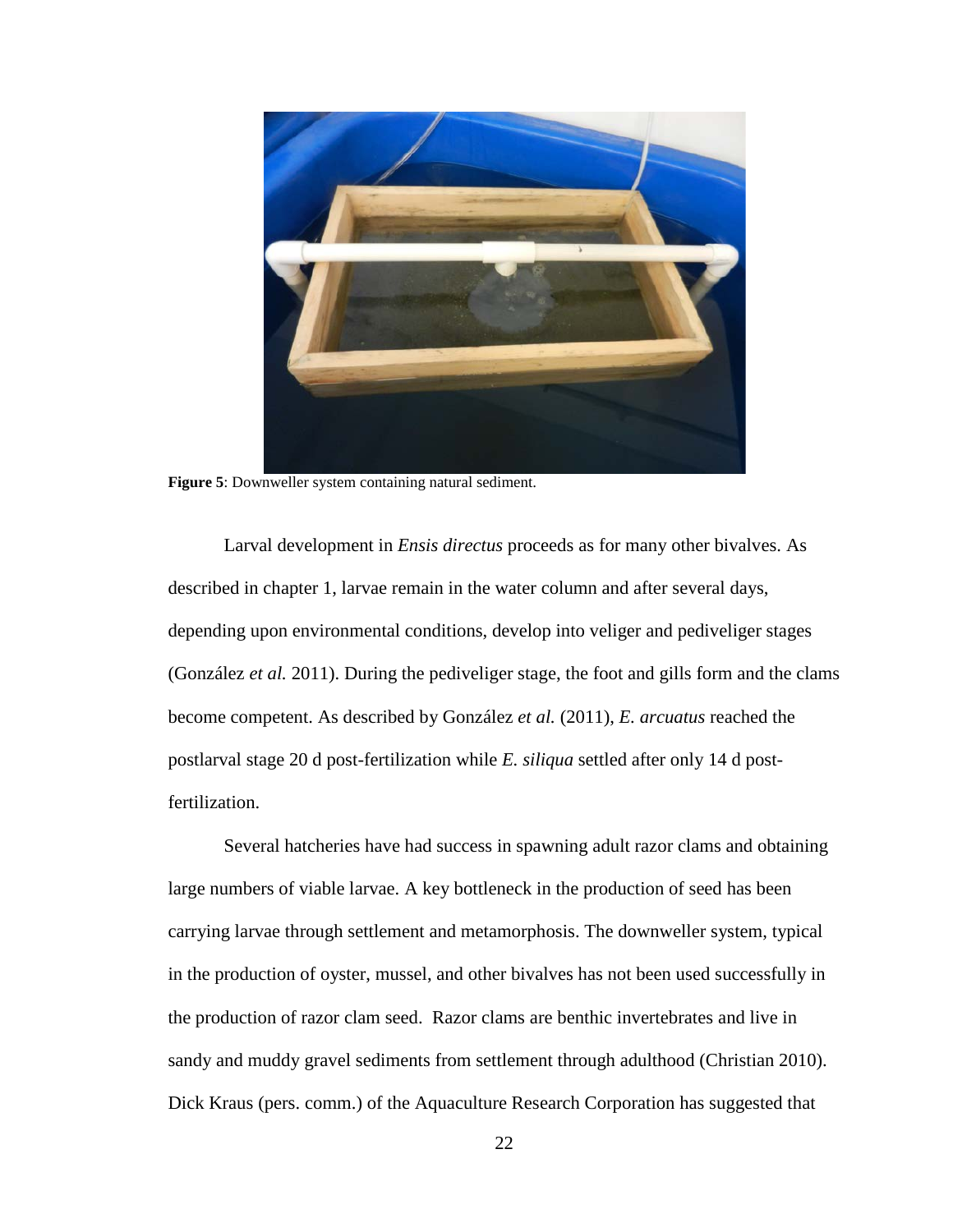razor clam spat are prone to bacterial and protozoan infections if not provided with sediment which is not provided by downweller systems.

As adults, razor clams are deep burrowers (Christian 2010). In natural environments, razor clam abundance appears to be correlated with grain size which may be a function of grain-size associated burrowing rates and predator avoidance. Razor clams are filter feeders and extend their siphon to the sediment surface for feeding and excretion. Thus, while clams may burrow to avoid exposure and predators they must also maintain a connection with the surface. The dynamics of razor clam burrowing has been studied by Winter *et al.* (2012), but whether sediment preference or sediment-specific burrowing capacity varies ontogenetically has not been thoroughly investigated in razor clams.

It is unclear whether sediment is an absolute requirement for settlement and postmetamorphic survival for razor clams. Costa (2009) documented that *E. directus* seed can survive without sediment until a shell length of 1 mm and until three months postsettlement. Other research suggests that razor clam larvae must be provided with appropriately sized sediments at settlement in order to improve survival through metamorphosis and production of seed. The second objective of my thesis is to better determine the preference for different sediment types in early post-larval *E. directus*. In developing culture methods for new species of bivalves, ease of culturing must be considered. It is important to maximize the use of equipment commonly employed for other cultured species to minimize expense and increase likelihood that the industry will adopt a new species. Key questions that need to be addressed include, how early sediment must be brought into the culture process, what sediment grain size is best suited for the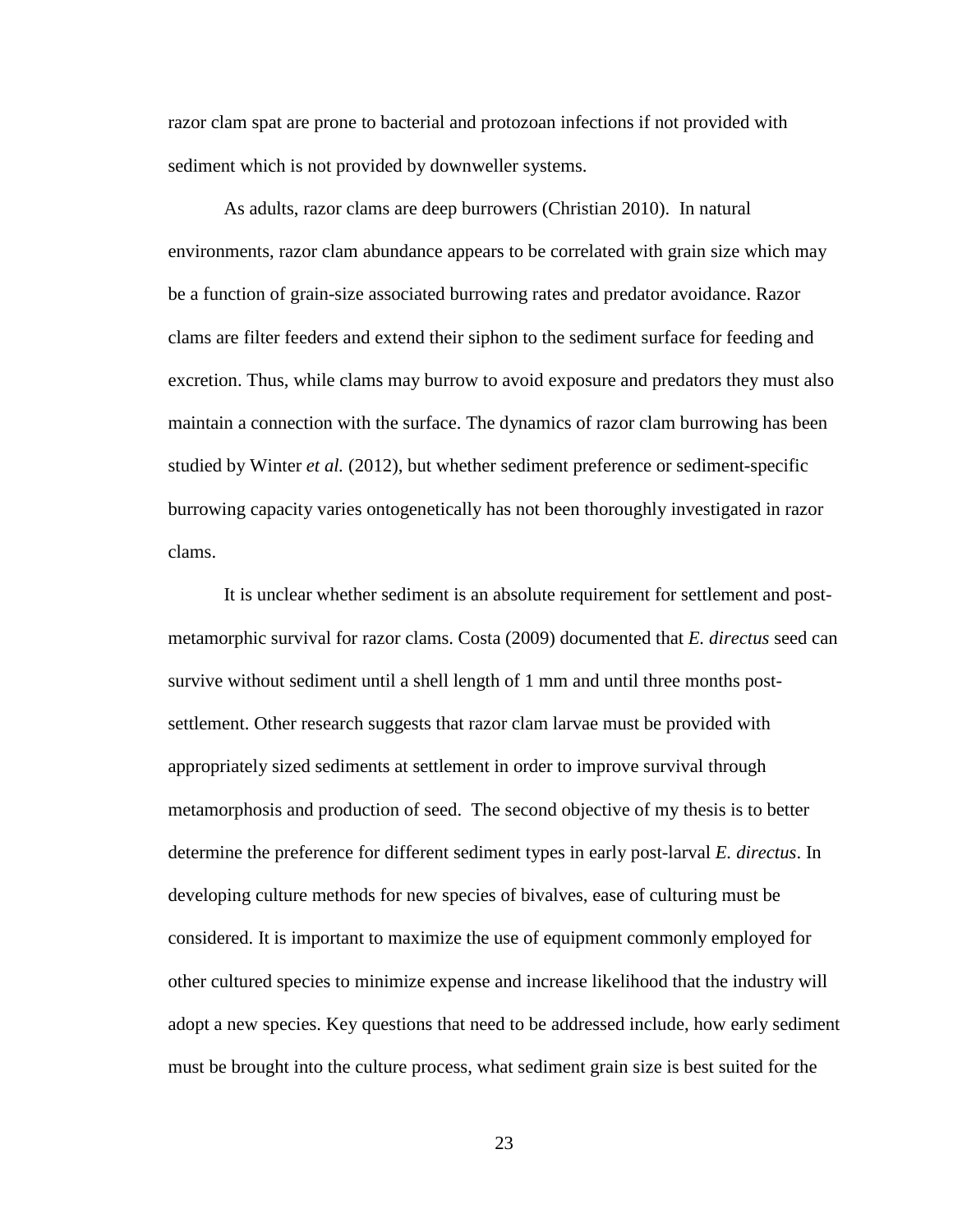razor clams, and what conditions are necessary for minimal loss and greatest net production of seed.

## *MATERIALS AND METHODS*

Settlement preference for three different sediment types and two methods of sediment preparation were determined for competent *Ensis directus*. Natural sediment was collected from Lowes Cove and sifted to remove large masses such as rocks and wood, leaving mainly fine-grained "mud" and silty sediment. Fine sand (play sand) and course sand (construction grade) were purchased from a local supplier (Damariscotta Hardware). Sediments were prepared by rinsing several times with UV sterilized filtered seawater (UVFSW). Twelve 30 cm x 15 cm bins were filled with approximately 7-8 cm of one type of sediment were positioned in each 1.2 m x 1.2 cm square tank filled to a depth of 45 cm of UVFSW. These bins were placed into two tanks; the sediments placed in one tank had been further processed by autoclaving while the sediments in the second tank were not autoclaved. The three sediment types were randomly assembled into the ten different bins each containing a randomly assigned sediment type, two of which were larger and split to hold two sediments replicates. Thus, in each tank there were four assigned "bins" for each sediment type (Figure 6). Approximately 200,000 competent razor clam larvae retained on a 180 µm sieve were introduced to each tank on July 10, 2012. Water in the tanks was aerated throughout the experiment and water was changed every two days after the larvae settled.

Settlement in "downweller" systems, commonly used for rearing recently settled bivalves in hatchery settings such as oysters, was also examined to test whether these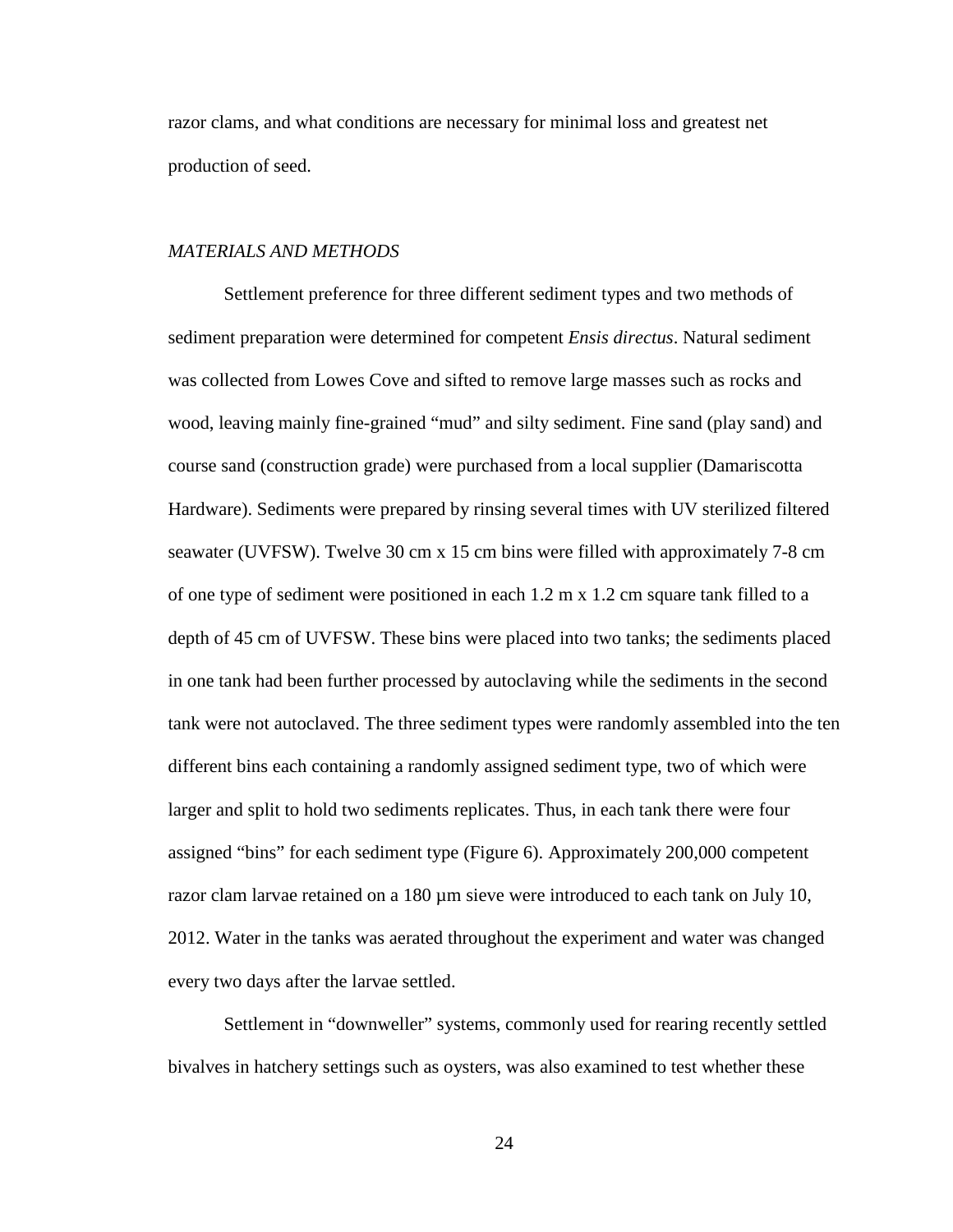systems can support razor clam settlement and early nursery phase culture. Four downwellers were prepared by fitting 150 µm mesh screen on the bottom of a waxed wooden frame (Figure 5). The downwellers include PVC tubing that provides for water motion via an airlift so that water is circulated from the surrounding tank through the PVC pipe and downwells through the mesh screen. This method allows for continuous water flow through the screen. The screen is intended to hold competent larvae and promote settlement. Approximately 25,000 razor clam larvae were introduced into each downweller. Two downwellers contained sieved natural sediments and the remaining two had bare screen. Like the sediment treatment tanks, water in the downweller tanks was exchanged every other day.

Sediments in each treatment were regularly inspected to monitor presence and size of clams and shell durability. The size of individual clams and volume of clams in each treatment were measured to estimate growth and mortality in each treatment. Individuals were removed from the sediment via sieves and counts of total volume and average of shell length were determined. The first measurement of sediment preference was taken 8 week post-settlement. Juvenile *E. directus* have weaker shells when young and the shell gradual hardens with age. A count of individuals in different sediments did not happen prior to 8 weeks because the shells were not strong enough to withstand being sieved out of sediment. The second count of individual's preference for settlement in different sediments was conducted 12 weeks post-settlement. This count also included estimated individuals and biomass.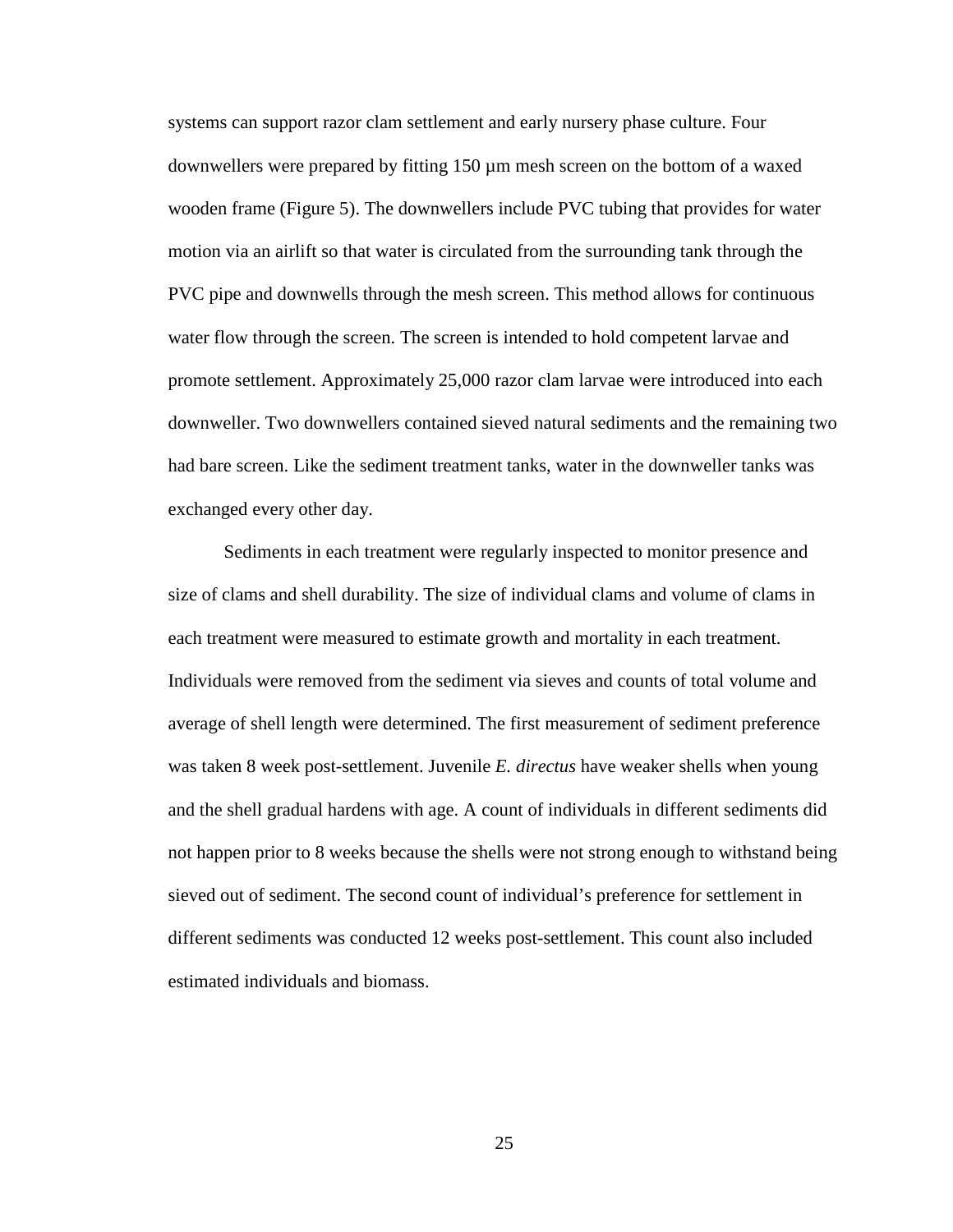

**Figure 6:** Autoclaved tank used in sediment preference experiments. Autoclaved tank used in sediment preference experiments. There were 10 bins containing sediments. The larger bins were split into two sections so that there were a total of 4 "bins" for each sediment type (natural, fine sand, and coarse sand).

#### *RESULTS AND DISCUSSION*

The settlement, survival, and growth of *E. directus* varied substantially among tanks and treatments. All clams introduced to the tank with autoclaved sediment perished due to an unidentified contaminant that resulted in white film covering the sediment. Mortality was also high in the downweller treatments. All individuals in both the bare downwellers and downwellers with fine sediment died within the first week of postsettlement. In contrast, the volume of *E. directus* juveniles in the non-autoclaved sediments was quite high. When counted 8 weeks post-settlement, the highest volume of juvenile *E. directus* was found in fine sediment while the lowest volume was observed in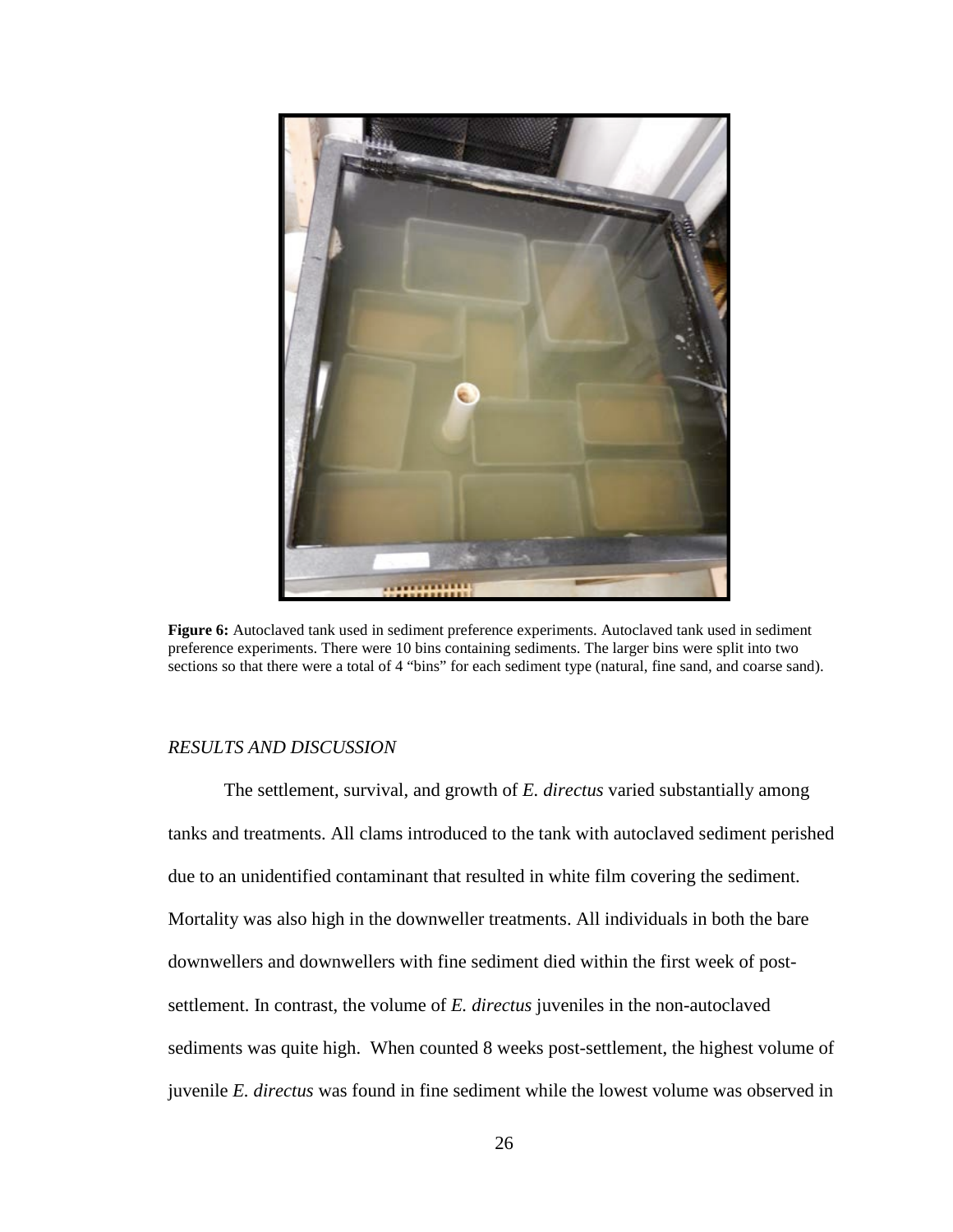natural sediment (Figure 7). Growth also varied among the different treatments in the non-autoclaved sediments. Razor clams in the coarse sediments were found to have the greatest mean length at the 8 weeks post-settlement sampling while the lowest mean length was found in natural sediment (Figure 8). These observations indicate higher settlement and survival in both types of sand sediments and perhaps greater feeding activity and health among the clams in the coarse sand treatment. By 12 weeks postsettlement, the highest volume, largest mean length, greatest estimated number of individuals, and largest biomass was observed in the coarse sediment containers (Figures 9-12). There were fewer, smaller clams observed in the fine sand compared to the coarse sand treatment and the lowest number and the smallest clams were observed in natural sediment treatment.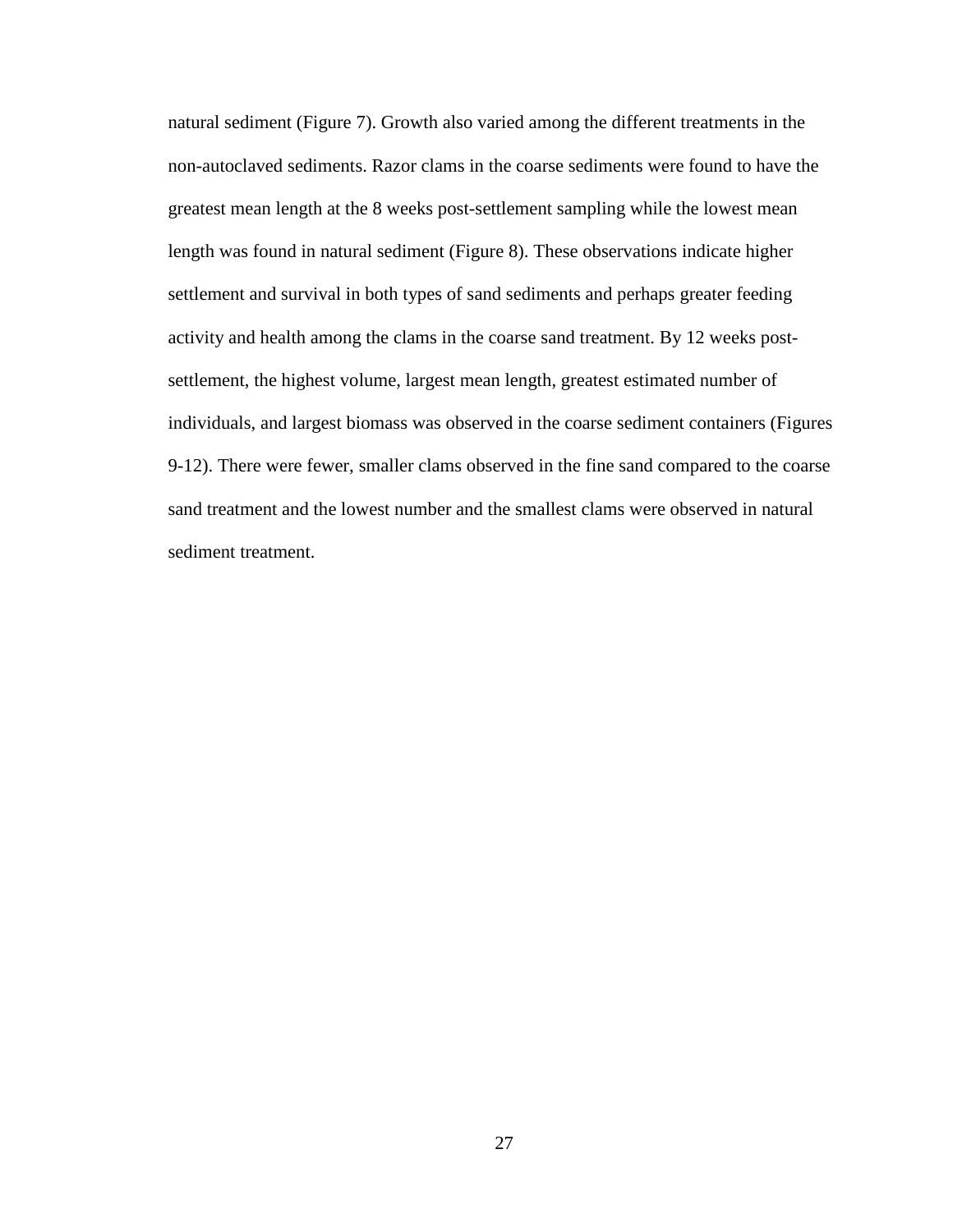

**Figure 7**: Volume (mL) of juvenile *Ensis directus* in the three sediment types in the non-autoclaved settlement tank eight weeks post settlement.



**Figure 8:** Mean length (mm) of juvenile *Ensis directus* in the three sediment types in the non-autoclaved settlement tank eight weeks post settlement.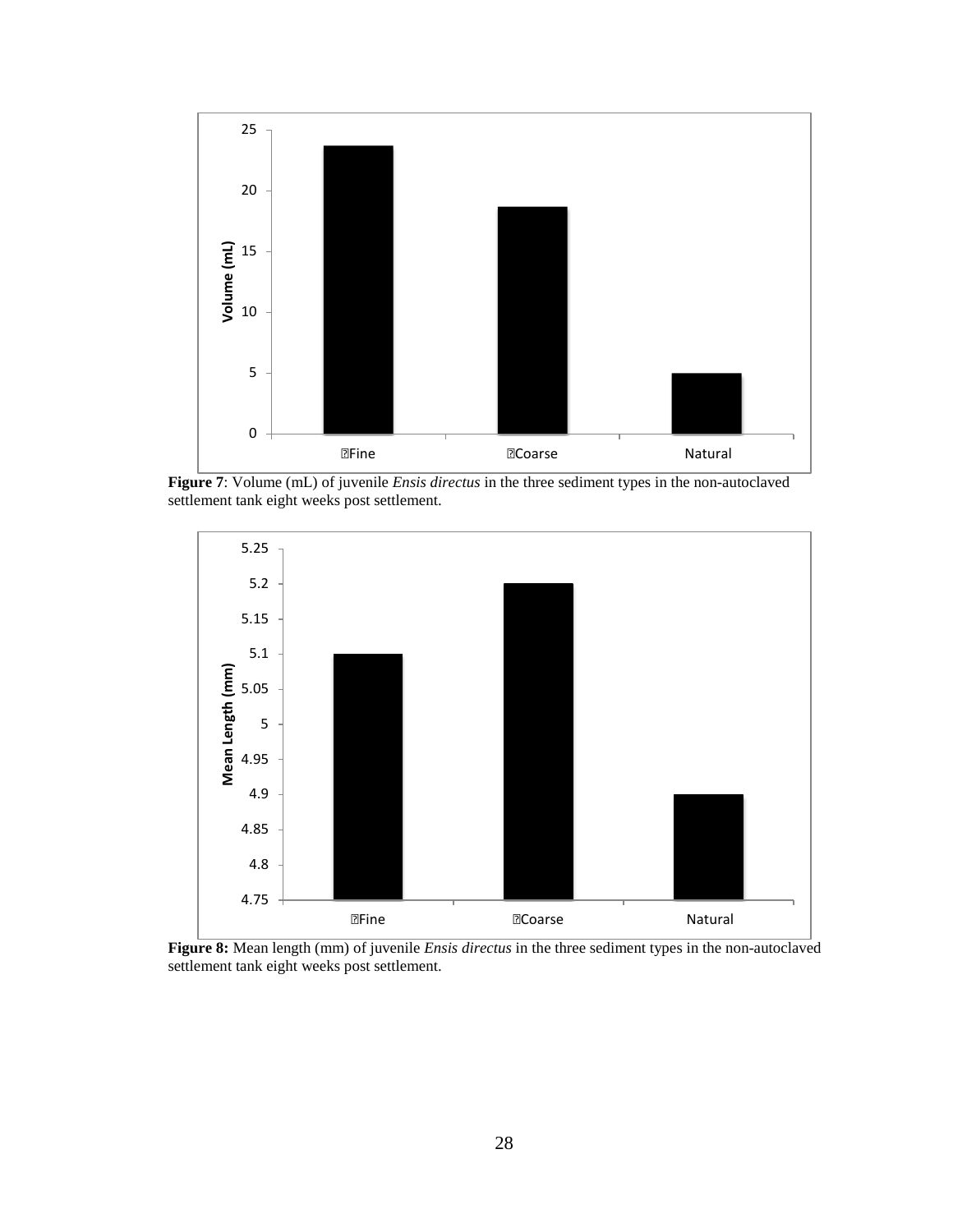

**Figure 9:** Volume (mL) of juvenile *Ensis directus* in the three sediment types in the non-autoclaved settlement tank twelve weeks post settlement.



**Figure 10**: Mean length (mm) of juvenile *Ensis directus* in the three sediment types in the non-autoclaved settlement tank twelve weeks post settlement.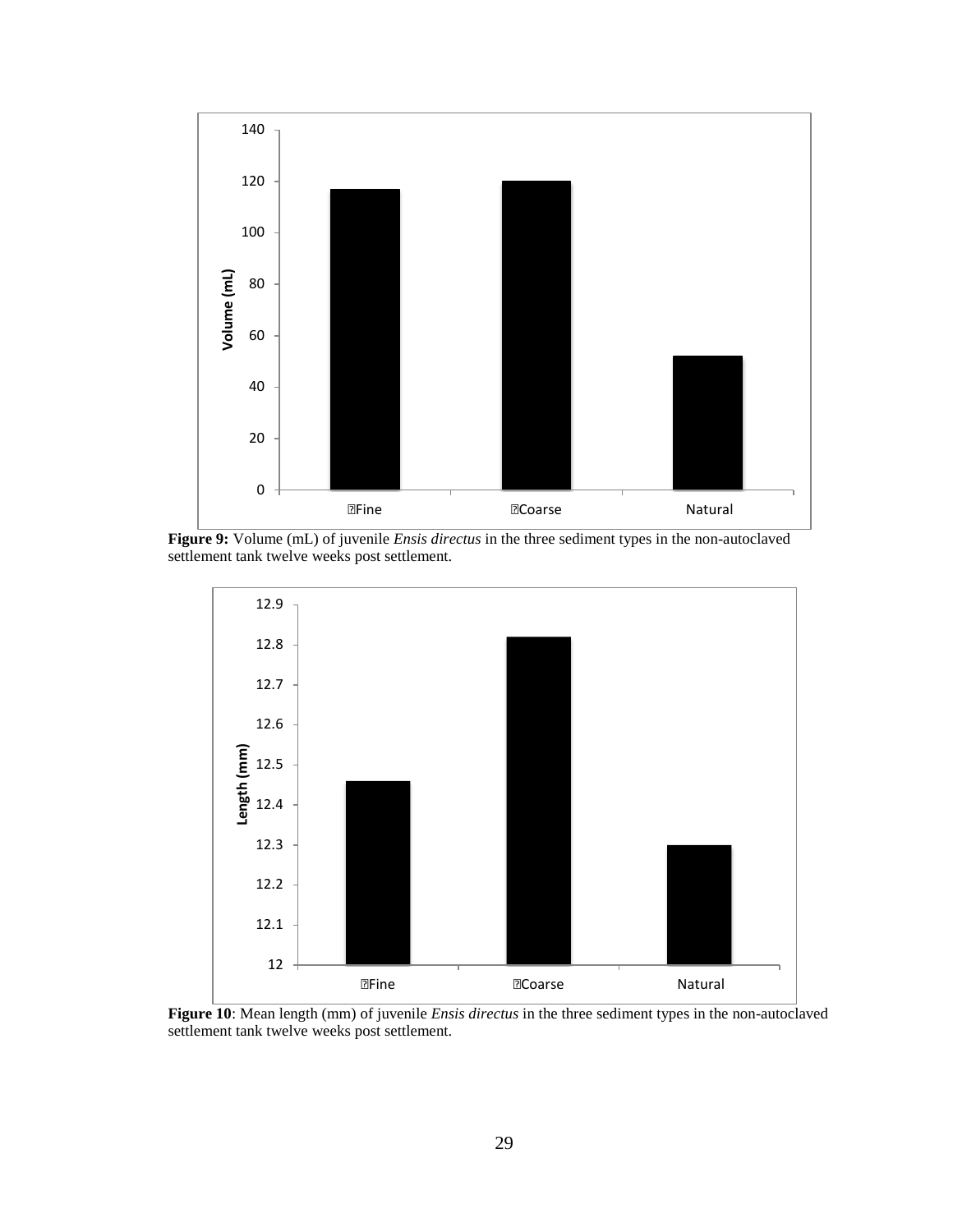

**Figure 11:** The number of individuals estimated from counts of juvenile *Ensis directus* in the three sediment types in the non-autoclaved settlement tank twelve weeks post settlement.



**Figure 12**: Estimated biomass (g) of juvenile *Ensis directus* in the three sediment types in the nonautoclaved settlement tank twelve weeks post settlement.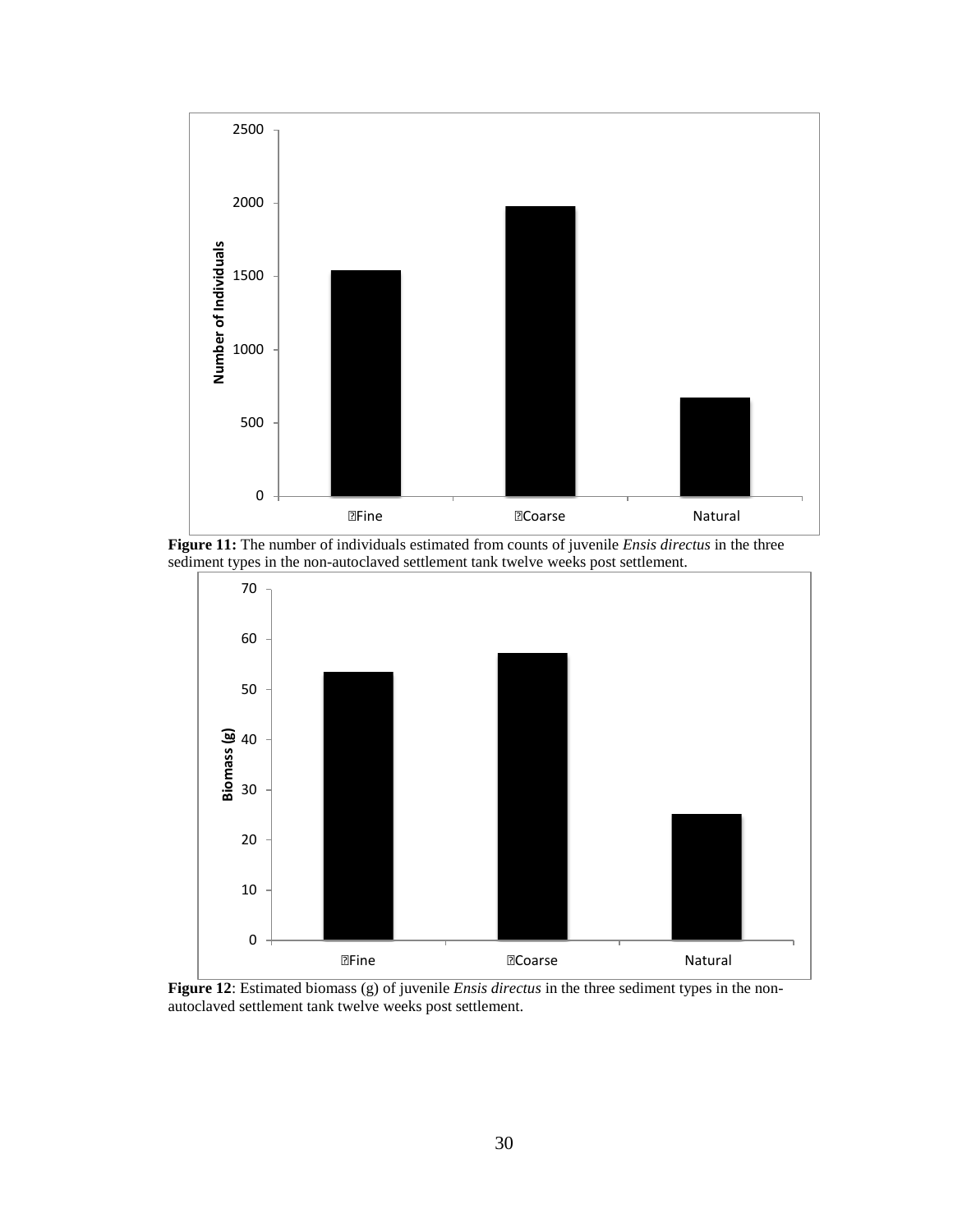## *CONCLUSION*

The results of my settlement experiment provide a clear indication of the need for properly prepared sediments for the successful settlement and early growth and survival of razor clam seed. The high mortality seen in the tank with autoclaved sediment may have been a result of contamination or lack of preference for autoclaved sediments. Complete mortality of clams in downwellers indicates that they are unsuitable for early nursery post-settlement for razor clams. With the fragile shells of newly settled juveniles and the fact that *E. directus* is a benthic bivalve that lives buried in the sediment (Christian 2010), it is not surprising that downwellers did not support its survival and growth.

On the other hand, when provided with cleaned, washed sediments, razor clams exhibited a clear preference for coarse sand. The volume, biomass and growth for postset razor clams in the coarse sand treatment was higher in comparison to the clams that settled in the fine sand or natural sediment treatments in the tank which had nonautoclaved sediments. It is important to note that my experiment cannot directly determine differences in survival for clams in each of these treatments, as survival is confounded by differences in initial settlement density. However, the clear differences between total volume and biomass in the natural sediments and sand sediment treatments indicate there is greater settlement and survival in the latter. Based on my observations, the increased shell size and volume in the coarse sand treatment suggests that coarse sand should be used in aerated tank systems for successful survival and growth of *E. directus*  post-settlement. Unfortunately, due to psuedoreplication of sediment treatments no formal statistical tests of the difference in mean volume and shell size have been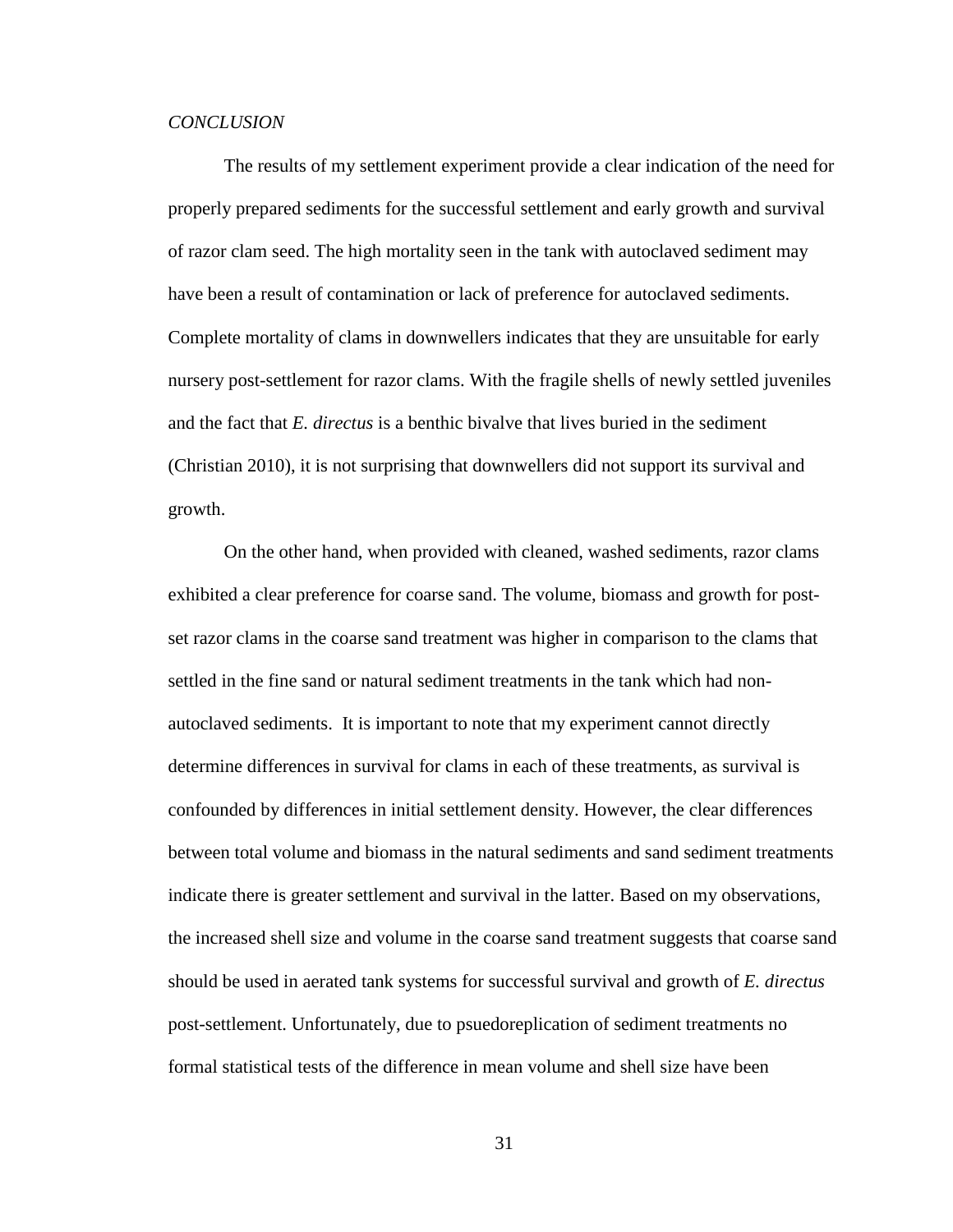conducted. Thus, my findings should be considered preliminary observations and should be confirmed through additional research.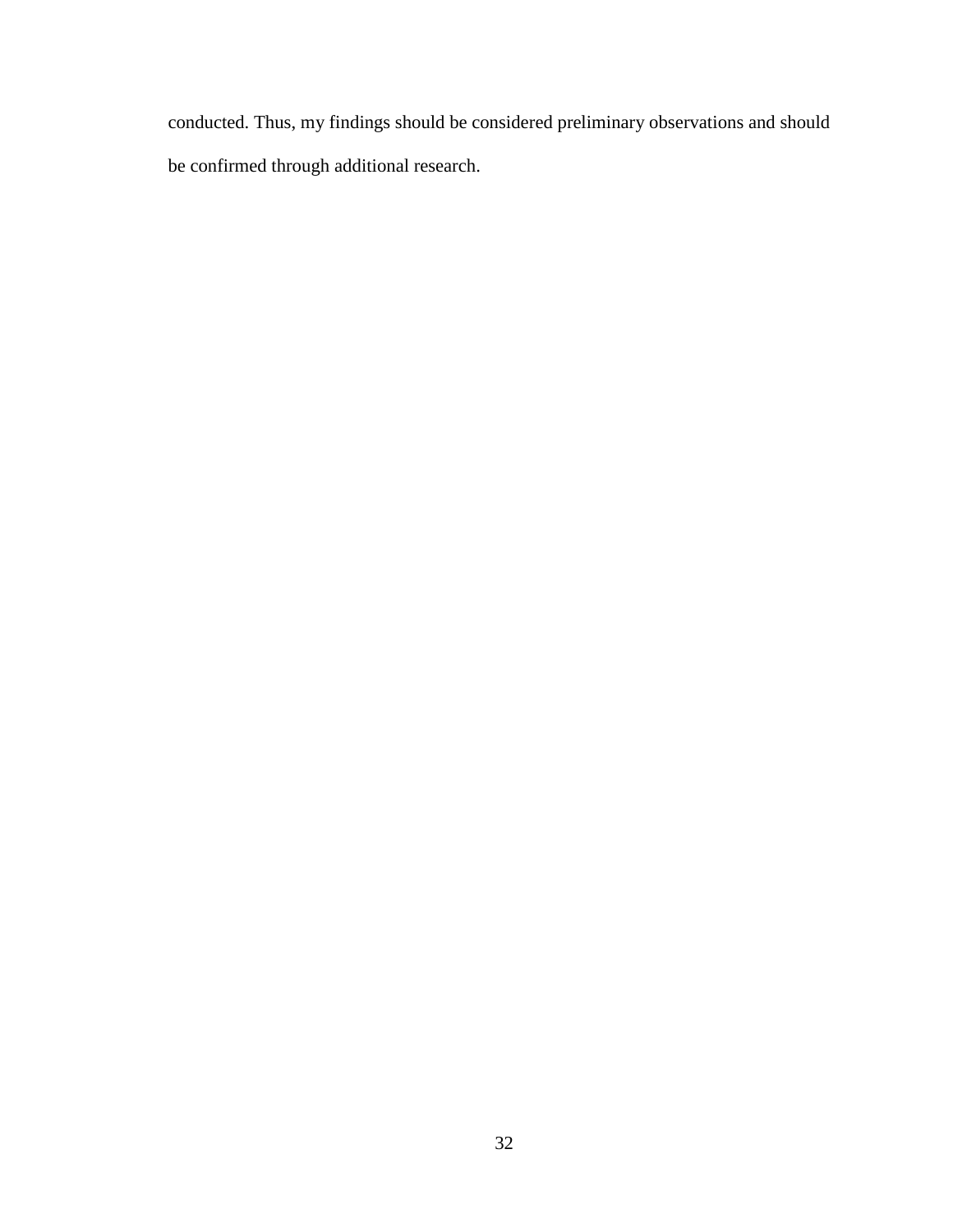# CHAPTER THREE: GROW-OUT

## *INTRODUCTION*

Razor clams are benthic marine bivalves that burrow into sediments to reduce the risk of exposure and for protection from predators. When burrowed, they extend their siphon to the sediment surface to access the water column for feeding, excretion, defecation, and other activities. Razor clams have a strong muscular foot, which gives them the ability to move quickly through sediments. They can even "outrun" the spade used to harvest them which is a major factor that limits wild harvests of this species (Drew 1907). Sediment grain size influences the ability of *Ensis* to penetrate the sediment (Alexander 1993) and the need for sediments and ontogenetic variation in sediment preference complicates the culture of this species.

Several methods of culture systems have been proposed for *E. directus*. Garcia *et al.* (2011) used long-line, "in pond", and on-bottom culturing methods. Long-line culturing involves using cylinder like pens filled with sediment with small openings in the pen material to allow for water exchange. These pens are hung in the water column at different depths so that clams can feed on a natural supply of food. However, the cost of the material and the amount of sand needed to fill the pens makes this practice logistically difficult and highly expensive. "Pond culture" involves using large tubs filled with sediment held within a bivalve hatchery or seawater lab. While this approach allows for close monitoring of the clams and thus reduces the threat from predators, it requires hatchery space and extra expense to ensure adequate flow and delivery of food to the clams. On-bottom culture involves leasing bottom space in an estuary or coastal region and is the most common method used for clam culture. In this approach juveniles are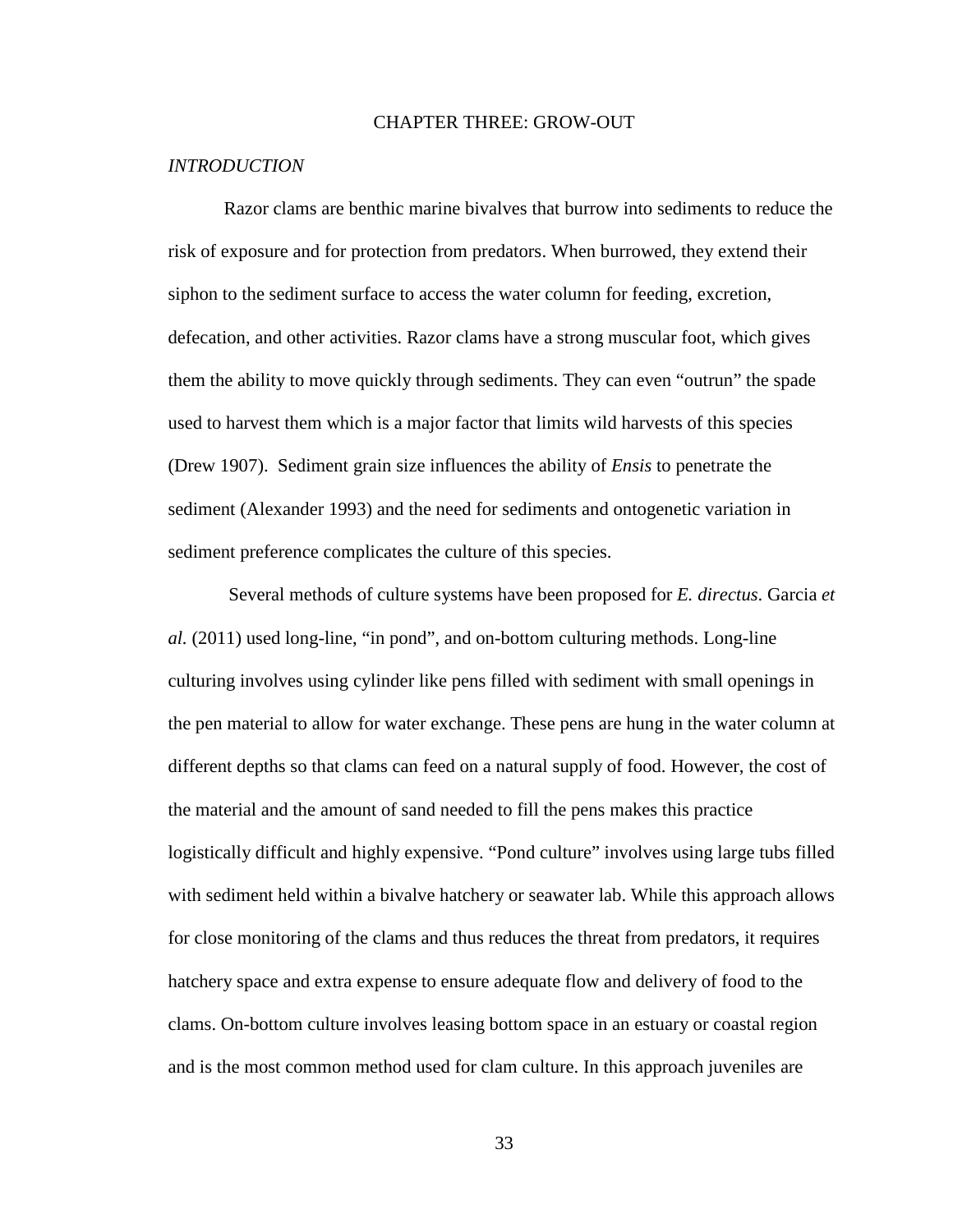simply scattered on the seabed (Jaxin 1990). While this approach eliminates the logistical problems associated with transporting large amounts of sediment and does not require hatchery space, some predators of razor clams, such as the nemertean worm *Cerebratulus lacteus*can, also burrow into the sediment (McDermott 1976). Thus, the grow-out area needs to be protected from fish and bird predators by mesh and from benthic predators by board barriers. At present, however, there are no well established guidelines for site selection due to a lack of knowledge regarding the types of sediments that maximize retention, growth and survival or razor clams at various ontogenetic stages.

Adult razor clams are prolific burrowers and can quickly burrow up to 70 cm deep into the sediment (Winter *et al.* 2012). The burrowing behavior of razor clams, however, is likely to vary as a function of sediment characteristics. For example, Alexander (1993) has shown that sediment size influences the ability of adult *Ensis* to penetrate the sediment. Winter *et al.* (2012) have proposed that burrowing in *Ensis* proceeds through six steps (start of burrowing, downward extension of foot, upstroke of valve, valve contraction, foot contraction, and expansion of valve; Figure 13). Before burrowing has initiated, the clam will use its foot to explore the sediment by extending it to the sediment. When conditions are suitable, the foot extends down into the sediment. As the valve of the shell contracts, blood fills the foot and allows it to act as an anchor for the animal to pull itself down into the sediments. The valve relaxes to start the next cycle. While the general burrowing mechanism outlined by Winter *et al.* (2012) likely holds for recently metamorphosed, juvenile and adult clams, it is not known whether the sediment preference and thus burrowing behavior differs among razor clams of different ontogenetic stages. The objective of the following experiment was to determine whether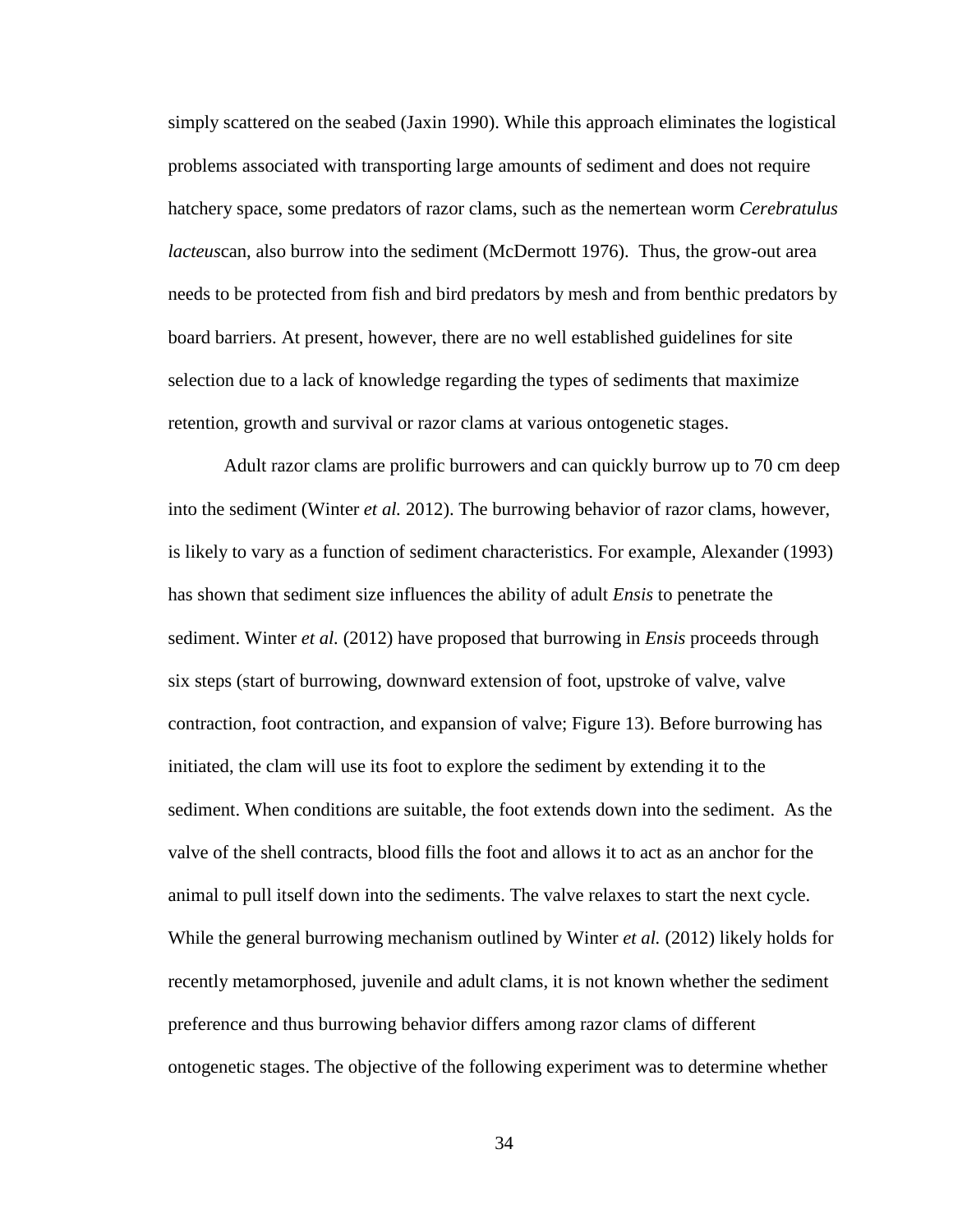the burrowing behavior (i.e., rate) of juvenile *Ensis* varies when the clams are presented with different sediment types



**Figure 13**: The burrowing cycle of *E. directus* (Abigail Flanagan 2013). Initiation of burrowing (left=1), upright positioning (2), valve contractions (3-5), and completion of burrowing (right=6).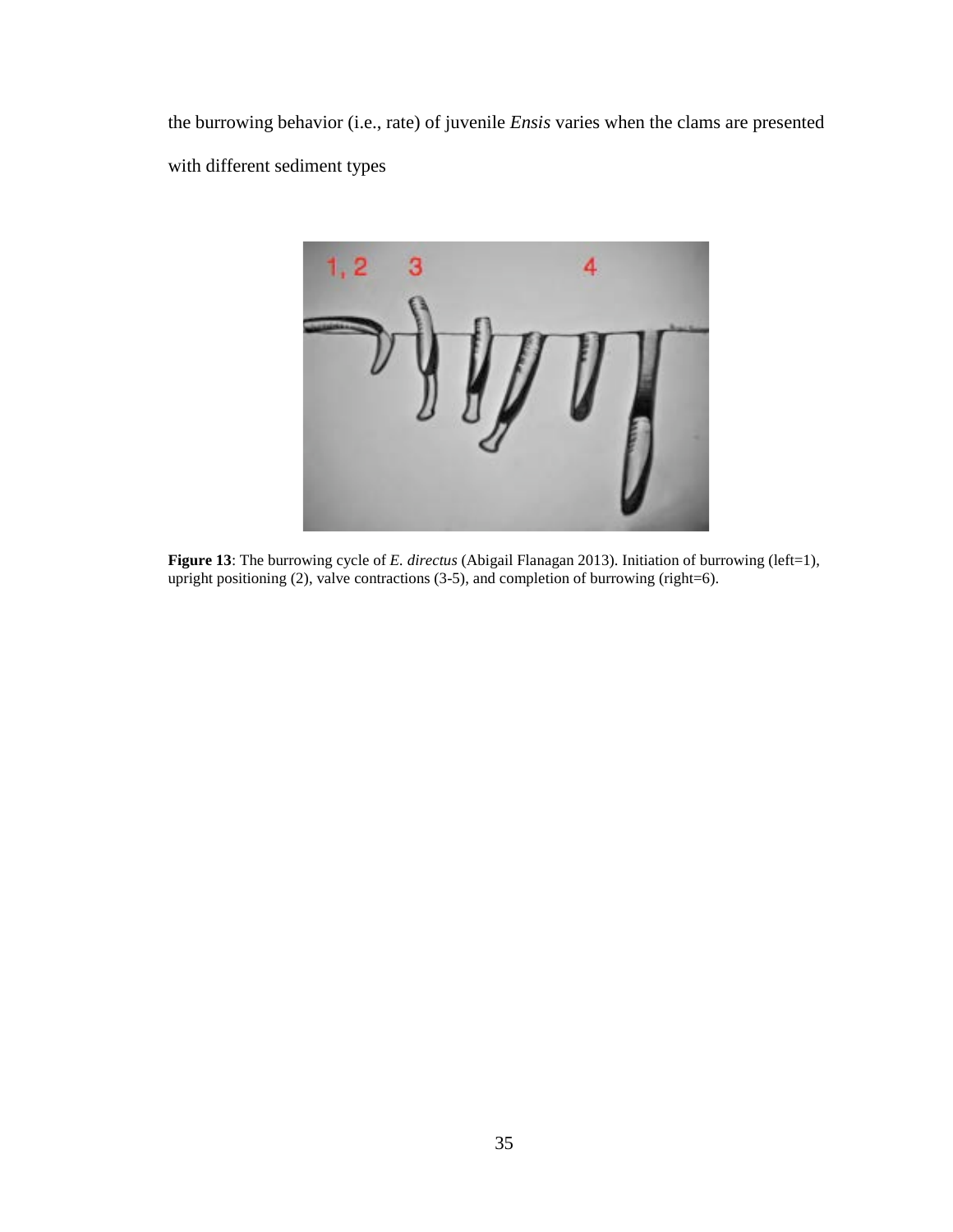# *MATERIALS AND METHODS*

The burrowing rates of juvenile *E. directus* were compared between three sediment types. Chambers for documenting variation in burrowing behavior of juvenile razor clams were constructed from two 30.5 mm x 30.5 mm x 1.9 mm lexan plates. In between the plates, a piece of 2.5 cm hollow tygon tubing was sandwiched and the plates were held together by a series of 10 stainless steel bolts with wing nuts. The tubing acted as both a spacer between the plates and as a seal for holding sediments between the plates (see Figure 14) and allowed the behavior of clams placed on the sediments to be videotaped. A gentle stream of flowing seawater was passed across the top of the sediment surface during all burrowing trials.



**Figure 14:** Picture of the burrowing chamber without sediment but otherwise constructed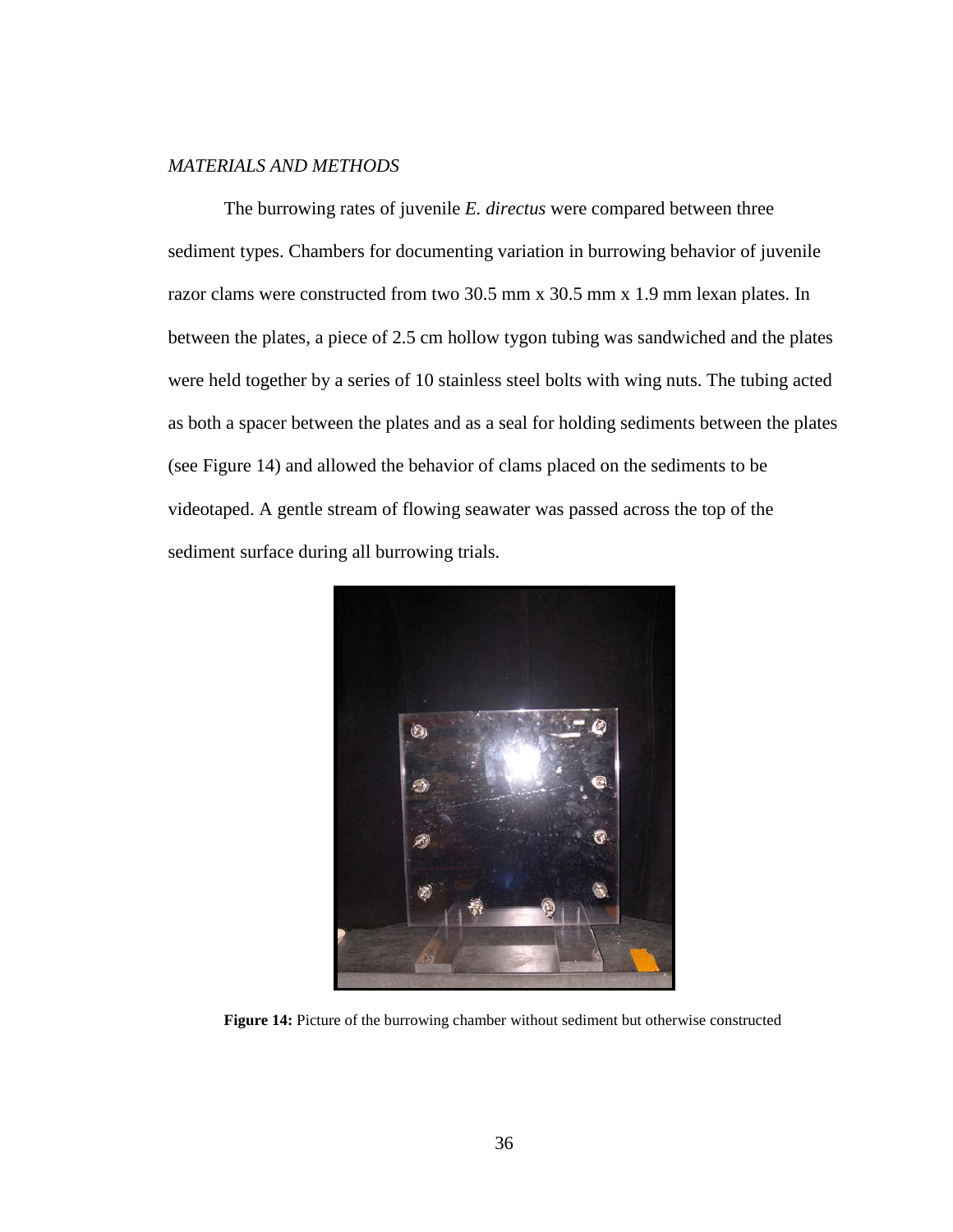The burrowing chamber were filled with one of three different sediment types (Table 2), leaving approximately 2 cm of space at the top for water flow and placement of individual clams. Three different sediment types were used; mud collected from Lowes Cove commercial play sand (Figure 15) and a 50:50 mix (by volume of play sand and Lowes Cove mud). The mud was kindly provided by Dr. Sara Lindsay.



**Figure 15:** Mud (left) and Sand (right) sediment used in burrowing experiments. The picture was taken with 3X magnification. The scale bars represent 0.55mm. Based on an average of the diameters, found using ImageJ, of ten sediments, the sand grains are estimated to have ten times more area then the mud grains.

Juvenile razor clams (1.20cm-1.85cm in length), from the June 28 2012 spawning were transported from the Darling Marine Center hatchery and placed in a holding tank in Murray Hall at the University of Maine. The clams were fed live microalgae (*Isochrysis galbana,* strain *T-iso*), *ad libitum*, prior to the burrowing experiments. The experimental trials were conducted between December 5 and December 14, 2012 (table 2). Although I attempted to complete all of the trials for a single sediment type on the same day, the trials in mud took longer than expected and thus were completed over a three-day period. I used a recirculating seawater system to hold the clams and supply water for the burrowing chambers with the intent of providing constant conditions for all three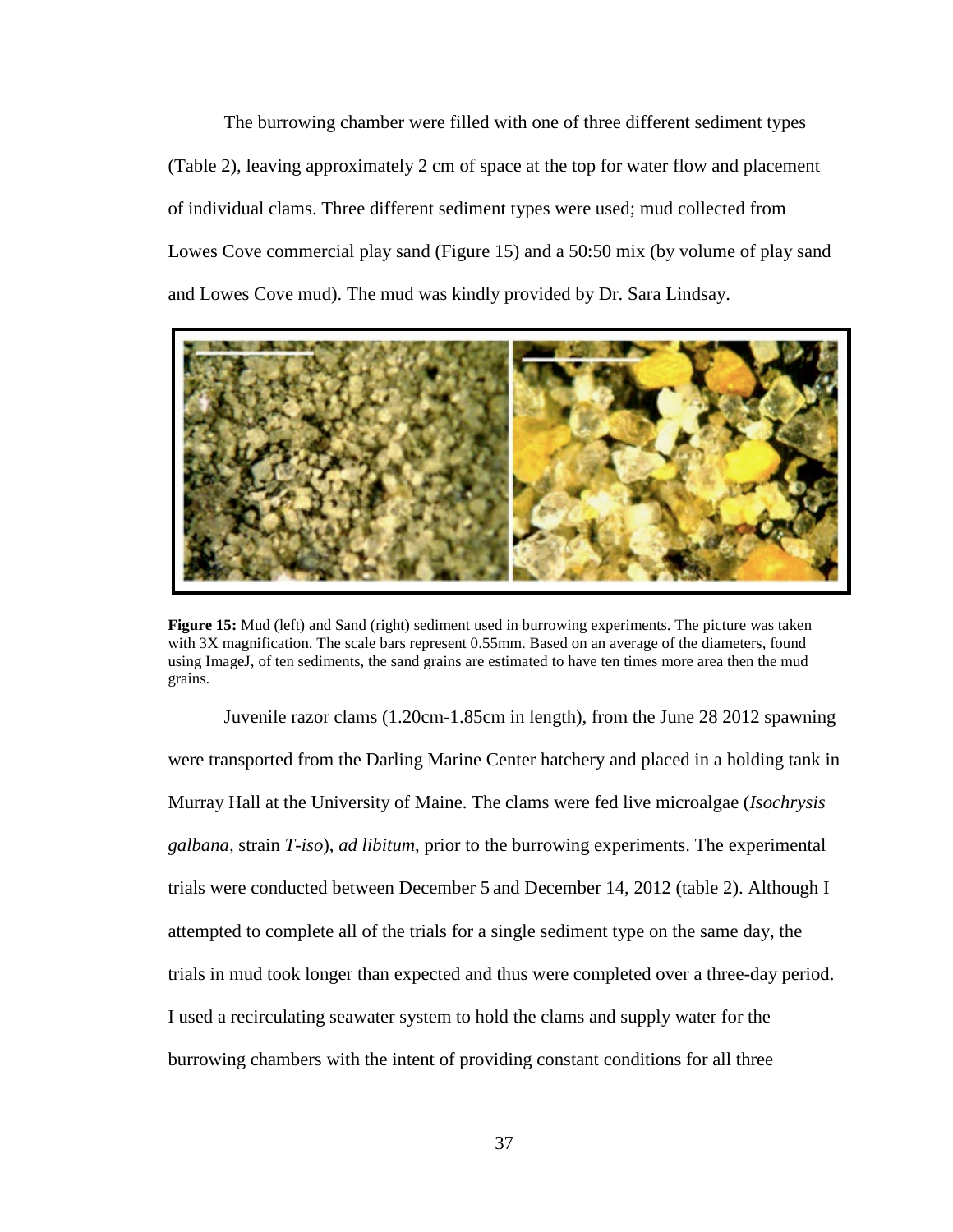sediment trials. However, water temperature varied among the trials as indicated in Table

2.

| Sediment Type | Number of $E$ .  | <b>Testing Dates</b> | Temperature of Water |
|---------------|------------------|----------------------|----------------------|
|               | directus counted |                      |                      |
| Mud           |                  | 12/5/12              | $18.6$ °C            |
|               |                  | 12/10/12             | $13.2$ °C            |
|               |                  | 12/11/12             | $14.1$ °C            |
| Sand          |                  | 12/3/2012            | $13^{\circ}$ C       |
| Mix           | 1 ^              | 12/14/2012           | $16.5^{\circ}$ C     |

**Table 2**: Sediment testing dates with observed water temperatures. Burrowing testing was completed in Murray Hall at The University of Maine.

The burrowing behavior of 12 juvenile clams was videotaped in each sediment type. Individual clams were retrieved from the holding tank using floppy forceps and their shell length recorded prior to deployment in the burrowing chamber. To video tape each clam, I used a SONY Handycam. Each clam was videotaped until burrowing was completed as evidence by either the valve being completely buried or lack of visual movement in the burrowing chamber. If a clam had not completed burrowing by the end of 15 min, the videotaping was suspended and the clam was recorded as having "not burrowed". Eighty three percent of clams across all treatments burrowed within the 15 min period and most had completed burrowing by 8 min. At the end of a trial, the individual was removed from the burrowing chamber before the next trial began to limit any potential interference due to the presence of other razor clams in the test chamber. The videos were analyzed using iMovie to determine the time clams spent exploring the sediment, the time required for clams to complete stages of burrowing described above (e.g., start of cycle, upright position, completion), and the timing of any other foot activity.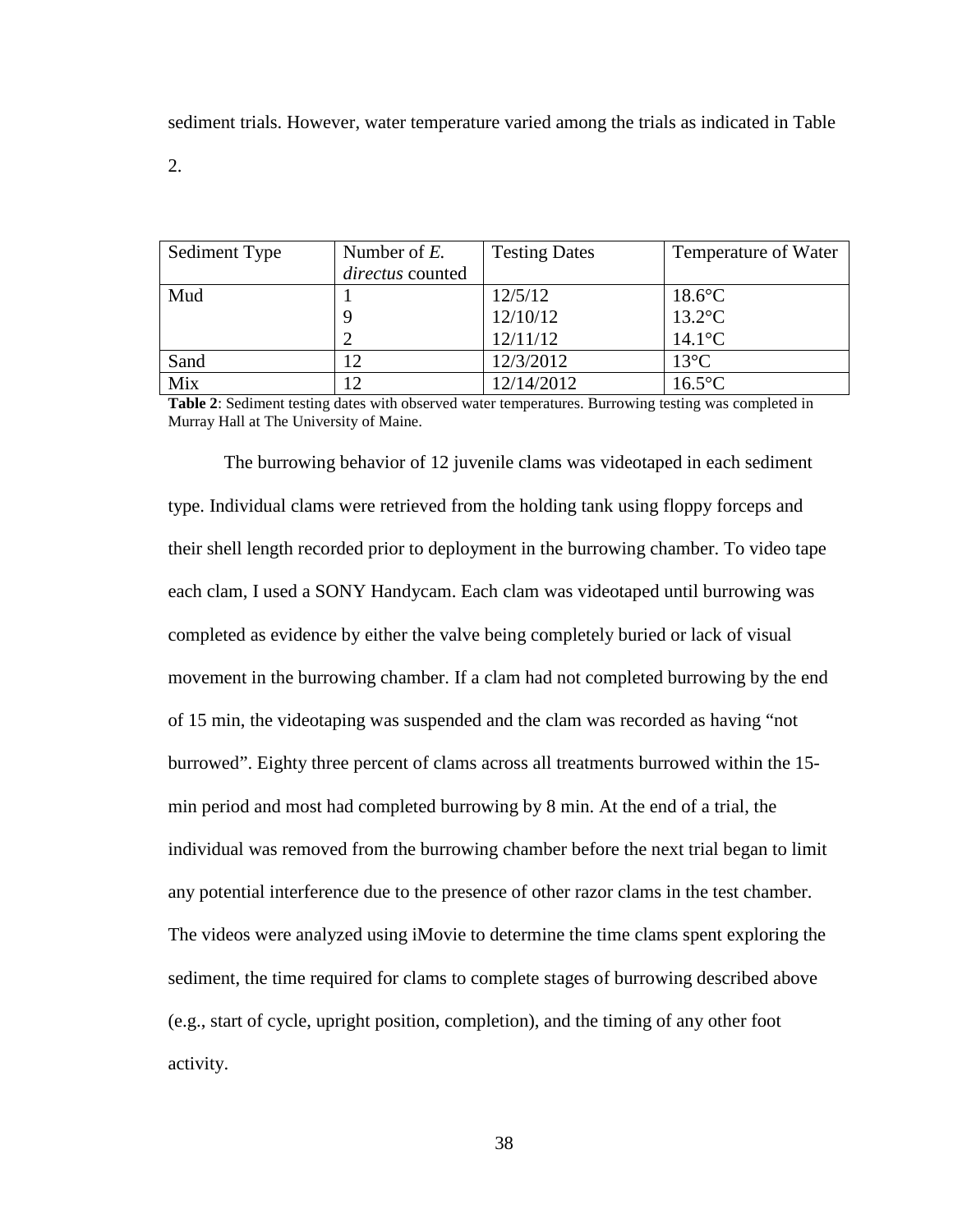Each variable was square root transformed prior to conducting single factor analysis of variance (ANOVA). For ANOVA where the treatment effect was statistically significant, a post-hoc test of means (Bonferroni correction) was used to test for differences among the three sediment types. ANOVA was conducted using SYSTAT (version 12) and the appropriateness of each model was determined via examination of model residuals. SYSTAT was used to identify potential outliers prior to running the models.

# *RESULTS AND DISCUSSION*

There were clear and statistically significant differences in the burrowing behavior of early juvenile razor clams (< 20 mm shell length) among the three sediment treatments included in my experiment. Although all individuals used in this experiment were spawned on the same date (June 28, 2012), they were not all the same length. I used an analysis of variance to test whether the mean length of clams differed among the three sediment types. This analysis indicated there was no significant difference of lengths between treatment types ( $F_{2,33} = 0.2$ ; p = 0.82) and thus the effect of size on burrowing behavior was not considered further.

The burrowing cycles of 36 juvenile razor clams were visually recorded and analyzed for time to visual siphon extension, first evidence of foot extension, initiation of burrowing cycle, upright position of individual, and completion of burrowing cycle (Figure 13). Some individuals in the mud treatment did not complete the burrowing cycle within 15 min and were not included in the analysis of burrowing behavior. In addition, siphon exposure was difficult to observe, particularly in the mud and mud/sand mix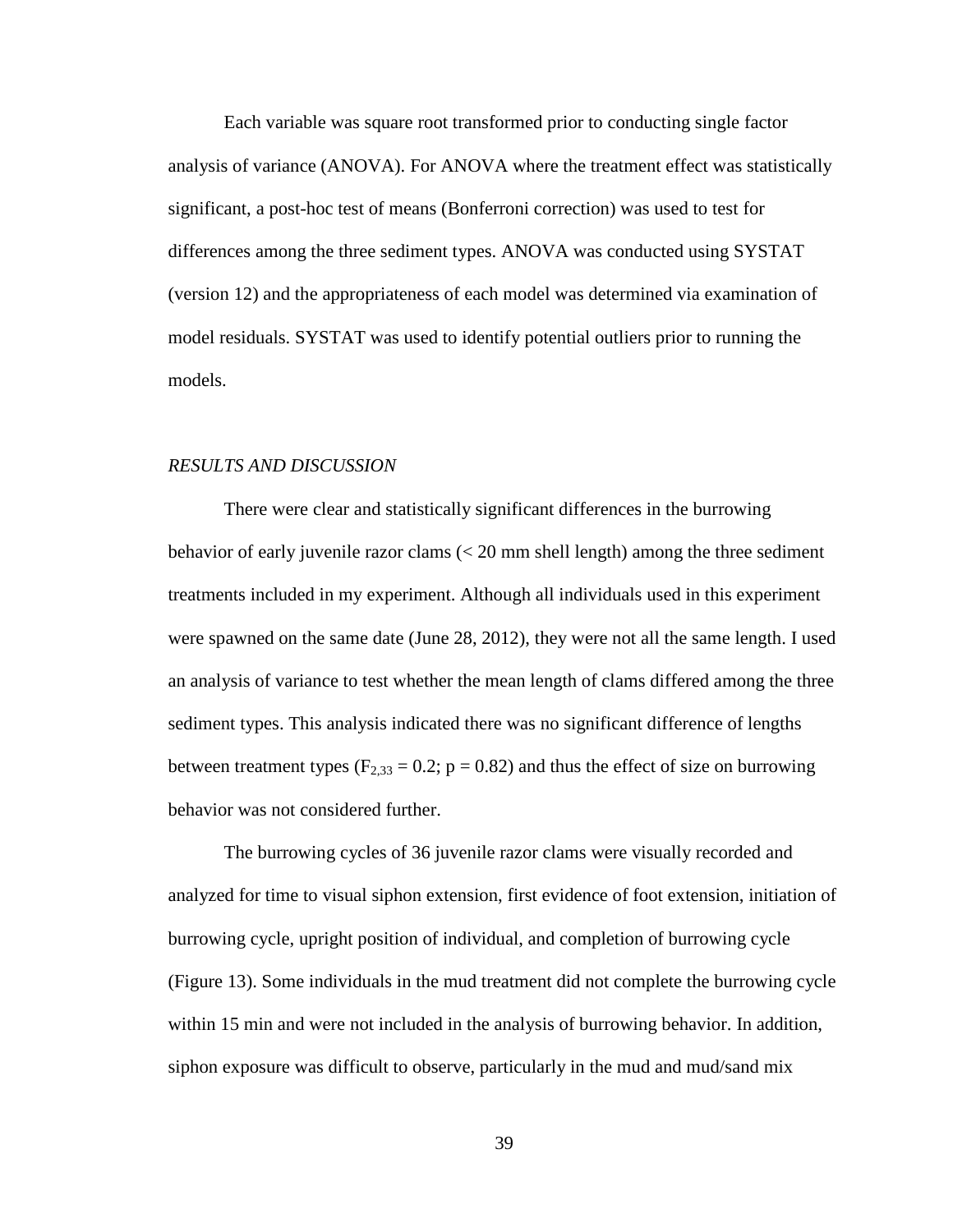treatments due to suspended sediments so this variable was not analyzed. However, substantial and statistically significant differences among sediment types were detected for the three aspects of burrowing behavior that I quantified. The mean time from the start of exploration to the start of burrowing was found to be statistically different between the three sediment types ( $F_{2,29} = 4.3$  and  $p = 0.023$ ). Clams in the mud treatment had the longest lag time between initiating exploration of the sediments and initiating burrowing (Figure 16). In contrast, the lag time for clams in the sand and mixed sediments was less than 25% of that observed for clams in the mud sediments. Pair-wise comparisons indicated that the means for the mud and mixed sediments were significantly different from one another ( $p = 0.025$ ), although there was no difference between the sand and either of the other two treatments. In addition, while > 90% of the clams in the sand and mixed sediments completed burrowing within 15 min, only 67% of those in the mud treatment had completed burrowing in the same time frame (Figure 17); a difference that was statistically significant (R x C contingency test;  $\chi^2$ <sub>2</sub> = 6.04; p < 0.05). Combined, these observations provide clear evidence that juvenile razor clams prefer and more readily burrow into coarser sediments.

The treatment-level effects that I observed were reversed for the other two aspects of burrowing behavior that I quantified. Razor clams in the mud treatment spent significantly less time completing the burrowing cycle once they were in the upright position (Figure 18;  $F_{2,29} = 4.104$ ;  $p = 0.028$ ). Similarly, after first initiating burrowing clams in the mud treatment completed burrowing the nearly twice as fast as the clams in the sand treatment and nearly 50% faster than the clams in the mixed sediments (Figure 19;  $F_{2,29} = 14.47$ ;  $p < 0.001$ ). These observations suggest that once clams make the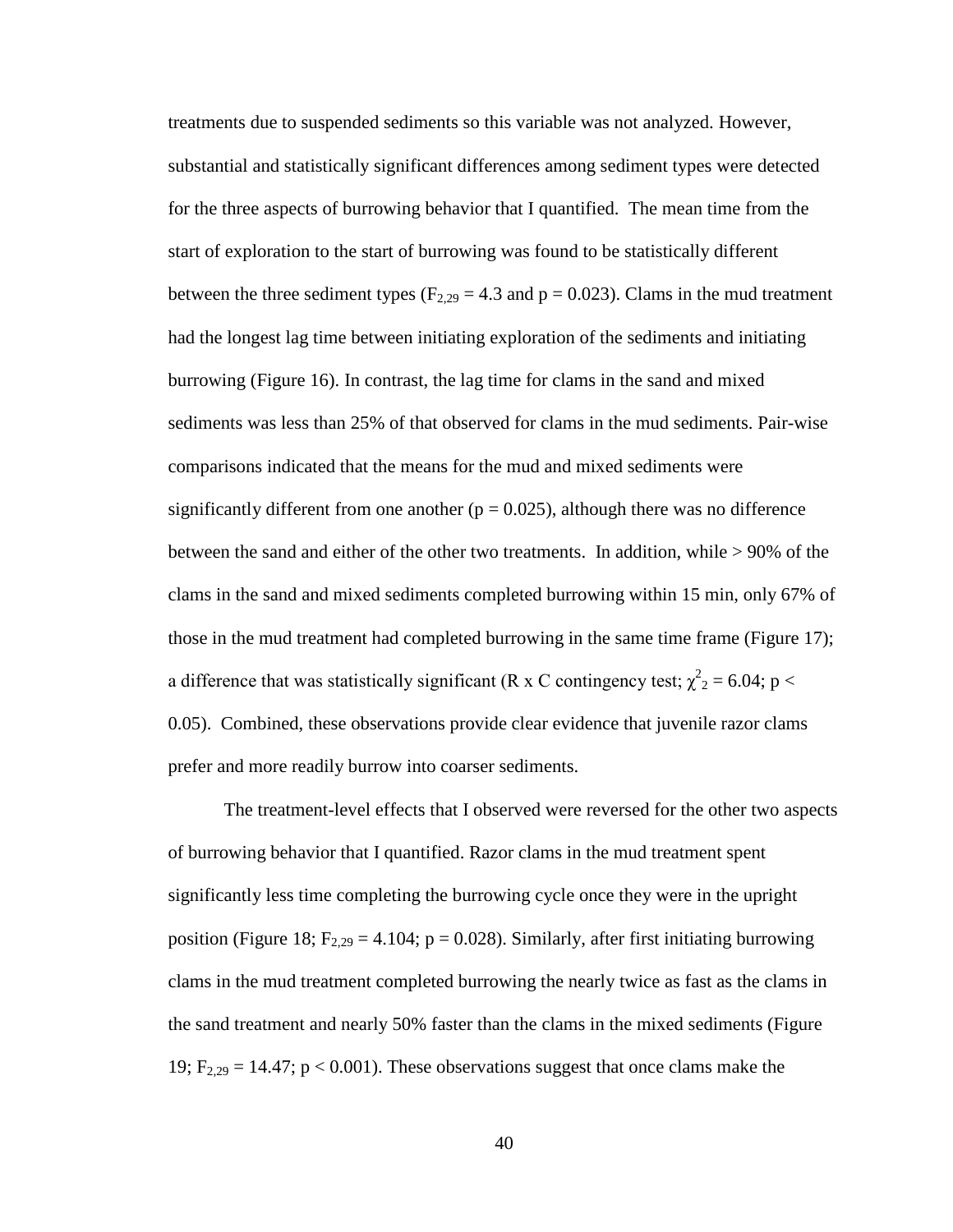commitment to burrow into the sediments, they have an easier time burrowing into mud than into mixed sediments and are much faster at completing burrowing in mud when compared to sand.

The whole burrowing cycle in razor clams includes a period of exploration prior to extension of the foot into the sediment at the start of burrowing (Figure 15). In this experiment, the bulk of the total burrowing cycle time occurs during the exploration phase (Figure 20). For the clams in the sand and mixed sediments, the exploration phase accounted for 48-58% of the total burrow cycle while it accounted for 78% of the total cycle among clams in the mud treatment. From an ecological perspective, juvenile razor clams are most vulnerable to predators and potentially exposed to adverse conditions or prone to being swept away if they spend a protracted period on the surface of the sediment (McDermott 1976). Thus, under field conditions, the differences in sediment preference are likely to translate into large differences in sediment-specific abundance for juvenile razor clams. In terms of the importance to aquaculture, the clear preference that clams display for coarser sediments as observed in this experiment, along with the increased growth described in Chapter 2 of this thesis, indicates that hatcheries should use sand or mixed sediments and avoid fine grained mud for the nursery phase production of razor clam seed.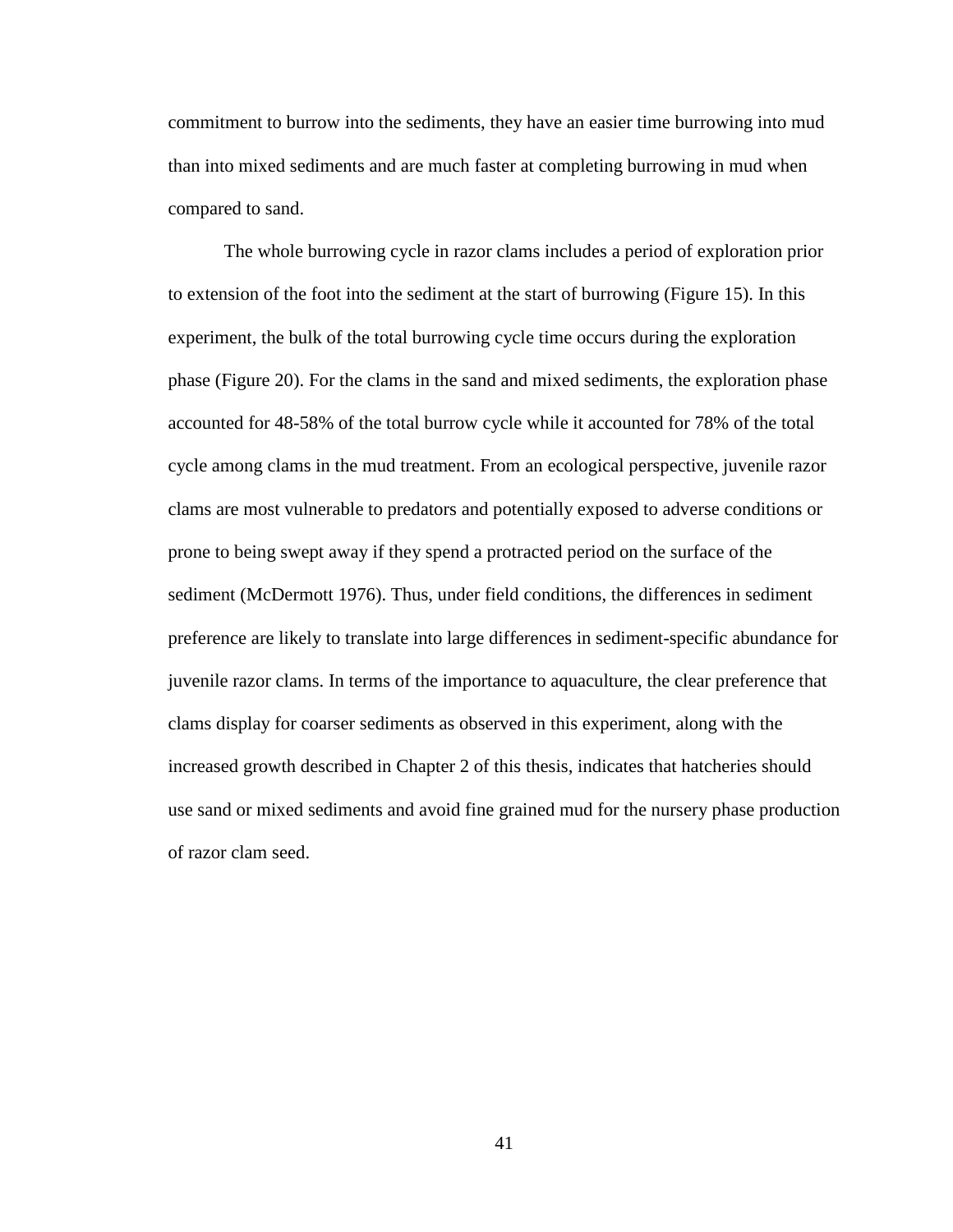

Figure 16: Mean time in seconds (s) from start of exploration to initiation of burrowing cycle for juvenile *E. directus* in mud (n=9), sand (n=12) and mix (n=11) sediment treatments. The start of exploration was defined when foot of the individual was first visible while initiation of burrowing was defined as when the foot pushing into the sediment. Error bars represent the mean +/- one standard error for the untransformed values. The sketch in the upper right-hand corner depicts a visual representation of the portion of the cycle represented in the figure.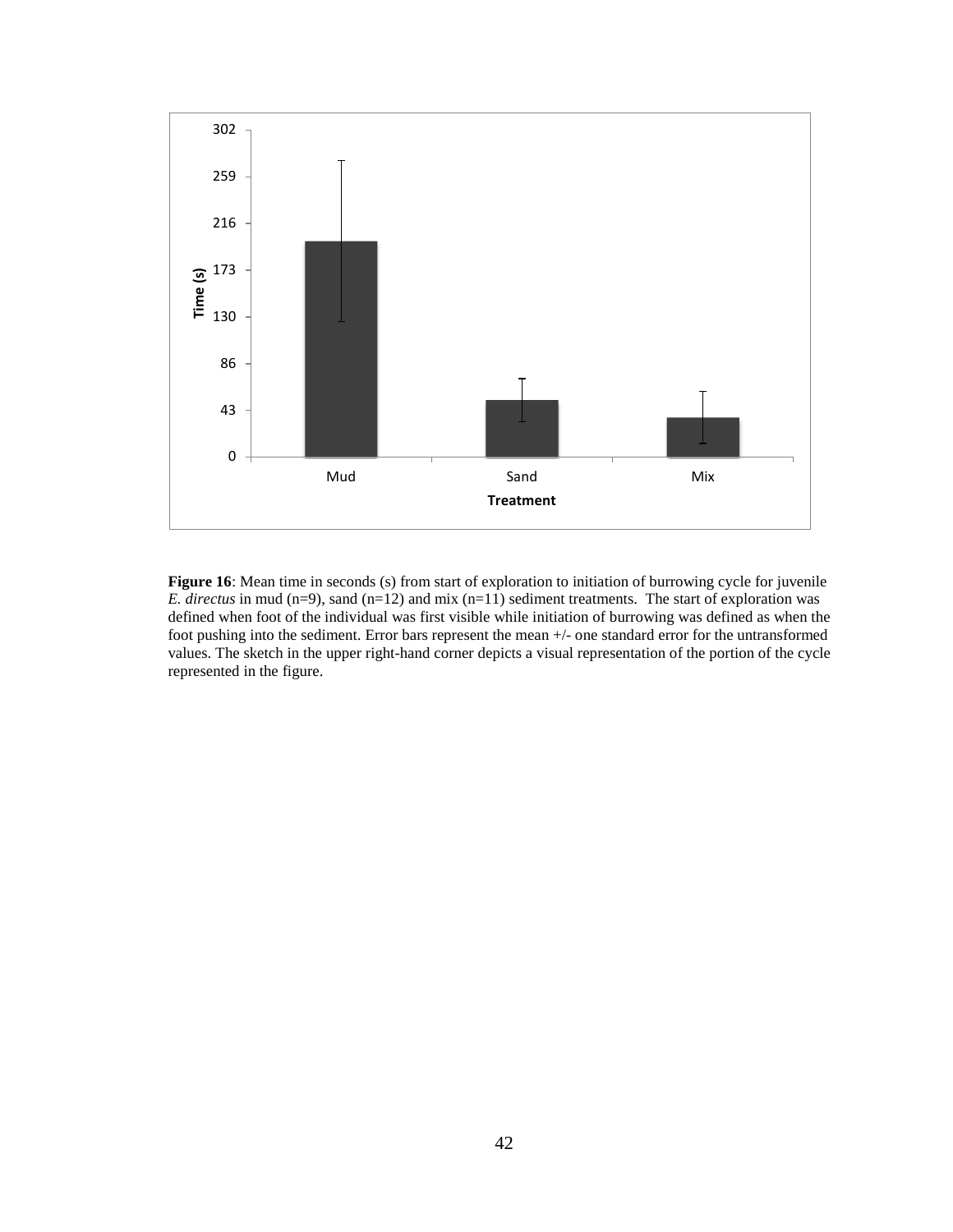

**Figure 17**: The proportion of juvenile *E. directus* that completed burrowing in 15 min in each of three sediment types (mud, sand, and mixed sediments).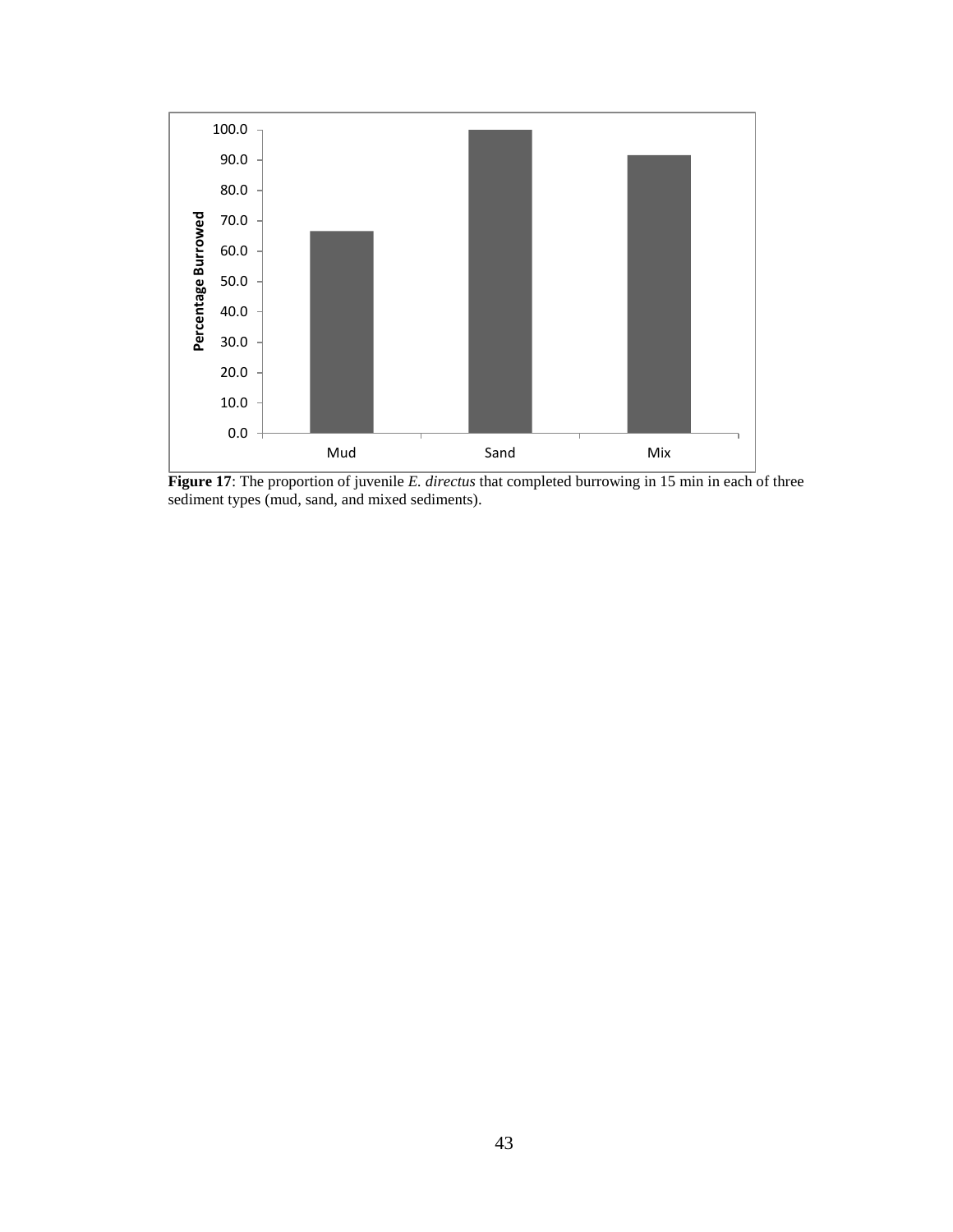

**Figure 18:** Mean time in seconds (s) between when juvenile razor clams were in the upright position during burrowing cycle and when they completed the burrowing cycle. Error bars are the mean +/- one standard error for the untransformed values. The sketch in the upper right-hand corner depicts a visual representation of the portion of the cycle represented in the figure.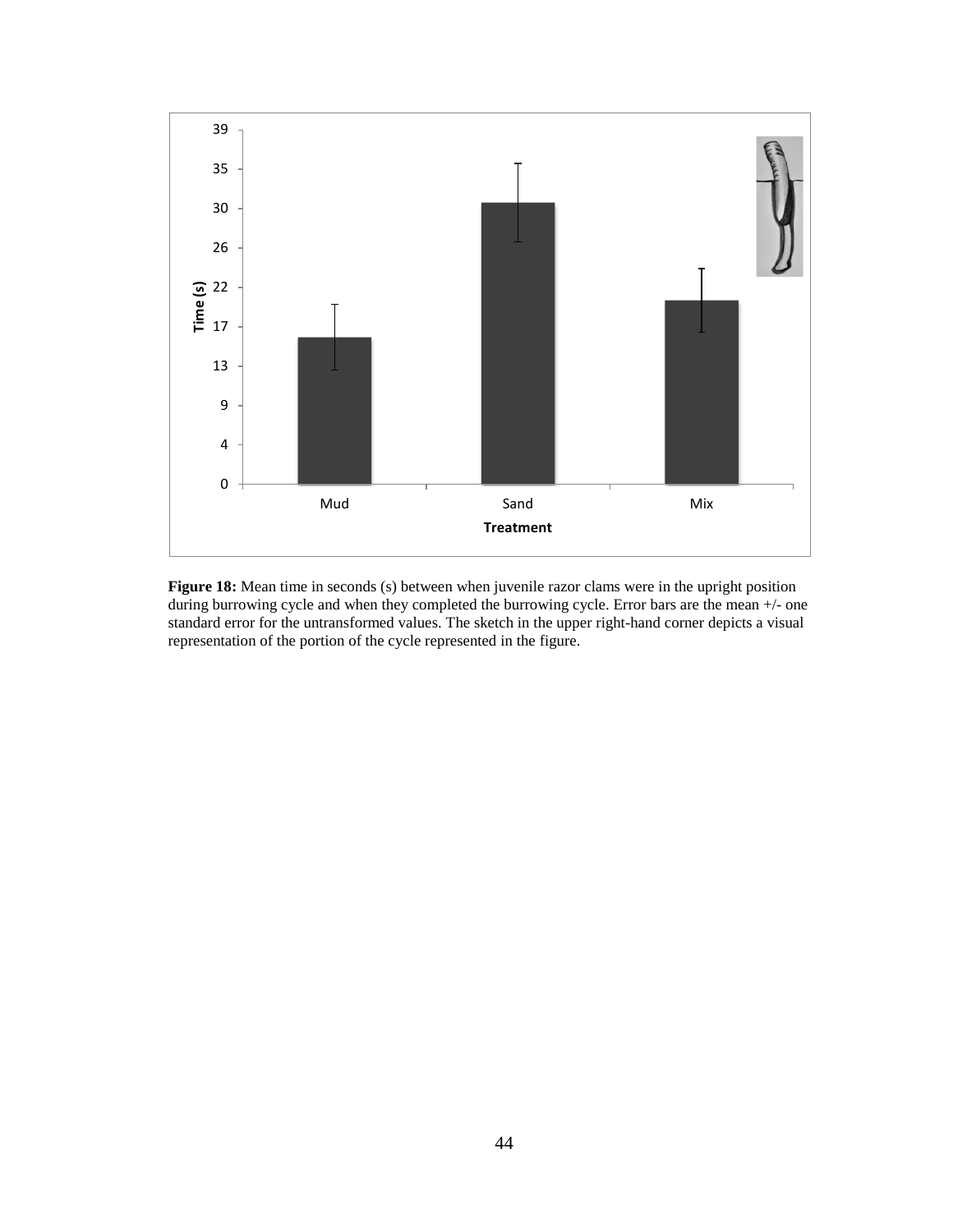

**Figure 19**: Mean time in seconds (s) between the start of burrowing cycle to completion of the burrowing cycle for juvenile *E. directus* in three sediment types (mud, sand, and mixed). The start of burrowing cycle was defined as when the steps of burrowing are first visible while the completion of the burrowing cycle is defined as when the burrowing steps are no longer visible. The error bars are the mean +/- the standard error for the untransformed values. The sketch in the upper right-hand corner depicts a visual representation of the portion of the cycle represented in the figure.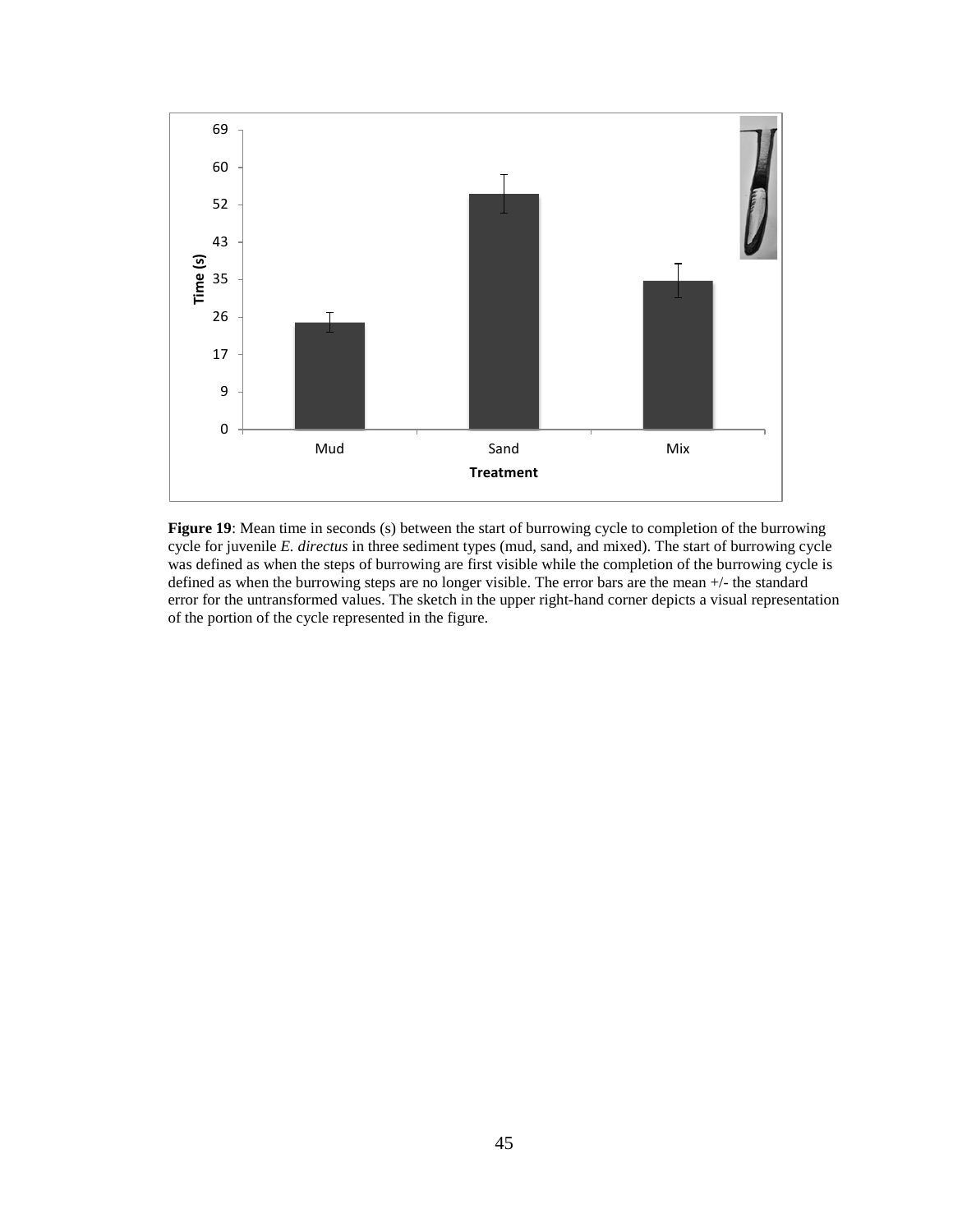

**Figure 20:** Average time for total burrowing cycle and diffferent phases of the burrowing cycle for juvenile *E. directus* in mud, sand, and sediment treatments. Each average total time was broken into the average times of explore to start of burrowing (exp\_start), start of burrowing to upright (start\_upright), and upright position to completion of burrowing (upright\_final).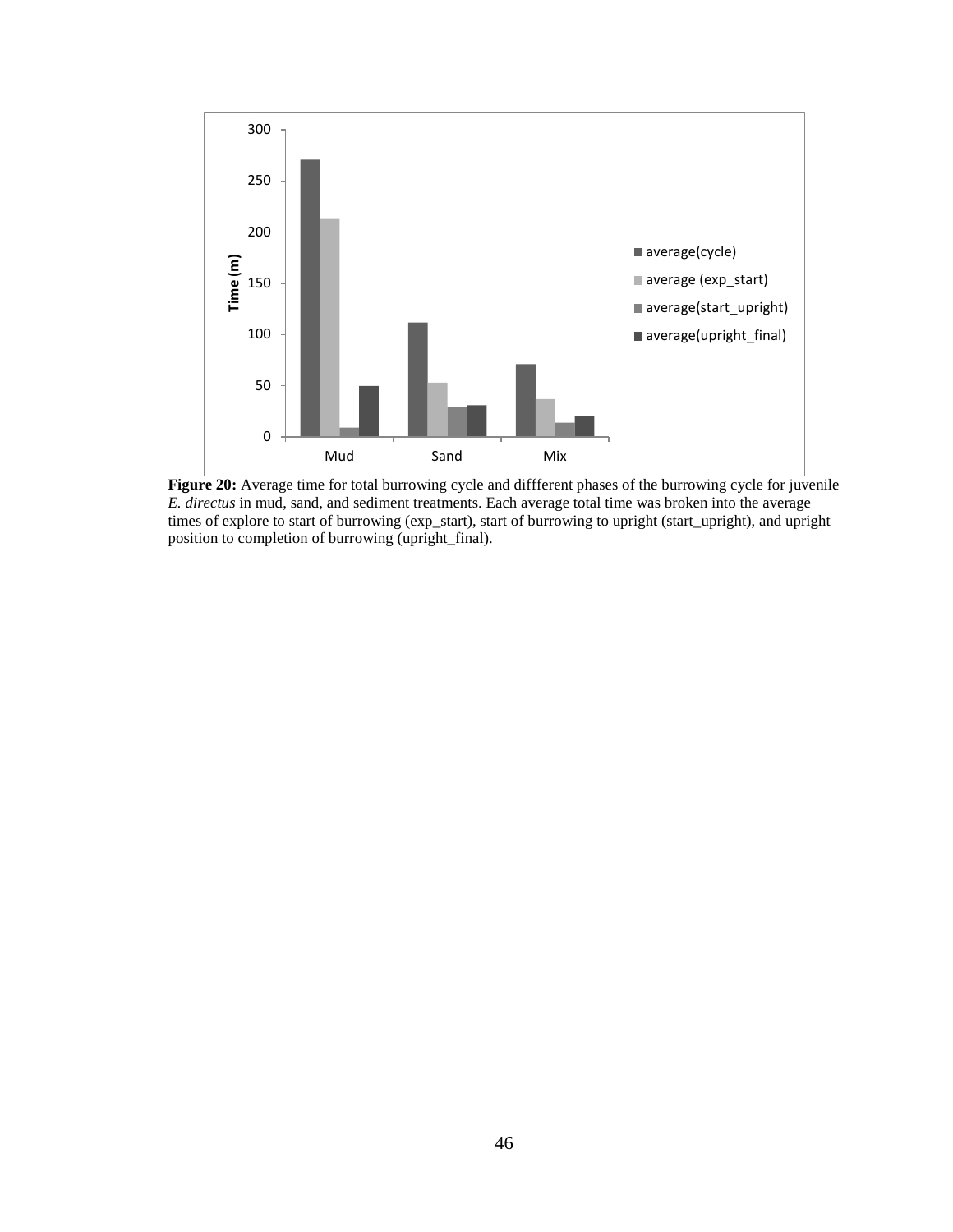## *CONCLUSION*

Based on the differences between razor clam burrowing behavior in the mud, sand, and mixed sediment treatments in the burrowing rate experiment, a mixed or mud sediment composition provides for the fastest completion of burrowing by 6 month-old juvenile *E. directus*. Additional experiments with an increased array of sediment types would be beneficial for determining the optimal sediments that can be used in the nursery culture of razor clams. When extended to older age classes, such sediment preference experiments will also help to further define which sediment types will be the best for the post-nursery field grow-out culture of juvenile and adult *E. directus.* Future work should also strive to characterize sediments based on more than just grain size; including analyzing such variable as sulfur content. Woodin *et al.* (1995) discussed different sediment variables and their influence on the burrowing behavior of the hard clam (*Mercenaria mercenaria*) and lugworm (*Arenicola cristata*). Differences in sediment type of sediment and original depth of sediment, which influences the redox state of the sediments, resulted in differing burrowing behaviors. Taking sediments from depth and the surface introduces the idea of sediment-borne cues and their influences on the burrowing rates of different species. More complete characterization of sediment characterization and the role of sediment-borne cues on burrowing behavior in razor clams will be critical in the identification of suitable culture sites and in developing appropriate grow-out protocols for this species. In addition, similar experiments as to the ones discussed in this chapter with juveniles of different ages will better show at what age juveniles have the best chance of burrowing under the sediment before predation or currents remove them from the culture lease site.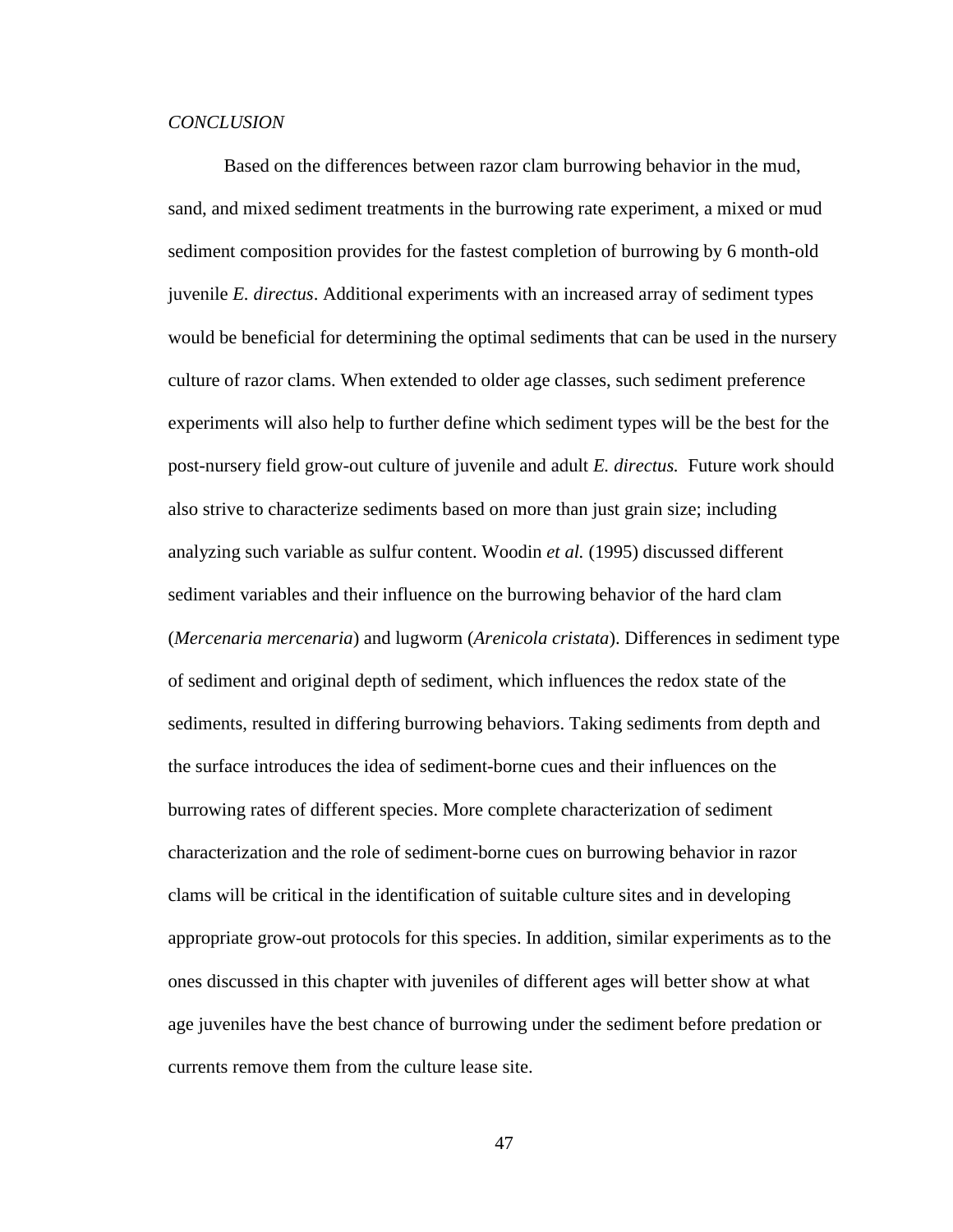#### REFERENCES

- Alexander, Richard R., Robert J. Stanton, Jr., and J. R. Dodd. 1993. Influence of Sediment Grain Size on the Burrowing of Bivalves: Correlation with Distribution and Stratigraphic Persistence of Selected Neogene Clams." *PALAIOS* 8: 289-303.
- Bayne, Brian L. *Marine Mussels: Their Ecology and Physiology*. New York: Cambridge UP, 1976.
- Breese, Wilbur P., and Anja Robinson. 1981. Razor Clams, Siliqua Patula (Dixon): Gonadal Development, Induced Spawning and Larval Rearing. *Aquaculture* 22: 27-33.
- Cardoso, Joana. 2009. Reproductive Investment of the American Razor Clam *Ensis Americanus* in the Dutch Wadden Sea. *Journal of Sea Reseach* 62: 295-98.
- Christian, J. R. 2010. Habitat Requirements and Life History Characteristics of Selected Marine Invertebrate Species Occurring in the Newfoundland and Labrador Region. *Canadian Manuscript Report of Fisheries and Aquatic Science* 2925: 28-29.
- Compton, T.J., T.A. Troost, and others. 2009. Repeatable sediment associations of burrowing bivalves across six European tidal systems. *Mar. Ecol. Prog*. Ser. 382: 87-98.
- Costa, Fiz Da, Susana Darriba, and Dorotea Martinez-Patino. 2008. Embryonic and Larval development of *Ensis arcuatus* (Jeffreys, 1865) (Bivalvia : Pharidae). *Journal of Molluscan Studies* 74: 103-09.
- Couñago, Susana D., and Carmen L. Gómez. "Anatomy." *Razor Clams*. Galicia: Xunta De Galicia, 2011. 45-64.
- Couñago, Susana D., and Juan F. Tajes. "Systematics and Distribution." *Razor Clams*. Galicia: Xunta De Galicia, 2011. 29-44.
- Darriba, Susana, Fuencisla San Juan, and Alejando Guerra. 2004. Reproductive Cycle of the Razor Clam Ensis Arcuatus (Jeffreys, 1865) in Northwest Spain and Its Relation to Environmental Conditions. *Journal of Experimental Marine Biology and Ecology* 31: 101-15.
- Da Costa, Fiz. 2009. Culture Potential of the Razor Clam *Solen Marginatus* (Pennánt, 1777). *Aquaculture* 288: 57-64.
- Darriba, S., San Juan, F., and Guerra, A. 2005. Energy storage and utilization in relation to the reproductive cycle in the razor clam *Ensis arcuatus* (Jeffreys, 1865). *ICES Journal of Marine Science*, 62: 886-896.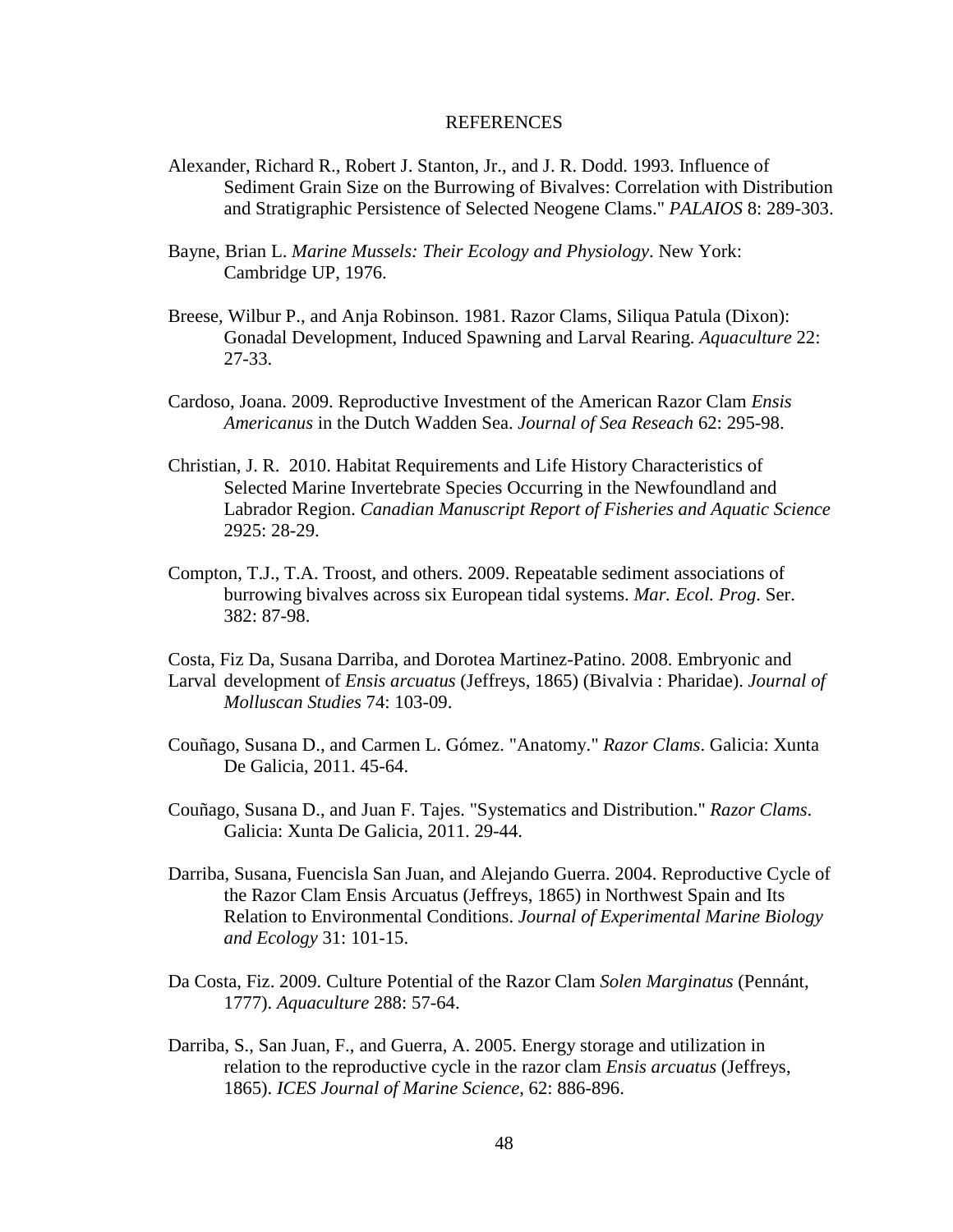- de Goeij P., and P. Luttikhuizen P. 1998. Deep-burying reduces growth in intertidal bivalves: field and mesocosm experiments with *Macoma balthica*. *J Exp Mar Biol Ecol* 228: 327–337.
- Drew, Gilman A. 1907. The Habits and Movements of the Razorshell Clam, *Ensis Directus*, Con. *Biological Bulletin* 7: 127-40.
- Freudendahl, Anna S., and Mette M. Nielsen. Cultivation of American Razor Clam. *Danish Shellfish Center*. N.p., 30 Sept. 2005.
- García, María, Flor Durán, Daniel Andrés, and Arriagada Obregón. Chapter 10: Razor Clam (*Ensis Macha*) Culture in Chile. *Razor Clams*. Xunta De Galicía: Consellería Do Mar, n.d. 219-26.
- González, Fiz C., Susana N. Vázquez, Justa Martínez, and Dorotea Patiño. Razor Clam Culture in Galicia (NW Spain). *Razor Clams*. Xunta De Galicía: Consellería Do Mar, 2011. 181-218.
- Helm, Michael M. 2004. The Hatchery Culture of Bivalves: A Practical Manual. *FAO Corporate Document Repository*. Fisheries and Aquaculture Department.
- Jaxin. 1990. Brief Introduction to Mariculture of Five Selected Species in China. *UNDP/FAO Regional seafarming development and demonstration project*: 1-8.
- Kenchington, E., and R. Duggan. 1998. Early Life History Characteristics of the Razor Clam (*Ensis Directus*) and the Moonsnails (*Euspira Spp*.) with Applications to Fisheries and Aquaculture. *Canadian Manuscript Report of Fisheries and Aquatic Science* 2223: 3-10.
- Palmer, D. W. 2004. Growth of the Razor Clam *Ensis Directus*, an Alien Species in The Wash on the East Coast of England. *J. Mar. Biol. Ass. U.K.* 84: 1075- 076.
- Rhodes, E., R. Garrison, D. Morse, T. Getchis, and S. Macfarlane. 2005. Expanding shellfish culture in the NRAC region – constraints to industry expansion and an analysis of the economic feasibility of new, small scale oyster culture businesses. Part II. USDA CSREES. *Northeast Regional Aquaculture Center*. Dartmouth, MA.
- Strathmann, Megumi F. *Reproduction and Development of Marine Invertebrate of the Northern Pacific Coast.* United States of America: University of Washington Press. 322-324. 1987
- Utting, S. D., and P. F. Millican. 1997. Techniques for the Hatchery Conditioning of Bivalve Broodstocks and the Subsequent Effect on Egg Quality and Larval Viability. *Aquaculture* 155: 45-54.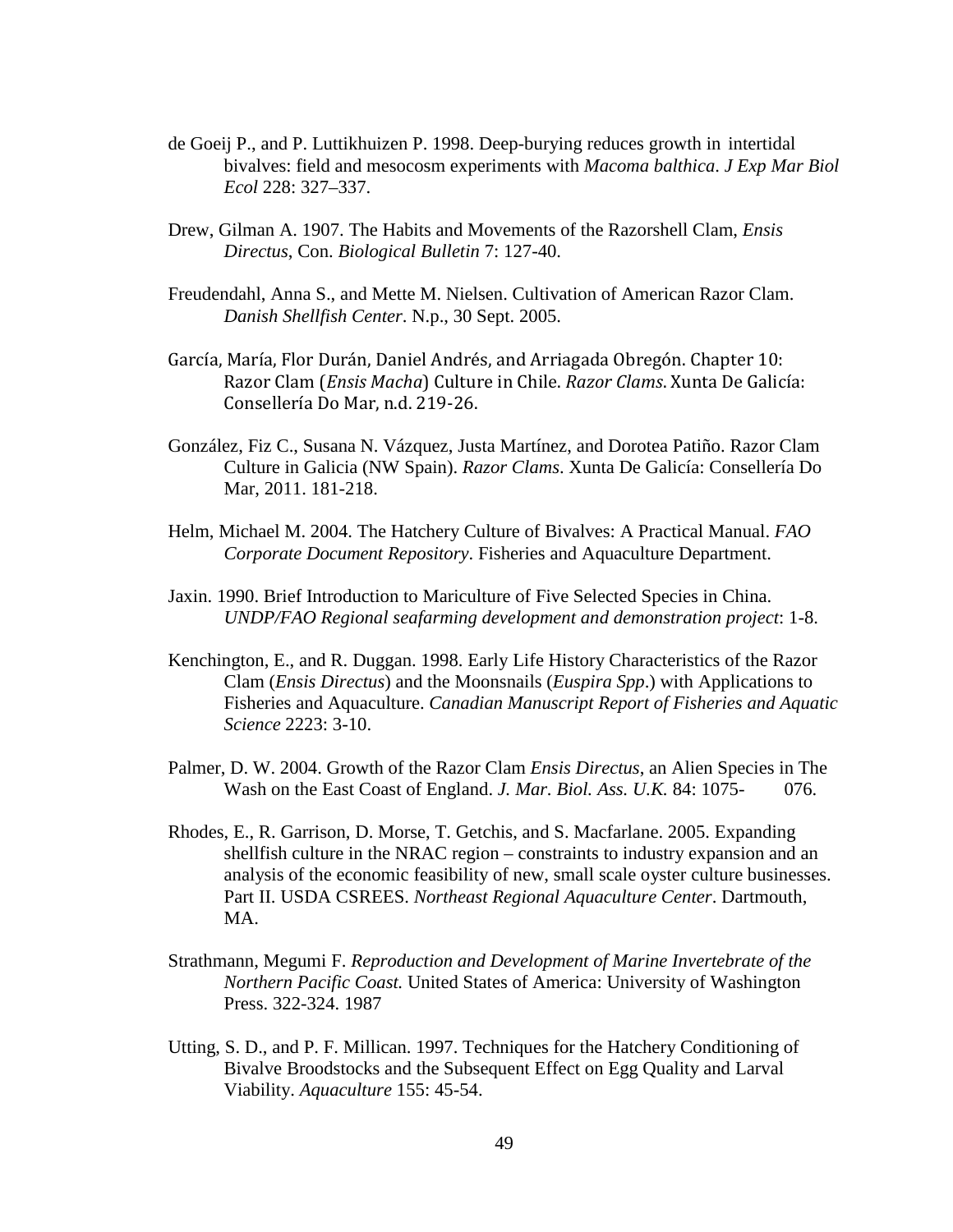- Volkenborn, N., L. Polerecky, D.S. Wethery, and S.A. Woodin. 2010. Oscillatory porewater bioadvection in marine sediments induced by hydraulic activities of *Arenicola marina*. *Limn. Ocean*. 55: 1231-1247.
- Winter, A.G., R.L.H. Deits and A.E. Hosoi. 2012. Localized fluidization burrowing mechanics of *Ensis directus*. *J. Exp Biol* 215: 2072-2080.
- Woodin, S. A., S. M. Lindsay, and D. S. Wethey. 1995. Process-specific recruitment cues in marine sedimentary systems. *Biological Bulletin* 189: 49-58.
- Zaklan, S.D., and R. Ydenberg. 1997. The body size–burial depth relationship in the infaunal clam *Mya arenaria*. *J Exp. Mar. Biol. Ecol*. 215:1–17.